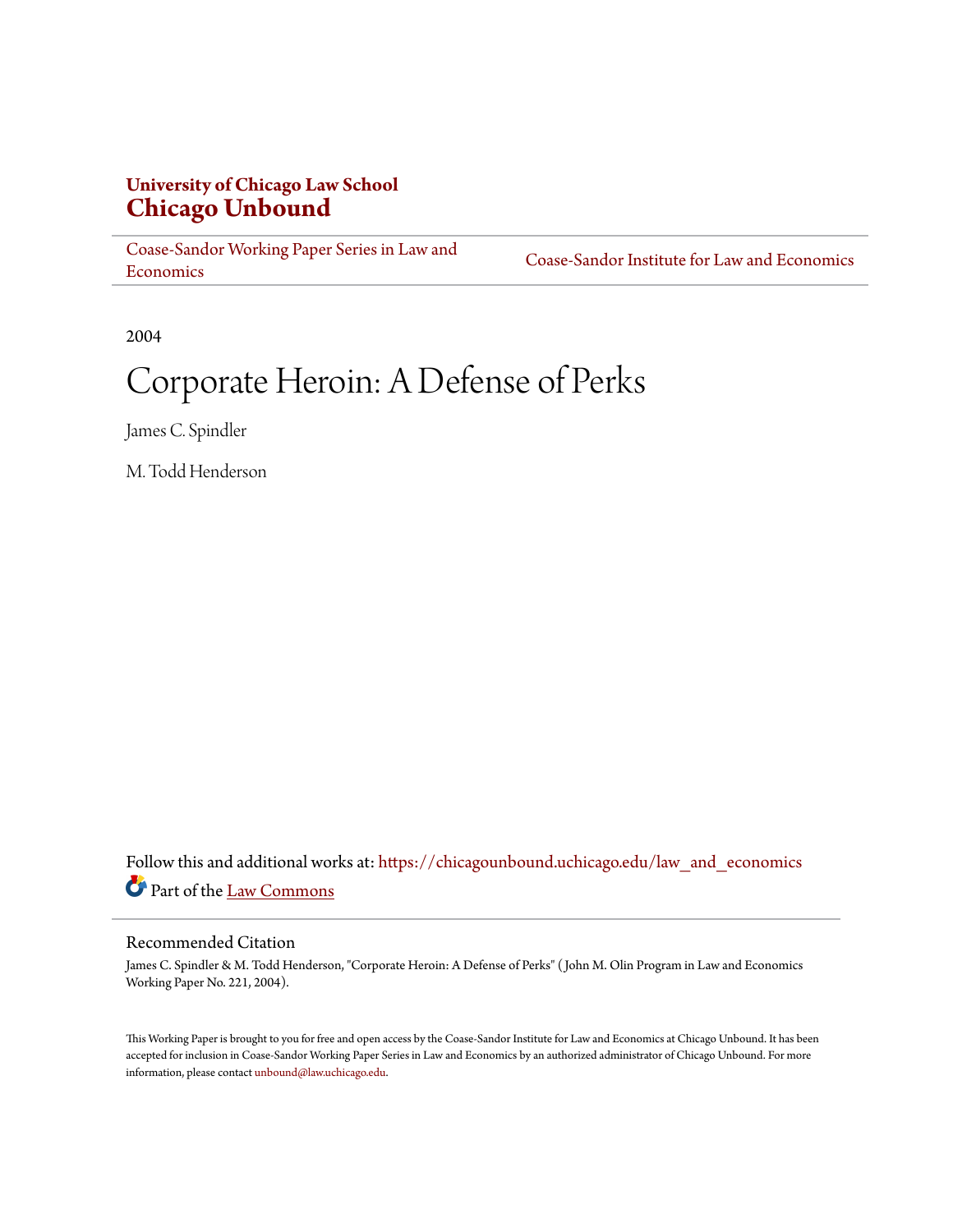# CHICAGO

## **JOHN M. OLIN LAW & ECONOMICS WORKING PAPER NO. 221 (2D SERIES)**



## Corporate Heroin: A Defense of Perks, Executive Loans, and Conspicuous Consumption

*M. Todd Henderson and James C. Spindler*

## **THE LAW SCHOOL THE UNIVERSITY OF CHICAGO**

September 2004

This paper can be downloaded without charge at: The Chicago Working Paper Series Index: http://www.law.uchicago.edu/Lawecon/index.html and at the Social Science Research Network Electronic Paper Collection: http://ssrn.com/abstract\_id=597661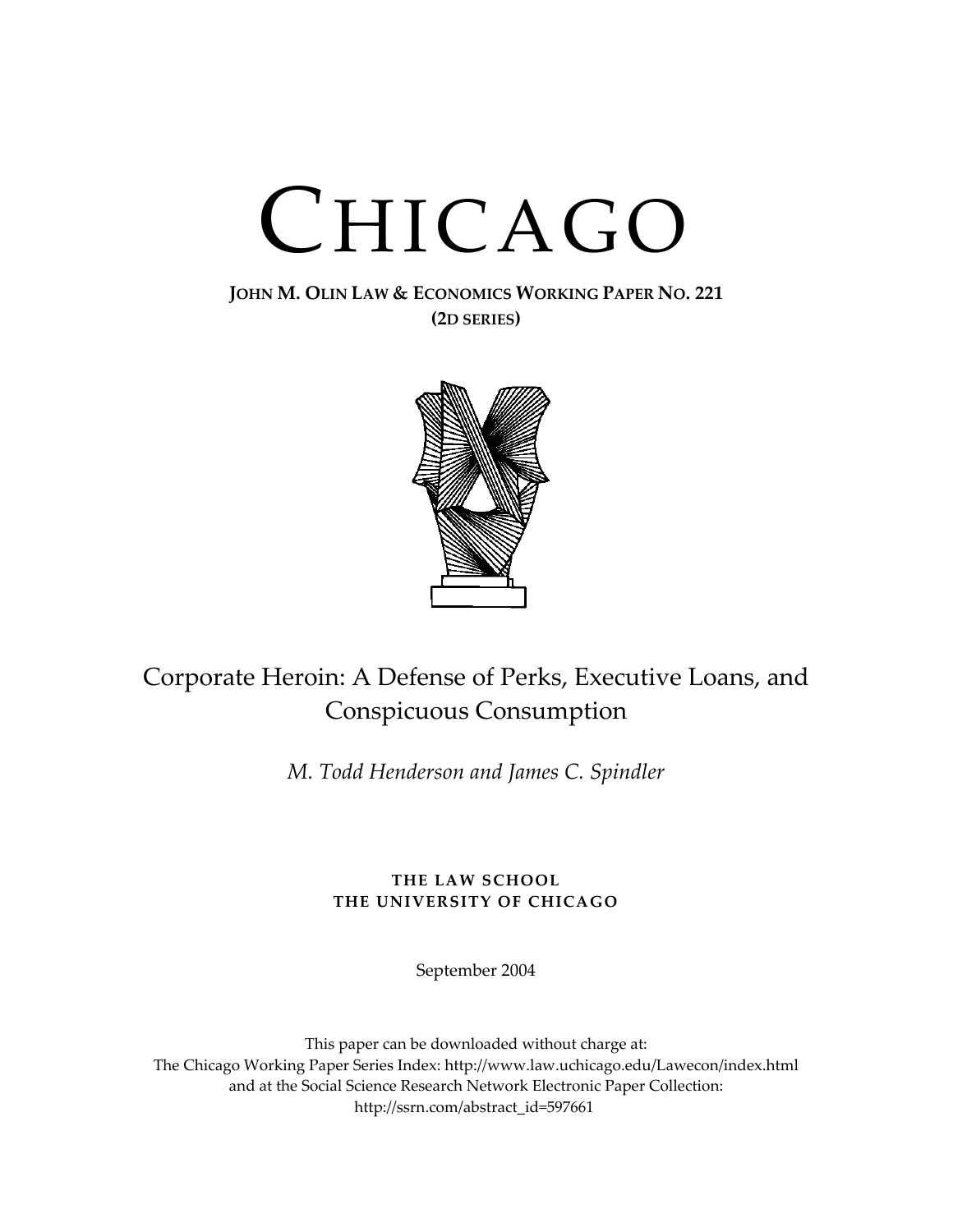## **Corporate Heroin: A Defense of Perks, Executive Loans, and Conspicuous Consumption[†](#page-2-0)**

## **M. Todd Henderson and James C. Spindler[\\*](#page-2-1)**

*Abstract: We argue that firms undertake to reduce employee savings in order to avoid final period problems that occur when employees accumulate enough wealth to retire and leave the industry. Normally, reputation constrains employee behavior, since an employee who "cheats" at one firm will then find herself unable to get a job at another. However, employees who have saved such that they no longer care about continued employment will act opportunistically in the final periods of employment, which can destroy much or all of the surplus otherwise created by the employment relationship. We believe that this sort of final period cheating creates significant problems for employees in positions of delicate trust, particularly those with a large variable compensation component, such as corporate CEOs, securities professionals, and even corporate lawyers.* 

*Payment in-kind (perks), deferred compensation (corporate loans), and the encouragement of employees' conspicuous consumption—either through screening, inculcation, or signaling—are strategies that firms enact to combat this final period problem of employee cheating. Employees who reduce savings are more reliable over the long term than employees who do not, since reduced savings makes employees more dependent upon remaining employed into the future; these employees will invest in their reputations by engaging in less cheating. We make an analogy to drug dependency: the employee who consumes all her resources immediately enjoys large present utility, as does the addict, but is ultimately dependent on the firm to provide her with the same opportunities in the future. Applying the theoretical framework we develop to the real world can help explain much of observable behavior and compensation practice.* 

*Thus, far from being prima facie evidence of corporate fraud—the picture painted by the media, academia, and prosecutors at recent corporate trials—high levels of in-kind compensation, corporate loans, and personal consumption may be evidence of optimal incentivization, where principal and agent have contracted (explicitly or implicitly) for just the amount and type of remuneration that maximizes their joint welfare.*

 <sup>†</sup>

<span id="page-2-1"></span><span id="page-2-0"></span><sup>&</sup>lt;sup>†</sup> Forthcoming, Georgetown Law Journal, 2005.<br>\* Visiting Assistant Professors of Law, University of Chicago Law School. For helpful comments and conversations on prior drafts, the authors would like to thank Lucian Bebchuk, Adam Cox, Richard Epstein, Jody Kraus, Saul Levmore, Jennifer Mnookin, Eric Posner, Lior Strahilevitz, Cass Sunstein, Al Sykes, and Rip Verkerke, as well as participants in workshops at the law schools of George Mason University and the University of Chicago.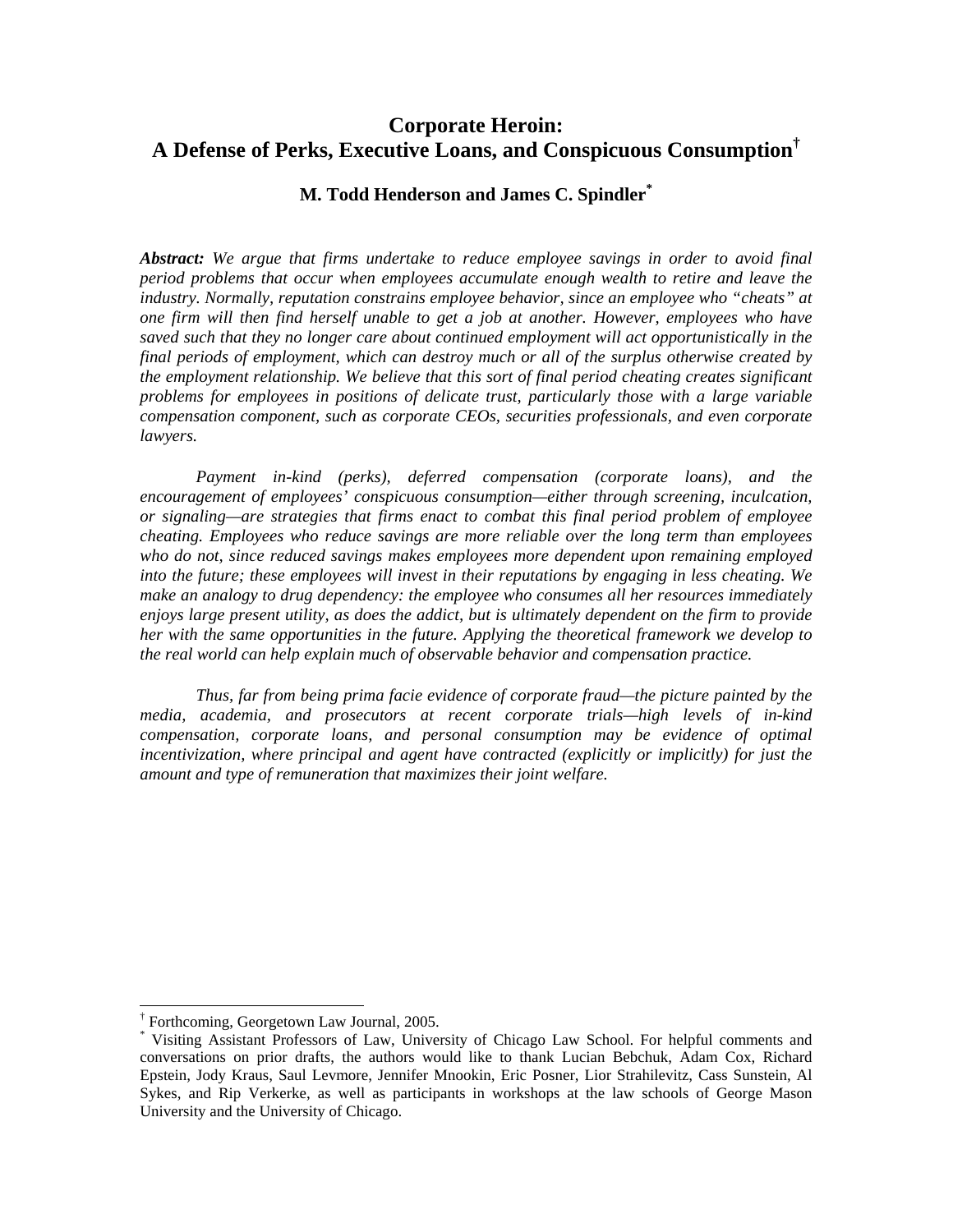## **Table of Contents**

| I.  |                                                                | Introduction                                             |       |
|-----|----------------------------------------------------------------|----------------------------------------------------------|-------|
| II. | The Conventional Wisdom                                        |                                                          | $8\,$ |
|     | $A_{\cdot}$                                                    | The Critics                                              | 8     |
|     | Β.                                                             | The Supporters                                           | 14    |
| Ш.  | How Savings Causes the Failure of Reputation                   |                                                          | 19    |
|     | A.                                                             | Savings, Cheating, and Retention                         | 20    |
|     | B.                                                             | Shortcomings of Contract and Regulation                  | 25    |
| IV. | How Perks, Greed, and Cultures of Conspicuous Consumption Help |                                                          | 27    |
|     | <b>Strengthen Reputation</b>                                   |                                                          |       |
|     | A.                                                             | Deferred Cash and Corporate Loans                        | 28    |
|     | <b>B.</b>                                                      | Perks                                                    | 33    |
|     | $C_{\cdot}$                                                    | Design of Employees' Utility Functions                   | 37    |
|     |                                                                | 1. Greed and Addiction                                   | 37    |
|     |                                                                | 2. Signaling                                             | 39    |
|     | D.                                                             | Are Perks Public Goods?                                  | 41    |
| V.  | Policy and Normative Implications                              |                                                          | 45    |
|     | А.                                                             | Good and Bad Compensation                                | 45    |
|     |                                                                | 1. Perks                                                 | 45    |
|     |                                                                | 2. Corporate Loans                                       | 47    |
|     | B.                                                             | The Dark Side of Perks, and Potential Governance Reforms | 49    |
|     | $\mathcal{C}$ .                                                | Problems with Cultures of Conspicuous Consumption        | 51    |
| VI. | Conclusion                                                     |                                                          | 54    |
|     |                                                                |                                                          |       |

**"**[Flying by private jet] is like heroin: it's so good, you shouldn't even try it once. But this is what the life of top executives of public companies is like—not only in air travel, but in terms of limos and hotel suites and never waiting in lines and getting courtside tickets to N.B.A. games and never having to worry about how much anything costs because the shareholders are paying for it all."—Ben Stein $<sup>1</sup>$  $<sup>1</sup>$  $<sup>1</sup>$ </sup>

## **I. Introduction**

Corporate perks and greed are bad, so says the conventional wisdom. They are, at the best, inefficient motivators, and, at the worst, they enable and encourage theft of shareholder property. This view is widely shared by academics in economics, business, and law, as well as prosecutors, the media, and the public at large. According to the mainstream view, the perquisites and obscene spending habits of investment bankers or CEOs of public companies are evidence of a failure of corporate governance and government regulation, and proof of the rot and waste of corporate America. In the

<span id="page-3-0"></span> $\frac{1}{1}$ Ben Stein, *Climbing Above It All (in a Private Jet, of Course)*, N.Y. TIMES, June 20, 2004, § 3, at 5.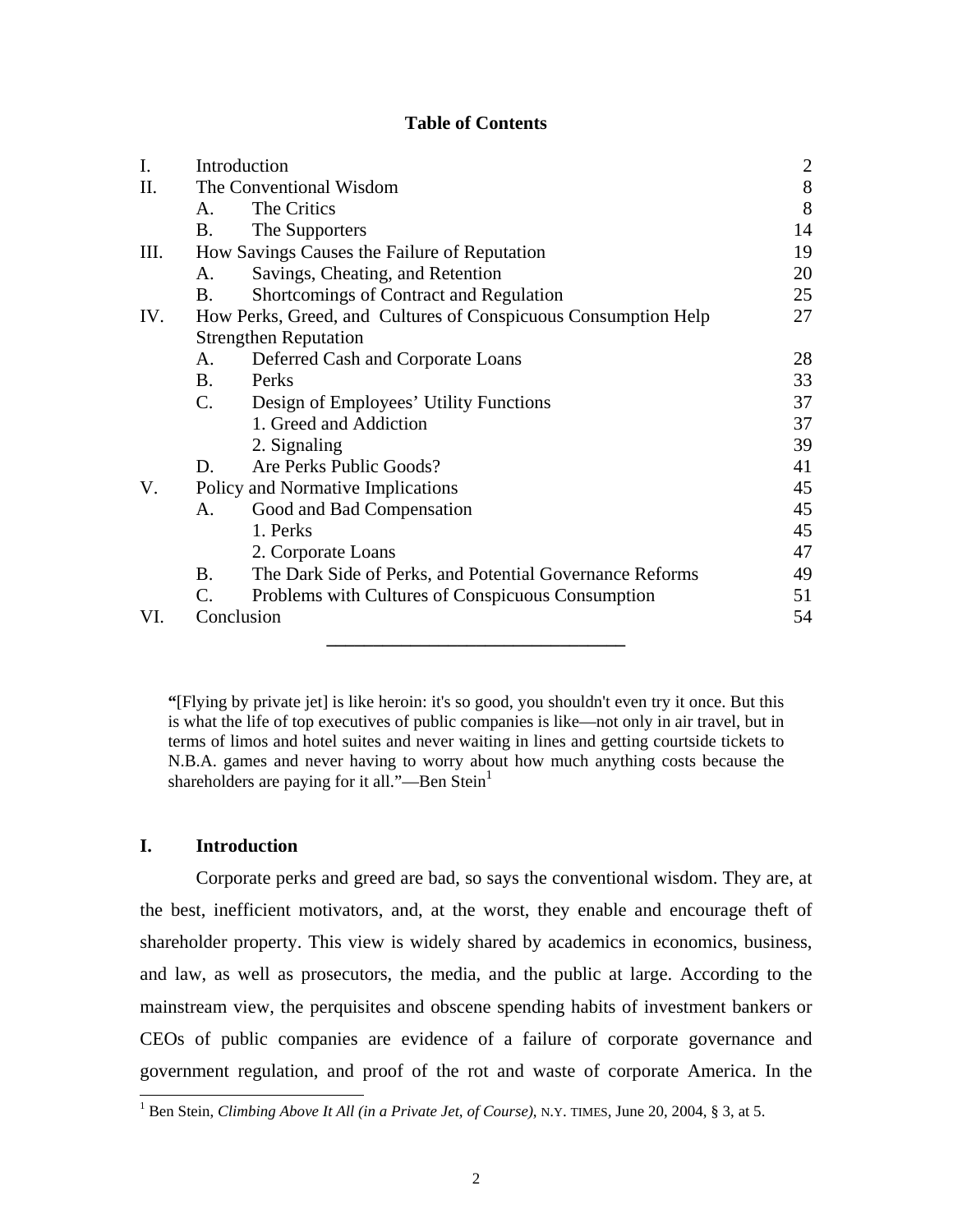academic lingo: high levels of noncash compensation are often viewed as evidence of large agency costs within a firm, and justification for regulation or corporate governance reforms. The recent cover of Forbes magazine summed up the prevailing attitude: "Have They No Shame? How Self-Dealing Fat Cats Still Dump on Investors."<sup>[2](#page-4-0)</sup>

Prosecutors have attempted to capitalize on this view in recent high-profile corporate fraud cases. For example, in the trial of Dennis Kozlowski, former chief executive of Tyco, evidence of Kozlowski's lavish lifestyle and exorbitant expenditures, often purchased with company money but for his benefit, took center stage. A \$15,000 poodle-shaped umbrella stand, a \$6,000 shower curtain for the maid's bathroom, a \$2 million birthday bacchanalia in Sardinia replete with loin-cloth clad Roman "slaves" and an ice-sculpture of Michelangelo's David urinating liquor—you name it, at some point Kozlowski purchased it, or, rather, Kozlowski had Tyco purchase it, or lend him the money to do so.<sup>[3](#page-4-1)</sup> The intended implication of all this profligate consumption, from the prosecution's point of view, was that Tyco was a company out of shareholders' control but firmly in Kozlowski's pocket, and open to his machinations, expropriation, and abuse.<sup>[4](#page-4-2)</sup> The fact that these purchases were extravagances on which Kozlowski would not have spent his own money was meant to illustrate their unreasonableness, and to make it appear more likely that, later on when Kozlowski was granted hundreds of millions of dollars in cash compensation and loan forgiveness, this was an act of corporate looting by an insatiable, out-of-control glutton. The repulsion at this corporate greed was not confined to the courtroom, but permeated subsequent academic accounts as well: as one commentator recently stated, "[t]he Sardinian soiree serves as a fitting emblem of what will likely be remembered as one of the greatest periods of corporate excess in American history."<sup>[5](#page-4-3)</sup>

So, exorbitant lifestyles and company perks can carry a negative implication in the minds of jurors investigating alleged fraud after-the-fact, helping to establish "guilt

<span id="page-4-0"></span> $\frac{1}{2}$ Elizabeth MacDonald*, Crony Capitalism*, FORBES, June 21, 2004, at 140-6. 3

<span id="page-4-1"></span>See Mark Maremont, *Executives on Trial: Next Evidence for Kozlowski Jurors: The Party Video*, WALL STREET J., October 28, 2003, at C1; Colleen DeBaise, *Executives on Trial: Newest 'Tyco Gone Wild' Video Is Out, And Jurors See \$6,000 Shower Curtain*, WALL STREET J., November 26, 2003, at C1; D. Polek, *The Rise and Fall of Dennis Kozlowski*, Businessweek 12/32/02 at 64 4

<span id="page-4-2"></span>See *id*.

<span id="page-4-3"></span><sup>.</sup> <sup>5</sup> Note, *Developments in the Law – Corporations and Society*, 117 HAR. L. REV. 2169, 2173-74 (2004)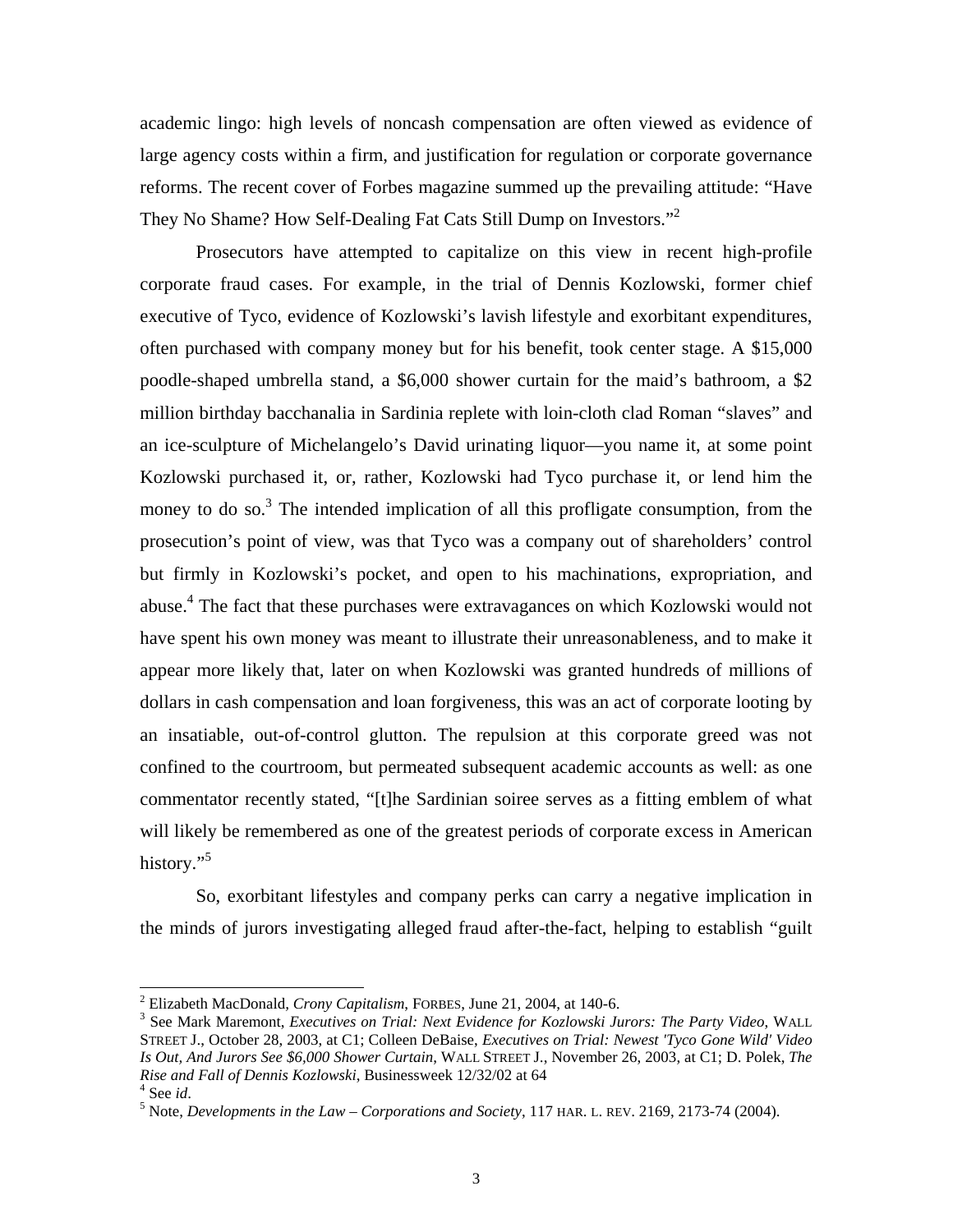by ostentation."<sup>[6](#page-5-0)</sup>At least, this is what the prosecution in such cases hopes.<sup>7</sup> Corporate reformers—in the academy, at pension funds, in Congress, and at the SEC—also took the negative view of corporate loans and perks in the wake of the recent corporate scandals, believing that they were the symptom of a larger corporate governance disease. But is this the correct implication? There is a competing vision of corporate "excess" that we still see, even in the post-Enron world. The Wall Street Journal occasionally carries reports, when economic times are good, of lavish expenditures by successful executives and investment bankers, such as a Learjet stocked with Jack Daniel's and Cookie Crisp to fly with friends to the Super Bowl, a wedding at the Palace of Versailles, or, of course, the usual Ferraris, Porsches, and Roll-Royces.<sup>8</sup> And when times turn bad, the Journal strikes a tone of lamentation as perks and conspicuous consumption decline.<sup>[9](#page-5-3)</sup> Overall, there is bemused approval of excess, rather than puritanical disdain. While it easy to dismiss these articles as appealing to the ego of Wall Streeters or the voyeuristic interests of the masses, they contain, perhaps, an appreciation that such conspicuous consumption is a barometer of a well-functioning economy, and that corporate jets and one-thousand dollar bottles of wine are important parts of the compensation mix for high-powered individuals. While we might not go so far as to accept the unqualified maxim of Gordon Gecko (Ivan Boesky's fictionalized alter-ego) that "greed is good,"<sup>10</sup> there does seem to be an extent to which the desire on the part of some individuals to accumulate wealth in order to enjoy prodigious amounts of consumption is socially beneficial. After all, why else would anyone ever work the hours required of investment banking or corporate law

<span id="page-5-0"></span> <sup>6</sup> *See* Stephen Bainbridge, Guilt by Ostentation, available at http://www.professorbainbridge.com/  $2004/04$ /guilt by ostent.html

<span id="page-5-1"></span>This certainly appears to be the case in the Stewart and Kozlowski trials. *See* Leslie Eaton, *Web of Friends and Business Blurs Stewart's Glossy Image*, N.Y. TIMES, February 29, 2004, at \_\_; Alex Berenson, Overcompensating: In Fraud Cases, Guilt Can Be Skin Deep, N.Y. TIMES, February 29, 2004, at \_\_. *See so* Bar *al* ry Meier, *Looking to Add a Bit of Glamour to Adelphia Trial*, N.Y. TIMES, March 8, 2004, at \_\_ (describing the prosecution's attempts to show the Rigas family greedily used Adelphia resources for their own purposes, such as chartering the corporate jet to transport a Christmas tree).

<span id="page-5-2"></span><sup>8</sup> *See* Gregory Zuckerman & Cassell Bryan-Low, *With the Market Up, Wall Street High Life Bounces Back, Too*, WALL STREET J., February 4, 2004, at A1. Similar pieces over the years: Patrick McGeehan, *Now Suddenly Rich, Wall Streeters Spark a Very Fancy Boom*, WALL STREET J., April 10, 1997 at A1; George *iz Kids: Wall Street Prodigies*  Anders, Paul Blustein & Patricia Bellew Gray, *Inside Wall Street: Merger Wh Seek Money and Power as They Build Careers*, WALL STREET J., June 2, 1986, at <sub>\_\_\_</sub>. <sup>9</sup> *See* Anita Raghavan, *Nickel and Dimed: Wall Street Sweats the Small Stuff*, WALL STREET J., October 27,

<span id="page-5-3"></span>J., October 2, 2001, at B1; Mitchell Pacelle, Wendy Bounds, & Suein L. Hwang, The Market Bounceback: *ks Shimmy, New York Shakes*, WALL STREET J., October 29, 1997, at \_\_. 2003, at A1; Wrin White & Teri Agins, *Sellers of Big Ticket Items Brace for Less Splurging*, WALL STREET

<span id="page-5-4"></span><sup>&</sup>lt;sup>10</sup> WALL STREET (20<sup>th</sup> Century Fox 1985).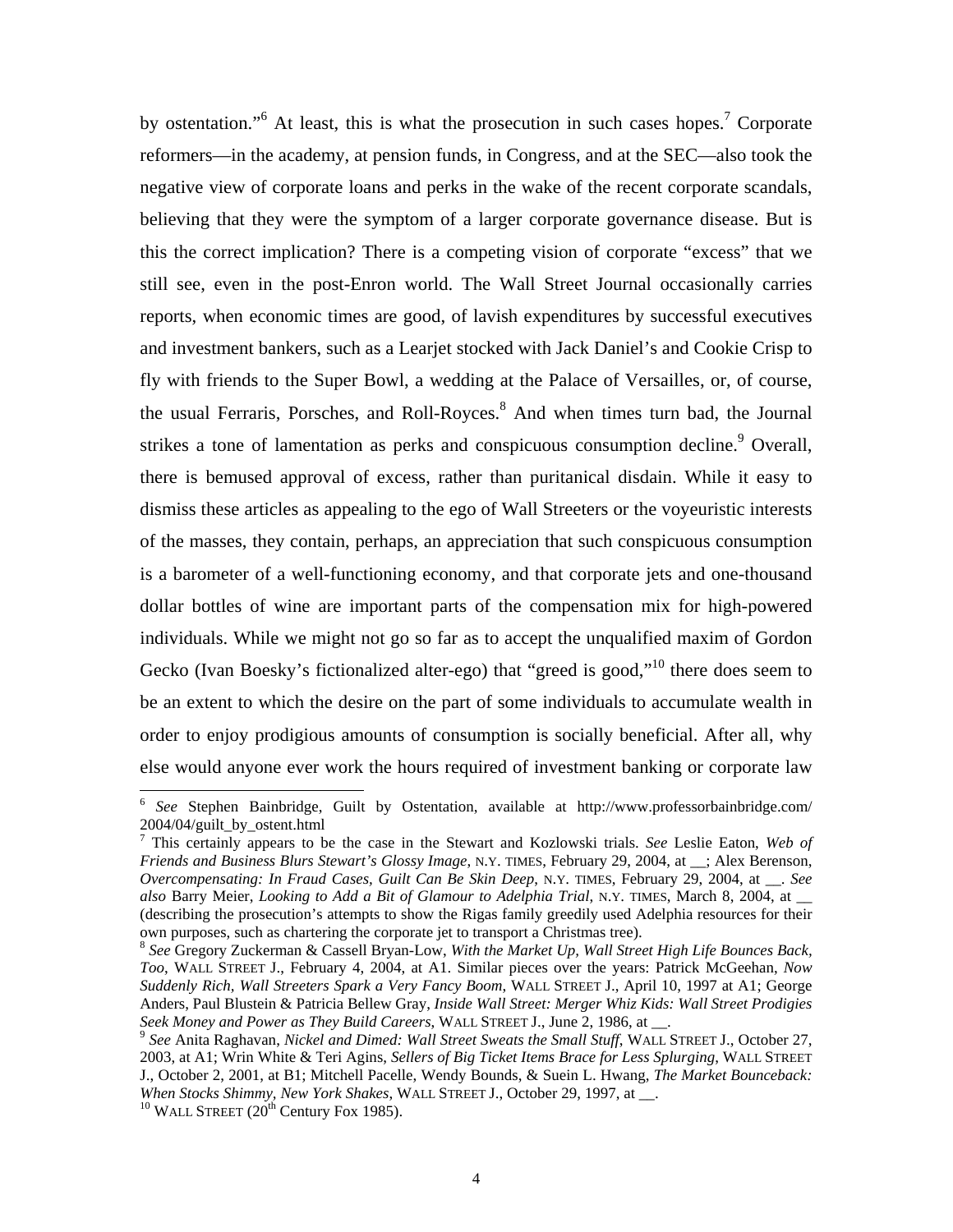if not to spend the occasional forty-five minutes of free time savoring a five hundred dollar lunch at Le Bernardin?

Branching off from that basic intuition, we explore how perks, corporate loans, and conspicuous consumption may actually work in the firm's best interest. We believe that, by reducing employee savings, these compensation mechanisms allow the firm to *reduce* agency costs and maximize the value of the employment relationship: they forcefeed the employee consumption, at the expense of savings, which fosters dependence upon the firm and subjects the employee to the threat of retaliation for misbehavior in the future. More specifically, a reduction in savings makes the employee a "repeat player," and can therefore deter "cheating"—actions by the employee that enrich her while harming her employer—while also improving employee retention.

Consider, first, an employee who saves her money: savings enables the employee to retire or downshift her career to a less high-powered industry where her reputation may not follow her.<sup>11</sup> With enough savings, the employee no longer cares whether she remains employed or not, rendering toothless the firm's chief incentivization tool, the ability to fire the employee and blackball her from future employment. When savings is great enough, there is no reason not to cheat: with enough savings in hand, the employee simply does not care whether she is fired and blackballed from other firms; she has become immune to reputational constraints on her behavior.<sup>[12](#page-6-1)</sup> In these cases, the employee and her firm face a "final period problem," where the employee has no incentive to refrain from cheating. This can destroy much of the surplus from the employment relationship.

So what should the firm do? We argue that the firm will do what it can to reduce employee savings, and we identify several mechanisms for reducing savings that firms actually utilize, which either reduce the amount of cash the employee receives on the front end, or else, on the back end, increase the employee's spending and consumption. On the front end, the firm has essentially two choices: first, payment in deferred cash, better known as corporate loans, and, second, payment via in-kind transfers, better known as perks. Deferred compensation, such as loans that will be forgiven in the future if the

<span id="page-6-0"></span> $11$  For example, if an investment banker saves enough wealth to retire to the Bahamas, her reputation in the investment banking world simply does not matter to her any more. 12 In Wall Street patois, this is referred to as "fuck-you money."

<span id="page-6-1"></span>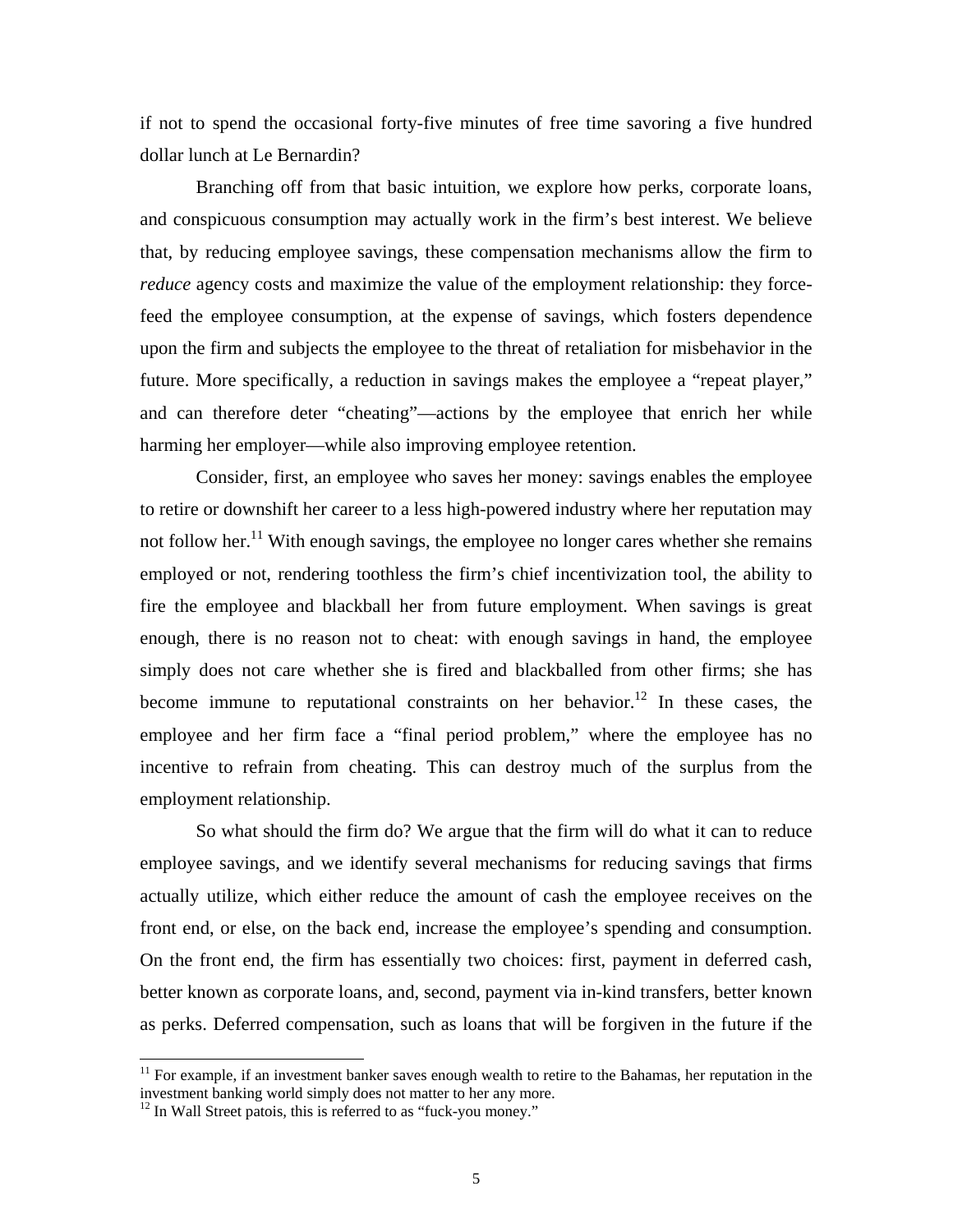firm determines that the employee has not cheated, provides a useful carrot and stick to deter cheating, but has limitations because of difficulties in observing and verifying outcomes and in drafting and enforcing complete contracts.<sup>13</sup> Perks, on the other hand, always (absent the productivity, status, and tax considerations discussed in Part II) prefer cash to the same dollar amount of perks. are not subject to limits on the ability to contract, since they involve simply the transfer of a good or service, along with the firm's ability to fire. For example, front-row Knicks tickets are used up right away, and an employee who receives them in lieu of some amount of cash will not, *ceteris paribus*, be able to save as much, making her more dependent on the firm into the future. Perks have the advantage of leveraging upon the firm's ability to fire at will the misbehaving employee; no contract is required. As with deferred cash, there is a limit to how cost effective perks can be, since employees will

On the back end, firms have several strategies at their disposal to encourage their employees to save less or desire more. First, the firm can invest in hiring-stage sorting, attempting to identify and hire employees with a high degree of enjoyment for money and consumption—that is, firms will look for "greedy" people. Second, by plying them with perks, the firm can inculcate in its employees a taste for luxury and high consumption, so that employees become "addicted" to increasingly more expensive lifestyles—the famed "golden handcuffs." Third, a firm can "force" employees to consume at higher levels through signaling games, where the employee signals her loyalty to the firm by spending her wage in a certain way.

One might (and we do) make an analogy to drug dependency: the employee who consum es all her resources immediately enjoys large present utility, but is ultimately dependent upon the firm to provide her with the opportunity to enjoy similar consumption in the future. It is as though the employee were paid with heroin rather than with cash: all the employee's resources are converted into immediate utility, leaving the employee wanting more as soon as the current round of consumption wears off. The source of her next "fix," of course, is her employer, and so she lives hand-to-mouth and

l

<span id="page-7-0"></span>employee that states that the employee will refrain from cheating in the future. Deferred compensation arrangements are thus subject to limits on the ability to draft and enforce contracts. <sup>13</sup> As discussed herein, a deferred compensation arrangement is essentially a contract between the firm and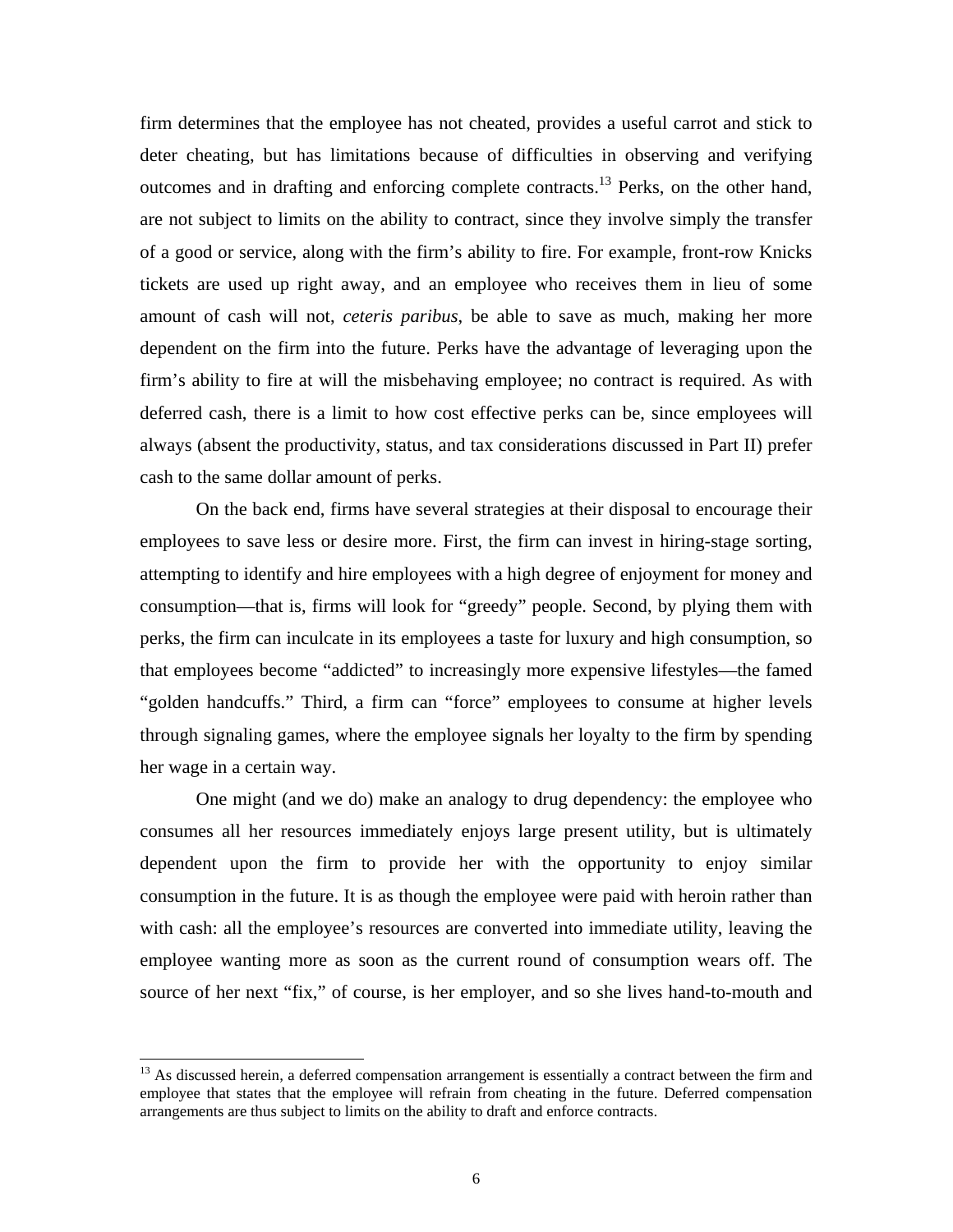remains dependent upon the firm from one period to another.<sup>14</sup> The addictive quality of these compensation mechanisms is value-adding: greedy employees are (somewhat counter-intuitively) more trustworthy than ascetic ones, as the desire for high consumption motivates performance and loyalty in demanding or unpleasant jobs that no one would persist at for long.

Thus, "outrageous" perks and spending habits may be signs of a well-functioning labor market for high-valued employees, not necessarily misappropriation of shareholder resources or shortcomings of character; in contrast, a high level of cash compensation and savings may suggest sub-optimal incentivization packages, and can be symptomatic of executive over-reaching. In other words, what is commonly believed to be evidence of large agency costs is actually an effective way to *reduce* the agency costs inevitable in the modern American firm. Counter to the mainstream media and academic accounts, high le vels of corporate loans, in-kind compensation, and extravagant consumption may be evidence of optimal incentivization, where principal and agent have contracted (explicitly or implicitly) for just the amount and type of remuneration that maximizes their joint welfare.

Furthermore, we argue that these beneficial forms of compensation may in fact be signific antly underprovided from a social welfare perspective, since reduced savings Applying this theoretical framework to the real world can help explain much of the observable behavior and practice in high-compensation and high-variable pay industries (such as upper corporate management, investment banking, and corporate law), and can also help to distinguish between "good" and "bad" compensation practices. deters not just present period cheating but also past and future cheating at other firms, leading individual firms to free-ride. Thus, while perks, corporate loans, and conspicuous consumption are not without their downsides, there are valid arguments for granting them favored treatment.

organizational, and tax benefits of perks that has, heretofore, largely been absent from the This paper proceeds as follows: Part II briefly surveys the existing literature on perks and conspicuous consumption, including a discussion of the possible productivity,

l

<span id="page-8-0"></span> $14$  There is, of course, a dark side to drug addiction, and we believe there may, similarly, be a negative side to perks and conspicuous consumption. We discuss these and address normative concerns in a later part of the paper.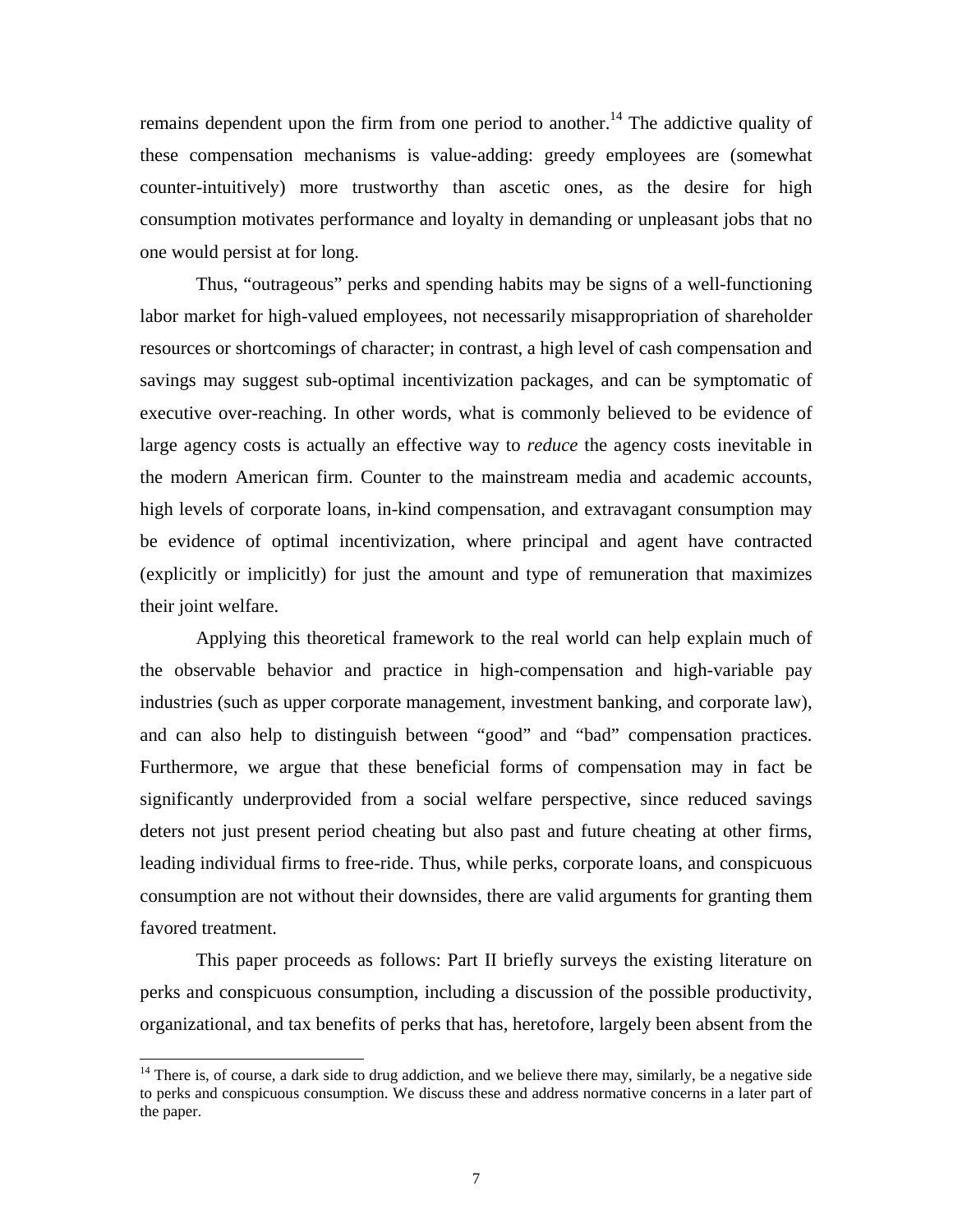<span id="page-9-1"></span>legal literature. This Part broadly addresses all types of perks—including run-of-the-mill, nonextravagant perks—many of which are provided for reasons other than to reduce savings and buttress reputational constraints. We include discussion of these perks, which are only somewhat related to our core argument, to provide a more comprehensive treatment of the general subject of perks, which is highly negative and one-sided in the existin g literature. Focusing more narrowly on the core puzzle we try to solve, Part III describes potential weaknesses in the reputation constraint in certain industries where effort and quality are not immediately observable, and illustrates how high levels of savings may lead to final period problems and increased agency costs. Part IV explores how in-kind compensation and corporate loans can be used to prevent reputational failings caused by high savings, as well as how prehire sorting, inculcation of preferences, and signaling via corporate culture can further align the incentives of firm and employee. Part V discusses normative implications of this theory, including the dark side of "corporate heroin" and appropriate policy reforms. Part VI concludes.

## **II.** The Conventional Wisdom

#### **A. The Critics**

counterproductive incentives for employees. The prevailing wisdom among corporate observers is that perks are bad (especially "excessive" perks, although "excessive" isn't typically defined). There are two primary objections. The first is that the separation of ownership and control—the classic "agency problem"<sup>15</sup>—allows greedy executives to steal from the cookie jar while diffuse and distant shareholders remain indifferent or unable to stop them. In this view of the world, perks are an example of "stealthy" compensation that shareholders have more difficulty observing or preventing, and therefore high levels of perks suggests weak corporate governance.<sup>16</sup> The second objection is that perks are inefficient and perhaps

<span id="page-9-0"></span><sup>&</sup>lt;sup>15</sup> Adam Smith in The Wealth of Nations first described the different and conflicting incentives of ownership and management. See ADAM SMITH, THE WEALTH OF NATIONS, \_\_\_ (\_\_\_\_). The modern theory was extended by the work of Berle and Means, see ADOLF BERLE & GARNIDER MEANS, THE MODERN CORPORATION AND PRIVATE PROPERTY, \_\_\_ (1932), and Jensen and Meckling, *see* Michael C. Jensen & William H. Meckling, *Theory of the Firm: Managerial Behavior, Agency Costs, and Ownership Structure*,

Working Paper Series, Working Paper 9813, at 10-11 (July 2003), available at <sup>16</sup> See Lucian Arye Bebchuk & Jesse M. Fried, *Executive Compensation as an Agency Problem*, NBER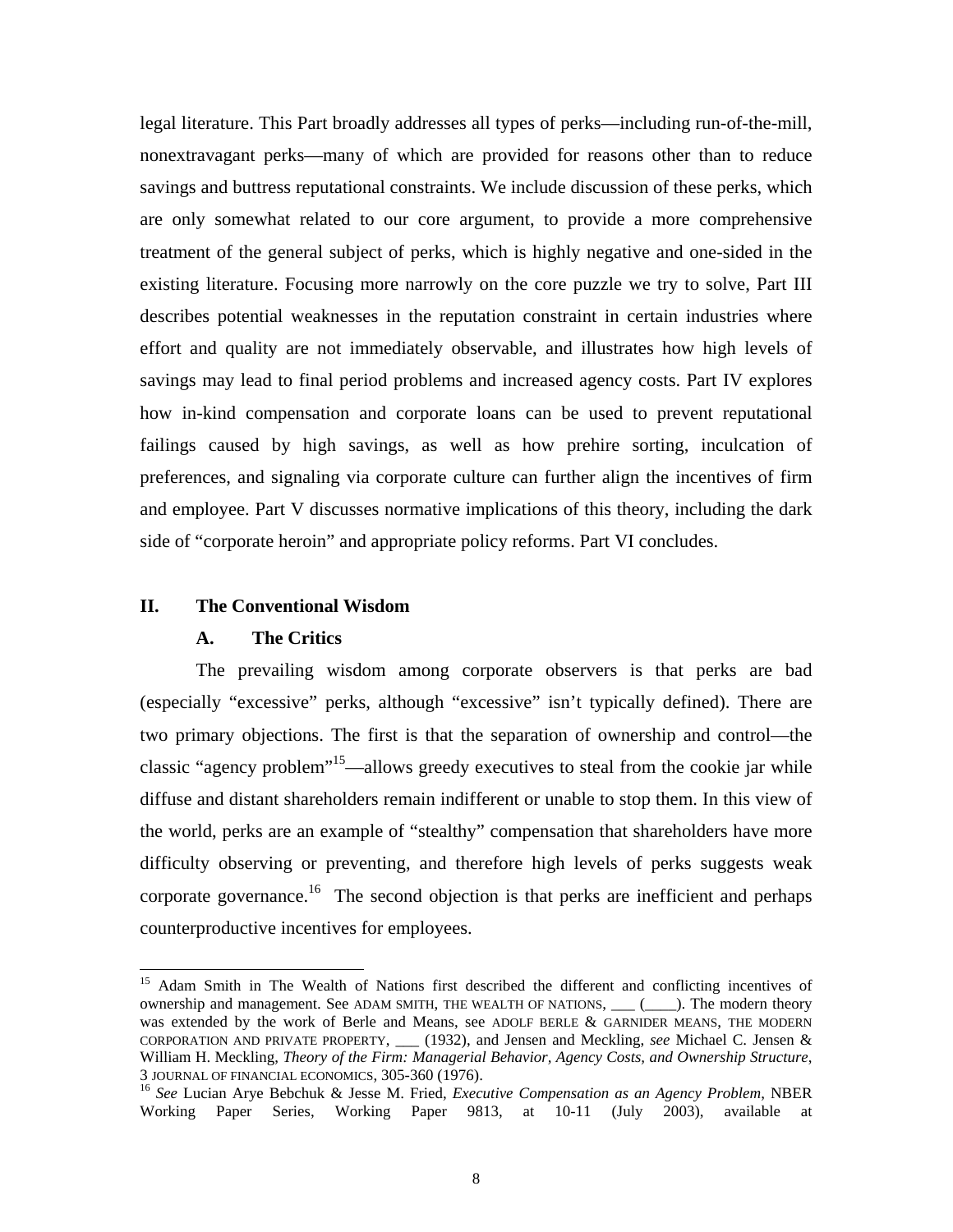To the first point, most academic discussions of employment incentives cast perks in a highly negative light. A quick search of legal journals on WESTLAW yields over 100 articles in the past three years discussing perks, and all of these articles view perks as evidence of, at best, an unavoidable, value-destroying cost of the corporate form with its separation of ownership and control, and, at worst, managerial misbehavior. George Triantis describes the weak form of criticism as an agency problem, with perks being evidence of inevitable slippage in the corporate gears: "Managers enjoy private benefits [in the form of perquisites] that are not shared by other investors because of their control over decisionmaking.["17](#page-10-0) Lucian Bebchuk and Christine Jolls extend this thinking a bit, claiming that perks are presumptively evidence of high agency costs because executives often "provide themselves with various perks not germane to their responsibilities.["18](#page-10-1) Likewise, Harvard Business School professor Brian Hall links perks and waste: "Without incentives tied to shareholder value creation . . ., top executives may face stronger incentives to . . . purchase excessive perquisites that are privately beneficial but valuedestroying (to both society and shareholders).<sup>"19</sup> The accepted wisdom is that perks "are attractive to management but are of no interest to shareholders" and in fact are "value destroying."<sup>20</sup>

A more strident criticism—the managerial misbehavior view—surfaced recently in the wake of the allegation of spectacular fraud at Enron, WorldCom, and several other firms. Dozens of recent legal articles have itemized a litany of alleged corporate excesses

 $\overline{a}$ 

http://www.nber.org/papers/w9813 (noting that the grounds for offering perks are unclear, and that the primary purpose is "to make [the amount of executive] pay less salient.").

<span id="page-10-0"></span><sup>&</sup>lt;sup>17</sup> George G. Triantis, *Organizations as Internal Capital Markets: The Legal Boundaries of Firms, Collateral, and Trusts in Commercial and Charitable Enterprises*, \_\_ HARV. L. REV. \_\_ (2004). 18 Lucian Arye Bebchuk & Christine Jolls, *Managerial Value Diversion and Shareholder Wealth*, 15 J. L.

<span id="page-10-1"></span>ECON. & ORG. 487, 487-8 (1999).

<span id="page-10-2"></span><sup>&</sup>lt;sup>19</sup> Brian J. Hall, Incentive Strategy II: Executive Compensation and Ownership Structure, HAR. BUS. REV. Reprint 9-902-134, 12 (Oct. 11, 2002). 20 \_\_\_\_, *Don't Let Me Down (Round): Avoiding Illusory Terms in Venture Capital*, 39 TEX. J. BUS. L., 1, 27

<span id="page-10-3"></span>n. 69 (2003). A recent empirical study by David Yermack concludes that "CEOs' personal use of company aircraft is associated with severe and significant under-performance of their employers' stocks." David problem that looms on the horizon, which the perk is an attempt to ward off. The fact that perks are Yermack, Flights of Fancy: Corporate Jets, CEO Perquisites, and Inferior Shareholder Returns, at 3, unpublished manuscript available at http://papers.ssrn.com/sol3/papers.cfm?abstract\_id=529822. Yermack conjectures that "these managers run their firms inefficiently, tolerating waste, excess overhead, or uncompetitive cost structures." An alternative interpretation of his result is, we think, that granting the CEO use of the corporate jet is an attempt by the compensation committee to address a potential cheating correlated with the potential for cheating does not mean that perks cause the problem, just as it would be incorrect to conclude that the administration of medicine is symptomatic (or even causative) of a disease.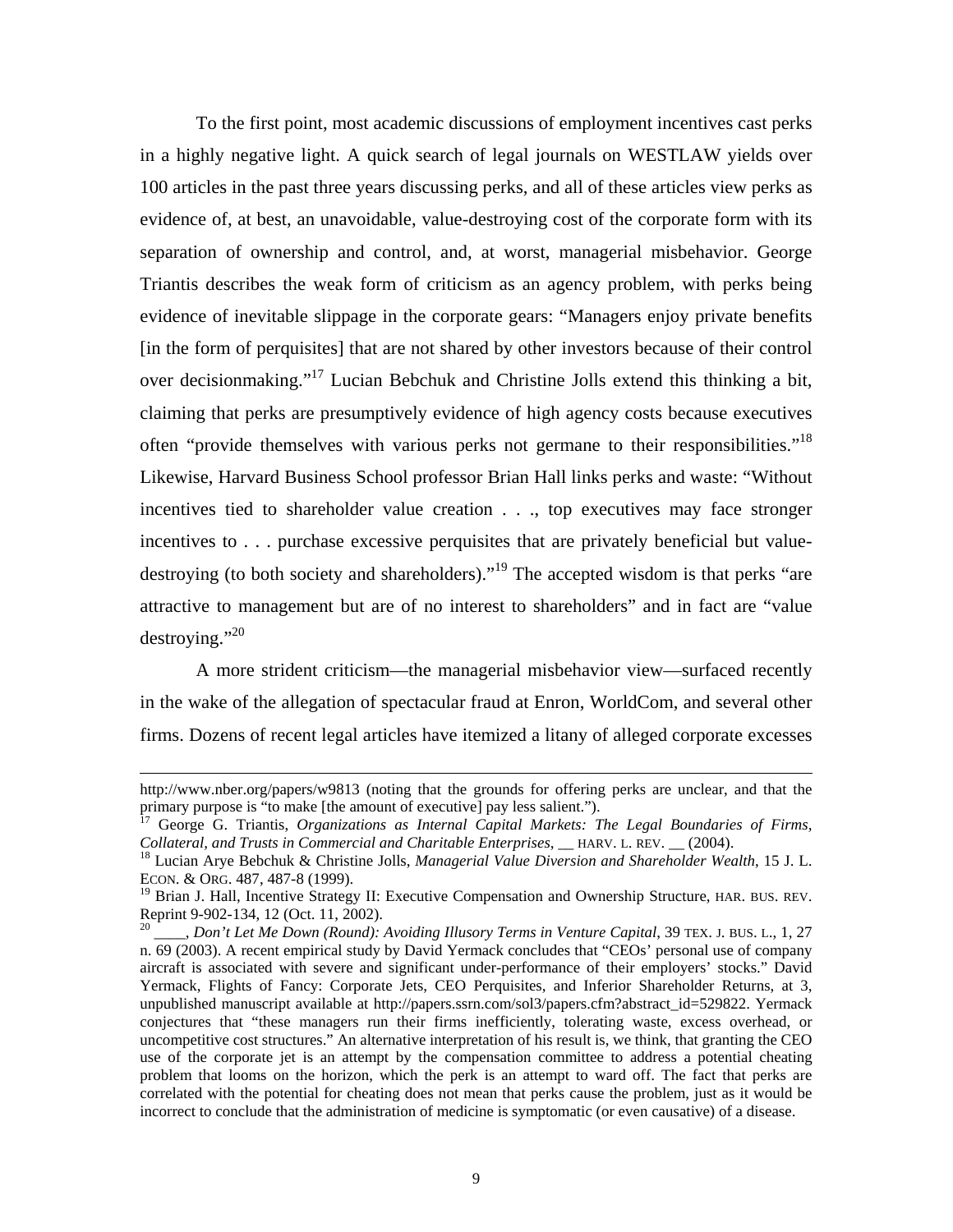at these firms, and presented this as evidence of a kind of rot rampant in American corporate governance. The picture these scholars paint is one of greedy CEOs motivated by pure self-interest and focused more on creating a lavish lifestyle for themselves than shareholder value. A recent article tellingly entitled "Are Corporations Evil?," makes the typical academic link between perks and fraud: "The particulars of each case are unique, but certain elements remain constant [including] outrageous perks for insiders . . ..<sup>"21</sup> The search for causes of frauds at Enron, WorldCom, and other firms is a cottage industry whose main output seems to be what could only be described normatively as an antigreed view of corporations. For example, John Coffee blames Enron's downfall on the moral and ethical lapses of management, calling the culture infused with "infectious greed." $22$  And the most comprehensive treatment of the Enron bankruptcy blames Enron's collapse on "a culture of excess," evidenced by "a fleet of corporate jets, limousines . . ., and . . . concierge [services]."<sup>23</sup> None of these articles examines perks in depth or offers any potential counter arguments as to why they might be evidence of a rationally efficient employment contract.

The ineffectiveness of perks is another popular refrain in the academic literature, although this argument is found primarily in the management and finance journals. The main argument here is that perks "typically undermine the very processes they are punishment. This view is premised on the belief that rewards and punishment are intended to enhance"<sup>24</sup> by creating employees who are primarily motivated by their own interests and are subjected to (supposedly) hostile environments of reward and different sides of the same coin, and that the use of perks creates "a workplace in which people feel controlled," and "that experience of being controlled is likely to assume a punitive quality over time.["25](#page-11-4) Perks are typically referred to as "bribes," and critics point to anecdotal evidence suggesting that companies suffer a backlash from incentive-rich

<span id="page-11-1"></span><span id="page-11-0"></span>

<sup>&</sup>lt;sup>21</sup> Douglas Litowitz, *Are Corporations Evil?*, \_\_ UNIV. MIAMI L. REV. \_\_ (2004).<br><sup>22</sup> John C. Coffee Jr., *What Caused Enron?: A Capsule Social and Economic History of the 1990s*, 89

<span id="page-11-2"></span>CORNELL L. REV. 269, 269-71 (2003).<br><sup>23</sup> BETHANY MCLEAN & PETER ELKIND, THE SMARTEST GUYS IN THE ROOM: THE AMAZING RISE AND SCANDALOUS FALL OF ENRON, 122-3 (2003).

<span id="page-11-3"></span><sup>&</sup>lt;sup>24</sup> Alfie Kohn, *Why Incentive Plans Cannot Work*, HAR. BUS. REV., Reprint 93506, 2 (Sept.-Oct. 1993). <sup>25</sup> *Id* at 5.

<span id="page-11-4"></span>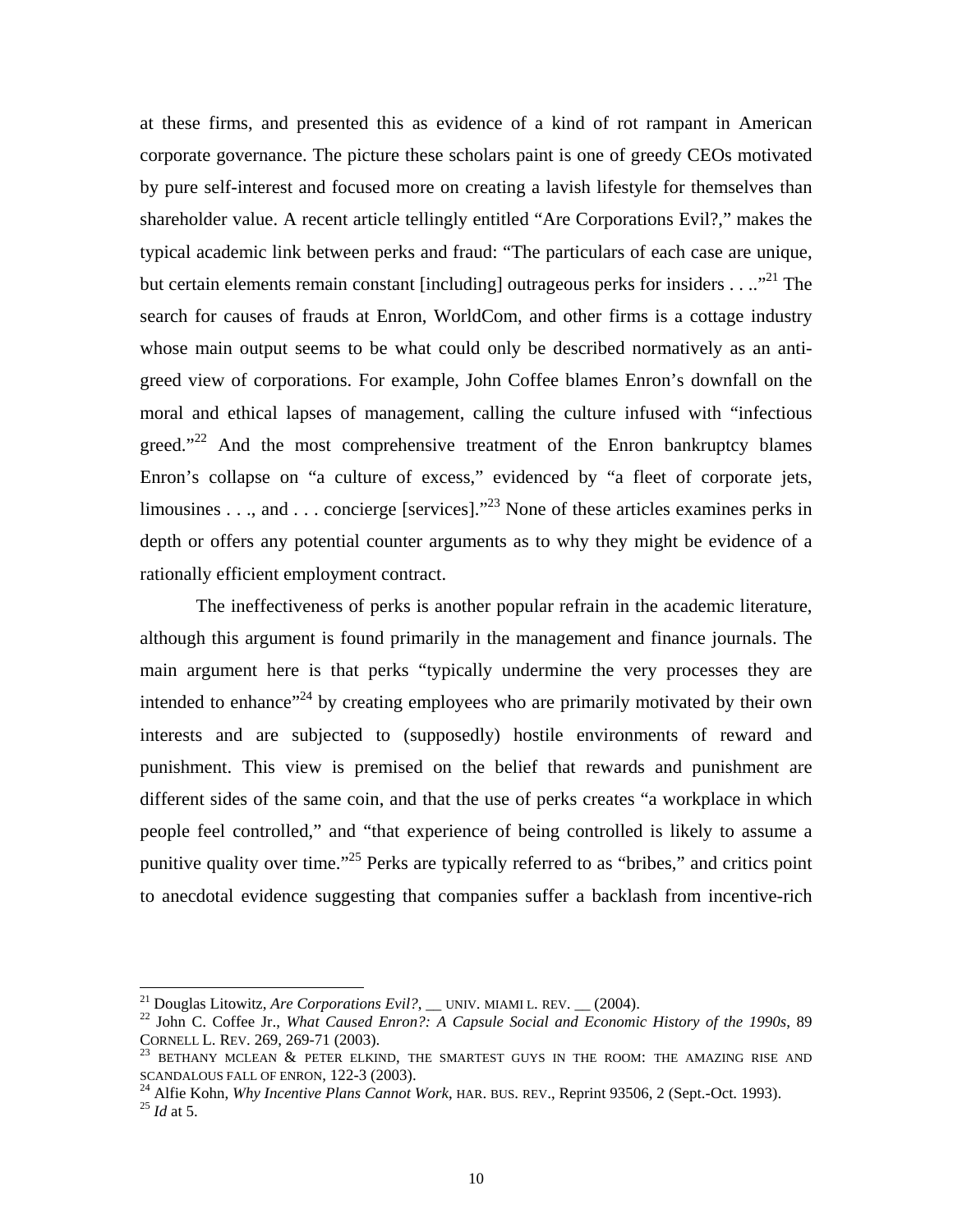environments.<sup>26</sup> Rather bleakly, these scholars describe perk-rich companies as plagued by "a hoard of incentive-driven individuals trying to curry favor with the incentive dispenser," and predict doom—or at least under- or improperly motivated employees.<sup>27</sup> Here again, the implication is that greed is bad, and that perks and conspicuous consumption are *prima facie* evidence of high agency costs or some sort of corporate mismanagement or wrongdoing.<sup>28</sup>

The typical solution offered by these scholars involves linking pay to seniority<sup>[29](#page-12-3)</sup> or other group-based metrics<sup>30</sup> or a focus on "intrinsic human motivations," with fuzzy concepts like "[s]atisfaction and respect" being the best incentives for high performance.[31](#page-12-5) Compensation experts offer vague recipes for motivation, such as Alfie Kohn's "Three C's" framework: choice, collaboration, and content, with a focus on "empowering" workers and creating a "happy" work environment, or rely on inchoate notions of "'enlightened' self-restraint of managers" or "strong ethical norms."<sup>32</sup> These proposed solutions turn Adam Smith's suggestion to rely on the self interest (not the benevolence) of the butcher or the baker<sup>[33](#page-12-7)</sup> on its head:

[T]he corporation's reward structure, or individual self-interest, should not be perceived as the prime employee motivator. . . . While individual selfinterest is a given, the institutional structure of the corporation should

<span id="page-12-0"></span><sup>&</sup>lt;sup>26</sup> Colloquy, Rethinking Rewards, HARV. BUS. REV., Reprint 93610, 7 (Nov.-Dec. 1993) ("But the more

<span id="page-12-1"></span>they [give] you, the more they think they own you.").<br><sup>27</sup> *Id* at 6. See also EDWARD DECI & RICHARD RYAN, INTRINSIC MOTVATION AND SELF-DETERMINATION IN<br>HUMAN BEHAVIOR, (1985).

<span id="page-12-2"></span> $^{28}$  A few legal articles express a sort of puzzlement at the size and scope of perks typical in corporate America. *See, e.g.,* Stewart J. Schwab & Randall S. Thomas, What Do CEO's Bargain For?: An Empirical Study of Legal Components of CEO Employment Contracts, Vanderbilt Law & Economics Working Paper No. 04-12, unpublished manuscript available at http://papers.ssrn.com/sol3/papers.cfm? abstract id=529923. Schwab and Thomas describe the litany of perks in CEO employment contracts – such as use of company aircraft, country club memberships, and company cars – and then express their disbelief that CEOs need any perks at all: "Given the very large amounts of money that these executives already earn for their efforts, we are surprised that companies are willing to offer them such a wide range of perqs [sic] of this nature."  $Id$  at  $\_\_$ .

<span id="page-12-4"></span><span id="page-12-3"></span>

<sup>&</sup>lt;sup>29</sup> This is, in fact, a deferred compensation mechanism, as we describe in Part IV.A.<br><sup>30</sup> See, for example, Egon Zehner, A Simpler Way to Pay, HARV. BUS. REV., 3-9 (Apr. 2001) (describing how seniority-based pay at large consulting firm reduced turnover to 2% compared with industry average of 30%).<br><sup>31</sup> Colloguy, Rethinking Rewards, HARV. BUS. REV., Reprint 93610, 6 (Nov.-Dec. 1993).

<span id="page-12-6"></span><span id="page-12-5"></span>

<sup>&</sup>lt;sup>31</sup> Colloquy, Rethinking Rewards, HARV. BUS. REV., Reprint 93610, 6 (Nov.-Dec. 1993).<br><sup>32</sup> Brian J. Hall, *Incentive Strategy II: Executive Compensation and Ownership Structure*, HARV. BUS. REV., signed and enforced incentive schemes."). powerful check on necessarily imperfectly designed and enforced incentive schemes.").<br><sup>33</sup> See ADAM SMITH, THE WEALTH OF NATIONS, \_\_\_(\_\_\_) ("It is not from the benevolence of the butcher, Reprint 9-902-134, 11 (Oct. 11, 2002) ("[S]trong ethical norms and behaviors represent an important and

<span id="page-12-7"></span>the brewer, or the baker that we expect our dinner, but from their regard to their own self-interest.").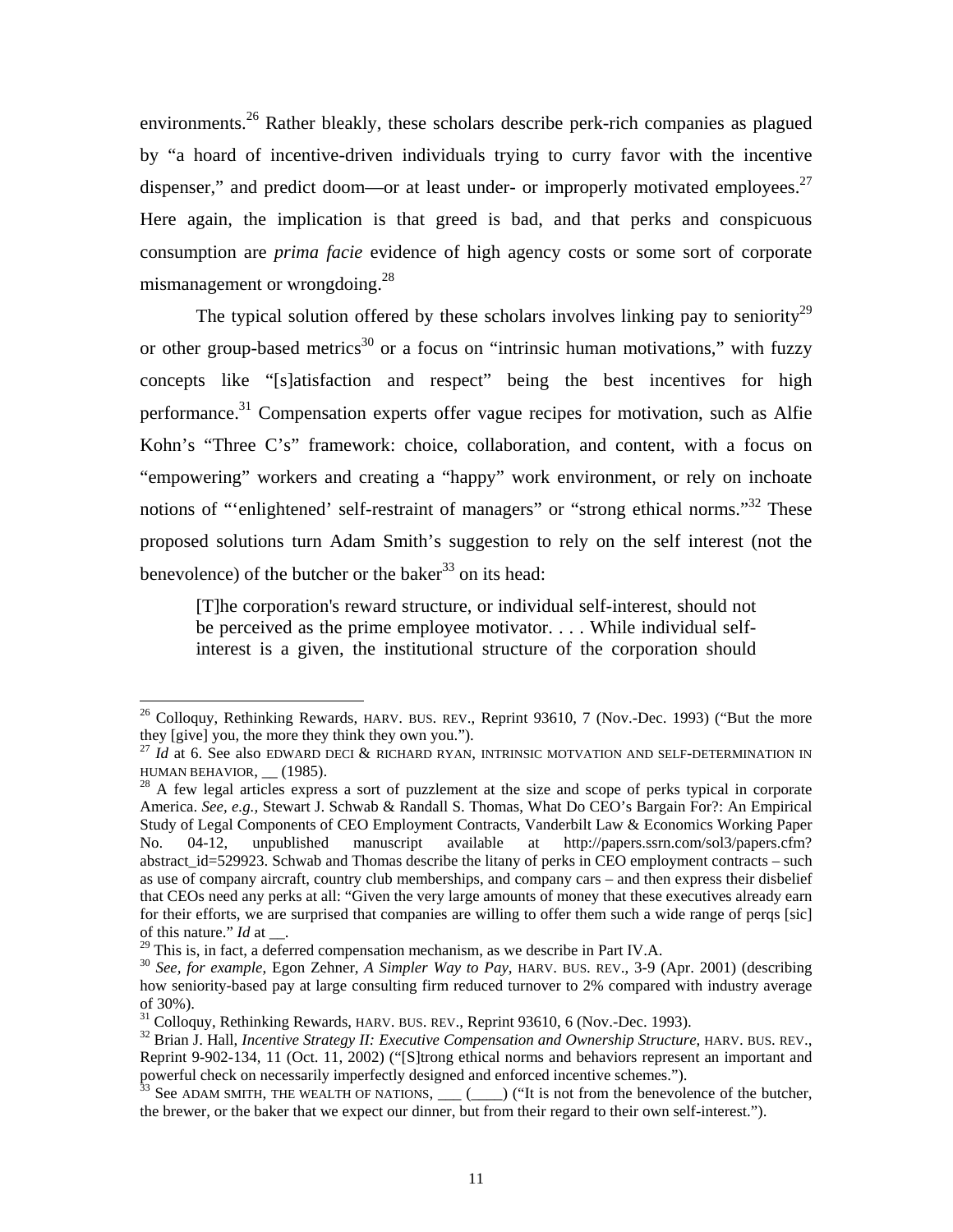encourage and validate an attitude of caring for the corporation's stakeholders and persons affected by the corporation's decisions.<sup>[34](#page-13-0)</sup> No plan to change human nature to achieve enlightened benevolence is typically offered.[35](#page-13-1) 

Similarly, the sort of conspicuous consumption—even when purchased on the employee's own dime—that we discuss in this paper has not been well-regarded in the legal journals or case law.<sup>36</sup> The grotesquely inflated appetite of high-powered individ uals for extravagant consumption is usually regarded as crossing the line from legitimate self-interest into myopic greed.<sup>37</sup> In a survey of "greed" in the case law, Eric ultimately lead to the collapse of the cooperative venture that is the modern business corporation.<sup>41</sup> Like Brian Hall's call for "enlightened self-restraint of managers," Stout concludes that while "[p]ersonal payoffs count," the "solution" to corporate ills is Posner recounts that courts, while recognizing that some degree of greed may be useful and necessary to a well-functioning market,<sup>38</sup> regard gluttonous, short-sighted behavior of the sort in which corporate CEOs and Wall Street securities professionals regularly indulge as undermining capitalism in general.<sup>39</sup> In short, " $[c]$ apitalism needs moderation, not excess, ... self-interest, not greed."<sup>40</sup> Lynn Stout goes even farther, arguing that purely self-interested actors, without the behavioral checks of ingrained altruism, will

 $\overline{a}$ 

<span id="page-13-0"></span><sup>&</sup>lt;sup>34</sup> Lynne L. Dallas, *A Preliminary Inquiry into the Responsibility of Corporations and Their Officers and* 

<span id="page-13-1"></span>*Directors for Corporate Climate: The Psychology of Enron's Demise*, 35 RUTGERS L.J. 1, \_\_ (2004).<br><sup>35</sup> Alan Greenspan proposes what seems like a more reasonable solution to the problem he labeled this article. Greenspan wrote: "Although we may not be able to change the character of corporate officers, "infectious greed," one that recognizes human nature and accords well with the argument we develop in we can change behavior through incentives and penalties." *Federal Reserve Board's Semiannual Monetary Policy Report to Congress*, Committee on Banking, Housing, and Urban Affairs, U.S. Senate, (July 16, 2002) (testimony of Chairman Alan Greenspan), available at http://www.federalreserve.gov/ boarddocs/hh/2002/july/testimony.htm.<br><sup>36</sup> Perks are rarely discussed in federal or state cases. Perks are occasionally mentioned in cases in which

<span id="page-13-2"></span>Litigation, 825 A.2d 275 (Del.Ch. 2003). And even when perks are mentioned, they don't warrant separate legal analysis but rather are included in the analysis of total compensation under doctrines of corporate waste. Perks are more commonly mentioned in divorce cases, but only with respect to divvying the largess.<br><sup>37</sup> See Eric Posner, *The Jurisprudence of Greed*, 151 U. PA. L. REV. 1097, 1099-1100 (2003).<br><sup>38</sup> For instance, Ju levels of executive compensation are challenged, but not often and only as throwaway color when included. In fact, the most famous executive compensation challenges in the past few years don't mention perks at all. *See, for example, Brehm v. Eisner*, 746 A.2d 244, 249 (Del.2000); *In re Walt Disney Co. Derivative* 

<span id="page-13-4"></span><span id="page-13-3"></span>economy," and "the basis of Smithian market-economics." *Id*. at 1103, 1130

<span id="page-13-7"></span><span id="page-13-6"></span>

<span id="page-13-5"></span><sup>&</sup>lt;sup>39</sup> *See id* at 1100-2, 1132.<br><sup>40</sup> *Id* at 1132.<br><sup>41</sup> *See* Lynn A. Stout, *On the Proper Motives of Corporate Directors (Or, Why You Don't Want to Invite Homo Economicus to Join Your Board)*, 28 DEL. J. CORP. L. 1 (2003).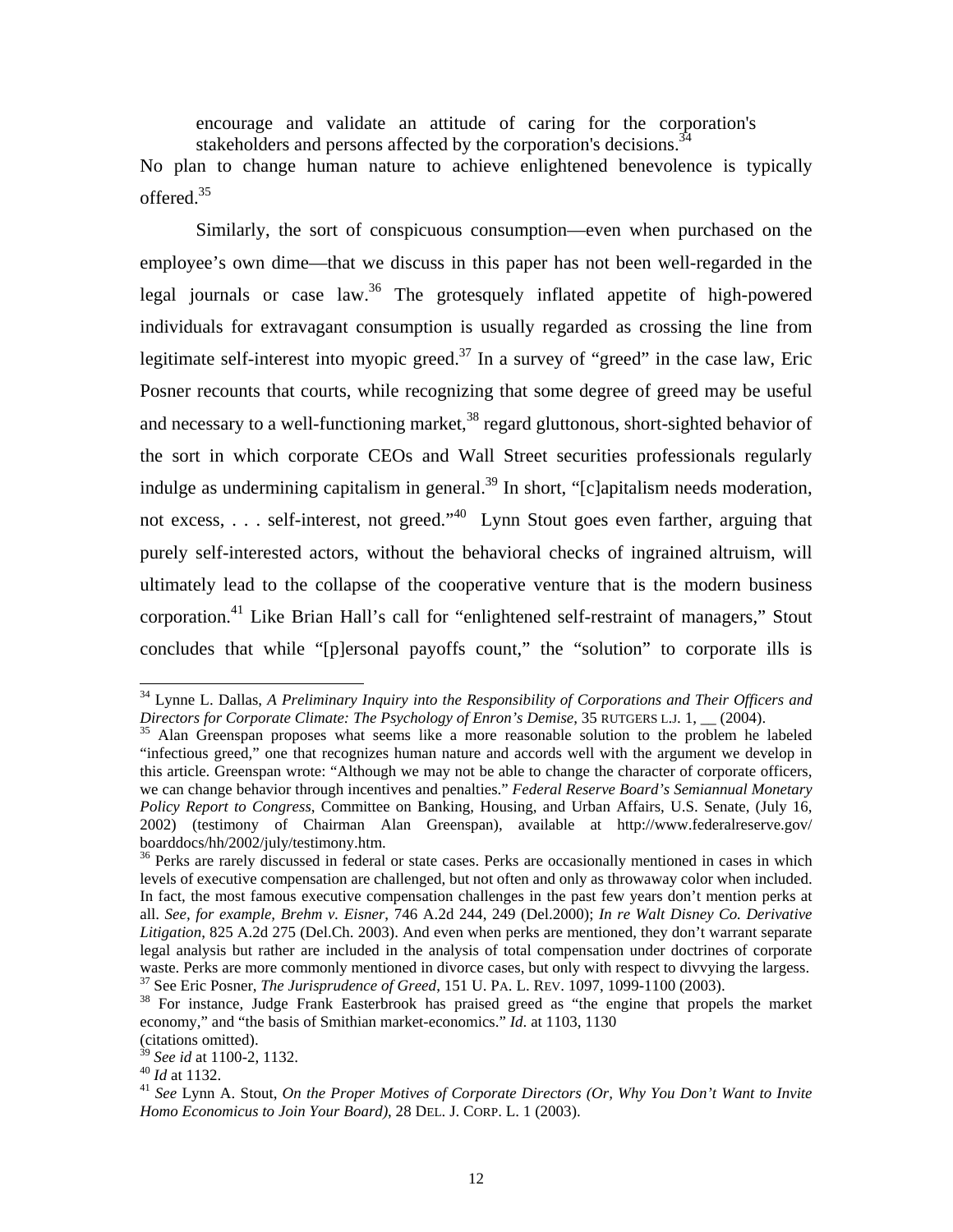"character."<sup>42</sup> A veritable legion of academic and general media articles pile on, sounding companies such as Enron, Adelphia, Global Crossing, Arthur Andersen, and Tyco.<sup>44</sup> a chorus of condemnation of the perceived "infectious greed"<sup>43</sup> that led to the downfall of

including \$33 million for homes, \$15 million for home furnishings, \$13 million to buy a Finally, we would note that it is not just perks and conspicuous consumption that have come under fire, but also a prominent form of deferred compensation: corporate loans to employees. Corporate loans come in essentially two flavors: first, subsidized loans that are often earmarked for some sort of expenditure, such as purchase of a house, car, or company stock, and, second, loans available for any use that may be forgiven by the firm in the future, at the firm's discretion. Critics have contended that such loans cannot be efficient since a bank's cost of borrowing would be lower than that of the firm,[45](#page-14-3) and that such loans are intended to hide compensation from shareholders, as the economic consequence of the loans are not disclosed in way investors can readily understand, and because the loans are often forgiven by the firm later on.<sup>46</sup> Firms and regulators completely ignored this criticism, however, until the apparent abuse of corporate loans took a central role in the scandals at Enron, WorldCom, Adelphia, and others. To take just one example, evidence at the fraud trial of former Tyco CEO Dennis Kozlowski showed he received subsidized loans totaling tens of millions of dollars, yacht, and \$5 million for a diamond ring.<sup>47</sup> The outrage at these apparently indefensible

<span id="page-14-1"></span><span id="page-14-0"></span>

<sup>&</sup>lt;sup>42</sup> *Id* at 25.<br><sup>43</sup> *See* Floyd Norris, *Yes, He Can Top That*, N.Y. TIMES, July 17, 2002, at A1 (noting that Federal Reserve Chairman Alan Greenspan observed that: "An infectious greed seemed to grip much of our business community."). 44 *See, for example*, John C. Coffee Jr., *What Caused Enron?: A Capsule Social and Economic History of*

<span id="page-14-2"></span>*the 1990s*, 89 CORNELL L. REV. 269, 269-71 (2003); BARBARA LEY TOFFLER WITH JENNIFER REINGOLD, 2002, at A22.<br><sup>45</sup> *See* Lawrence E. Mitchell, *The Sarbanes-Oxley Act and the Reinvention of Corporate Governance?*, 48 FINAL ACCOUNTING: AMBITION, GREED AND THE FALL OF ARTHUR ANDERSEN (Broadway Books 2003); John Cassidy, *The Greed Cycle: How the Financial System Encouraged Corporations to Go Crazy*, THE NEW YORKER, Sept. 23, 2002, at 64-77; ROBERT BRYCE, PIPE DREAMS: GREED, EGO, AND THE DEATH OF ENRON 12 (2002); BRIAN CRUVER, ANATOMY OF GREED: THE UNSHREDDED TRUTH FROM AN ENRON INSIDER (2002); David Streitfeld & Lee Romney, *Enron's Run Tripped by Arrogance, Greed; Profile: A Lack of Discipline and a Drive to Bend the Rules Were Key Factors in the Meltdown*, L.A. TIMES, Jan. 27,

<span id="page-14-3"></span>VILL. L. REV. 1189, 1203 (2003) (criticizing corporate loans at reduced interest rates).

<span id="page-14-4"></span>*an Agency Problem*, NBER <sup>46</sup> *See* Lucian Arye Bebchuk & Jesse M. Fried, *Executive Compensation as* Working Paper Series, Working Paper 9813, at 10-11 (July 2003), available at http://www.nber.org/papers/w9813 (criticizing loans as "stealth compensation" due in part to inadequacies of disclosure).

<span id="page-14-5"></span>Scuttles Possible Guilty Verdicts in Tyco Case, WALL ST. J., Apr. 5, 2004 at A1. <sup>47</sup> *See* Mark Maremont, Kara Scannell & Charles Forelle, *Executives on Trial: Mistrial*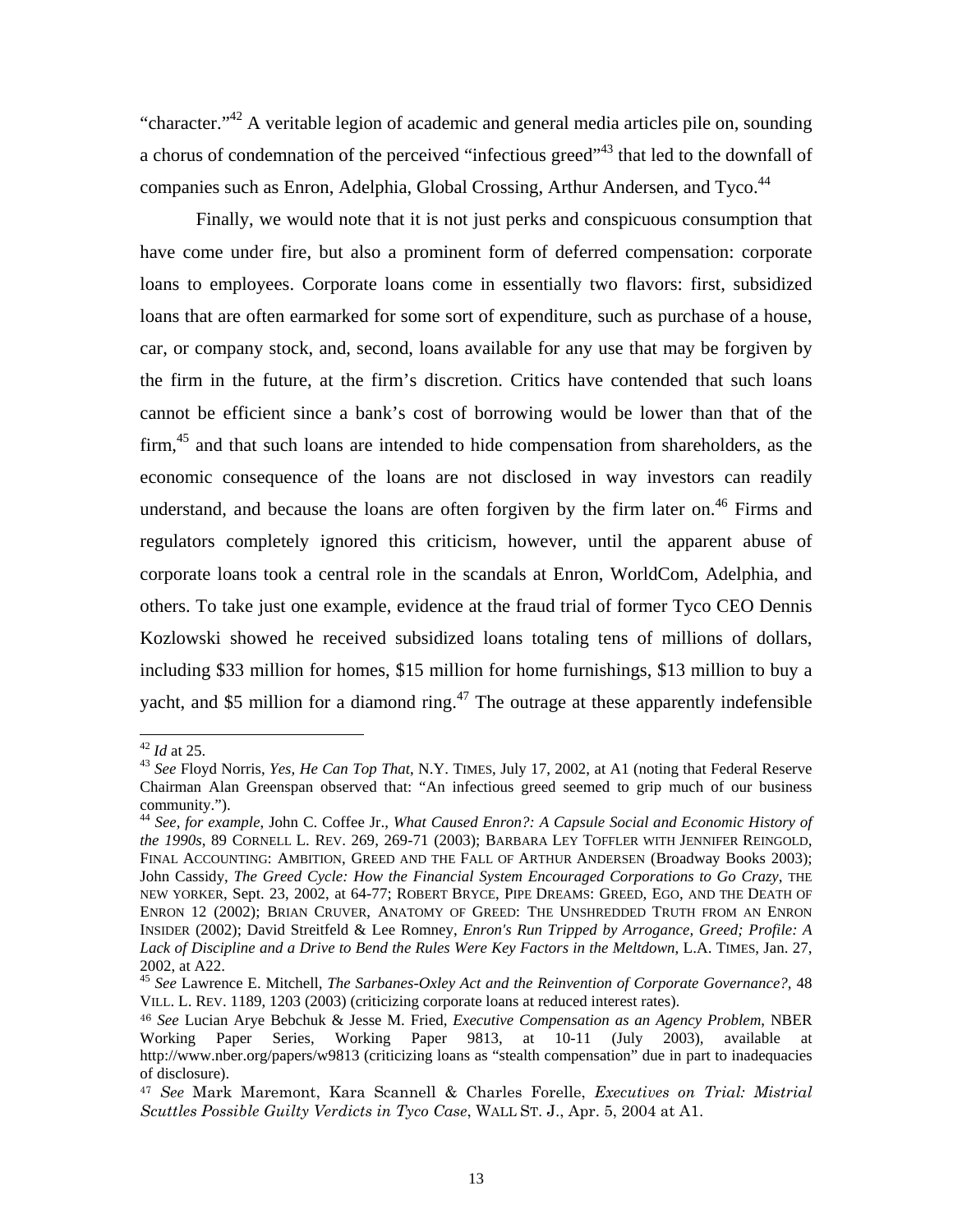excesses (we will offer a defense in Section IV below) grew to the point where President George W. Bush called for an end to corporate loans at a speech at the New York Stock Exchange, and an anti-corporate loan provision was quickly added to the pending Sarbanes-Oxley legislation. Section 402 of the Sarbanes-Oxley Act now specifically prohibits loans to executive officers of public companies.<sup>48</sup>

## **B. The Supporters**

There is some weak support in the literature for perks, with a few management scholars noting the important role of in-kind compensation when it comes to paying the "market wage" for particular employees. For example, Jeffrey Pfeffer of the Stanford Business School uses the case example of the company SAS Institute Inc. to show the retention power of perks and to debunk the myth that money is the most effective way to motivate employees. Pfeffer notes that SAS, the world's largest privately held software company, has achieved an industry low turnover rate of four percent by offering employees, *inter alia*, "a family-friendly environment that features exceptional benefits."<sup>49</sup> In fact, SAS's employees attribute the low turnover to the motivation provided by the firm's "unique perks," such as on-site schools, day care, and doctors, as well as free meals cooked by famous gourmet chefs.<sup>50</sup> While we echo this analysis, these perks are much less controversial and serve a different purpose than the anti-savings, extravagant perks we defend in Part IV.

In addition, recent empirical work by Raghuram Rajan and Julie Wulf suggests that while "perks may be a form of excess" in some firms, "the blanket indictment of the use of perks is unwarranted" because they serve shareholder interests, since perks may, in some instances, increase productivity, avoid taxes, or play an important behavioral role in defining hierarchies.<sup>51</sup> Rajan and Wulf also call into question any alleged linkage between "excessive" perks and bad corporate governance. Their study uses regressions of numerous firm variables (size, location, org structure, productivity) against three common perks (company plane, chauffer service, and club memberships), to conclude

<span id="page-15-0"></span> <sup>48</sup> See nn. 141 to 151, infra, discussing treatment of corporate loans over time.

<span id="page-15-1"></span><sup>49</sup> Jeffrey Pfeffer, *Six Dangerous Myths About Pay*, HARV. BUS. REV., Reprint 98309, 110-11 (May-Jun. 1998). In this way, SAS has created a modern day company town that effectively captures employees and makes them dependent on the firm for essential services.<br><sup>50</sup> *Id* at 116.<br><sup>51</sup> *See* Raghuram G. Rajan & Julie Wulf, *Are Perks Purely Managerial Excess?*, NBER Working Paper

<span id="page-15-2"></span>

<span id="page-15-3"></span>Series, Working Paper 10494, at 2-8 (May 2004), available at http://www.nber.org/papers/w10494.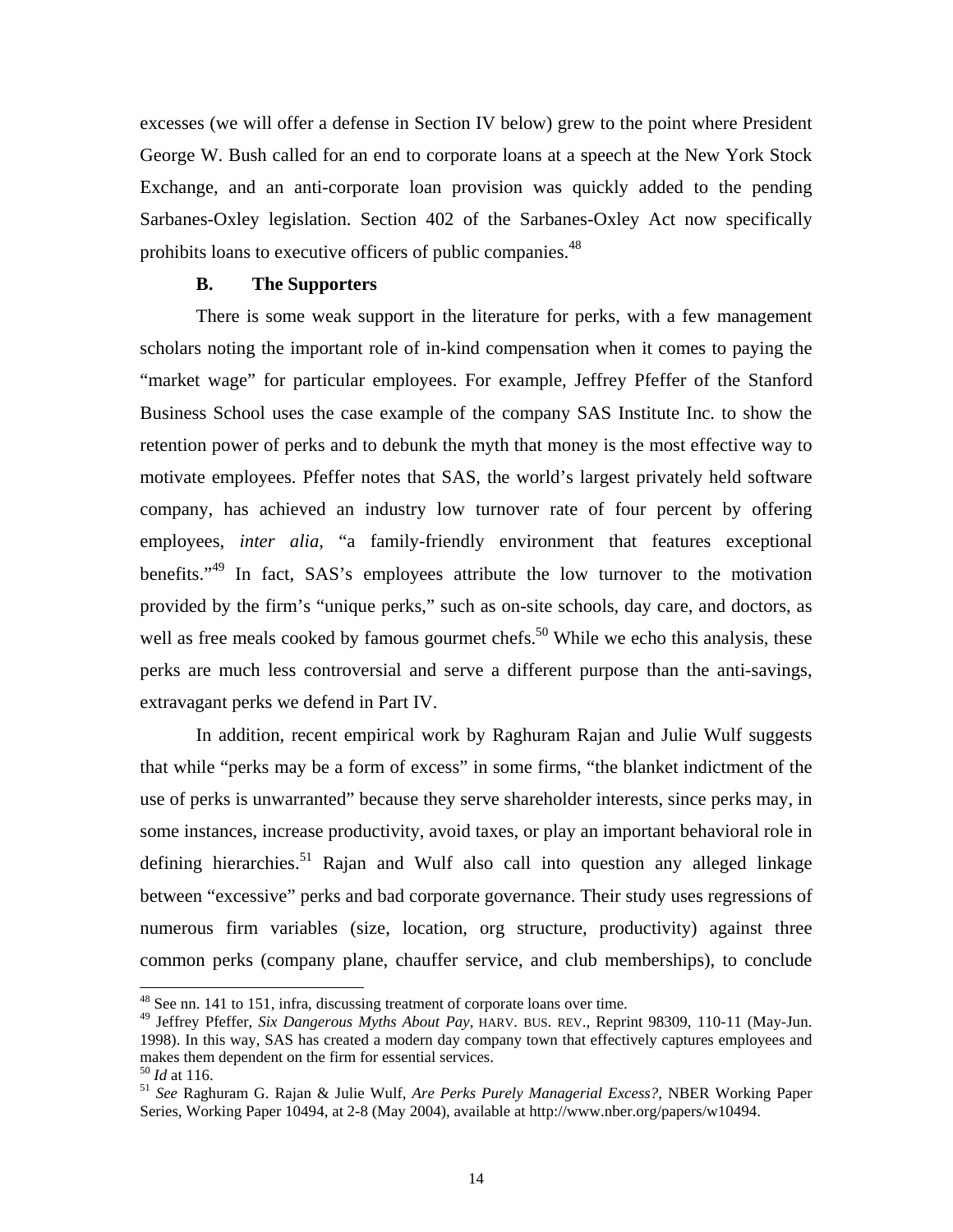<span id="page-16-3"></span>that there is "no direct relationship" between measures of governance and access to these perks.<sup>52</sup> This recent analysis is broader and more favorable to perks than most work in this area, but it falls short of explaining fully the use of extravagant perks that are not justified on grounds of increased productivity, cultural signals, or taxes.

Articles in support of perks (or even simply offering alternative explanations) are quite rare in the legal literature, which makes it worth recounting here some of the standard arguments (along with some augmentations) in favor of routine, nonextravagant perks. From an employer perspective, there are at least three major benefits of providing perks (beside the argument we describe in Parts III and IV below). First, there is the ability of a firm to capture value marginal benefits from perks that exceed their costs and that it wouldn't capture if the buying decision were left to the employee. For example, a firm may benefit more from providing first-class airfare—so that an executive arrives fresh for an important meeting—than would the executive, who might pay for economy if forced to pay his own way.<sup>53</sup> This same logic applies to a whole range of perks, from health insurance and gym memberships (to promote healthy employees) to parties and sporting tickets (to foster esprit de corps or capture the innovation benefits possible from mixing different parts of an organization together).

externally) a specific organization structure. Perks enable firms to foster a hierarchal or flat org anization in ways that compensation cannot because perks are generally more A second potential benefit is the ability to create or signal (internally and/or observable than salaries to other employees.<sup>54</sup> A firm looking to foster a collegial atmosphere might provide the same fringe benefits to all employees (like free massages or on-site doctors) while firms trying to reinforce a chain of command or create an internal tournament for top jobs might offer lavish perks only to top executives. One reason a successful firm might have an executive dining room and fly its top executives around the world on a fleet of private jets is because of the informational signals these perks send to employees, the labor market, and to other firms.<sup>55</sup> Firms might also use

<span id="page-16-0"></span>

<span id="page-16-2"></span><span id="page-16-1"></span>

<sup>&</sup>lt;sup>52</sup> *See id* at 25.<br><sup>53</sup> *Id* at \_\_.<br><sup>54</sup> *See, for example*, FRED HIRSCH, SOCIAL LIMITS OF GROWTH, \_\_ (1976) (noting how perks can serve an important organizational role as a status or positional good).

chairs to employees based upon rank. An associate of the authors, then a lowly analyst at Merrill, had his <sup>55</sup> Another example of this, writ small, is the practice at Merrill Lynch of assigning separate models of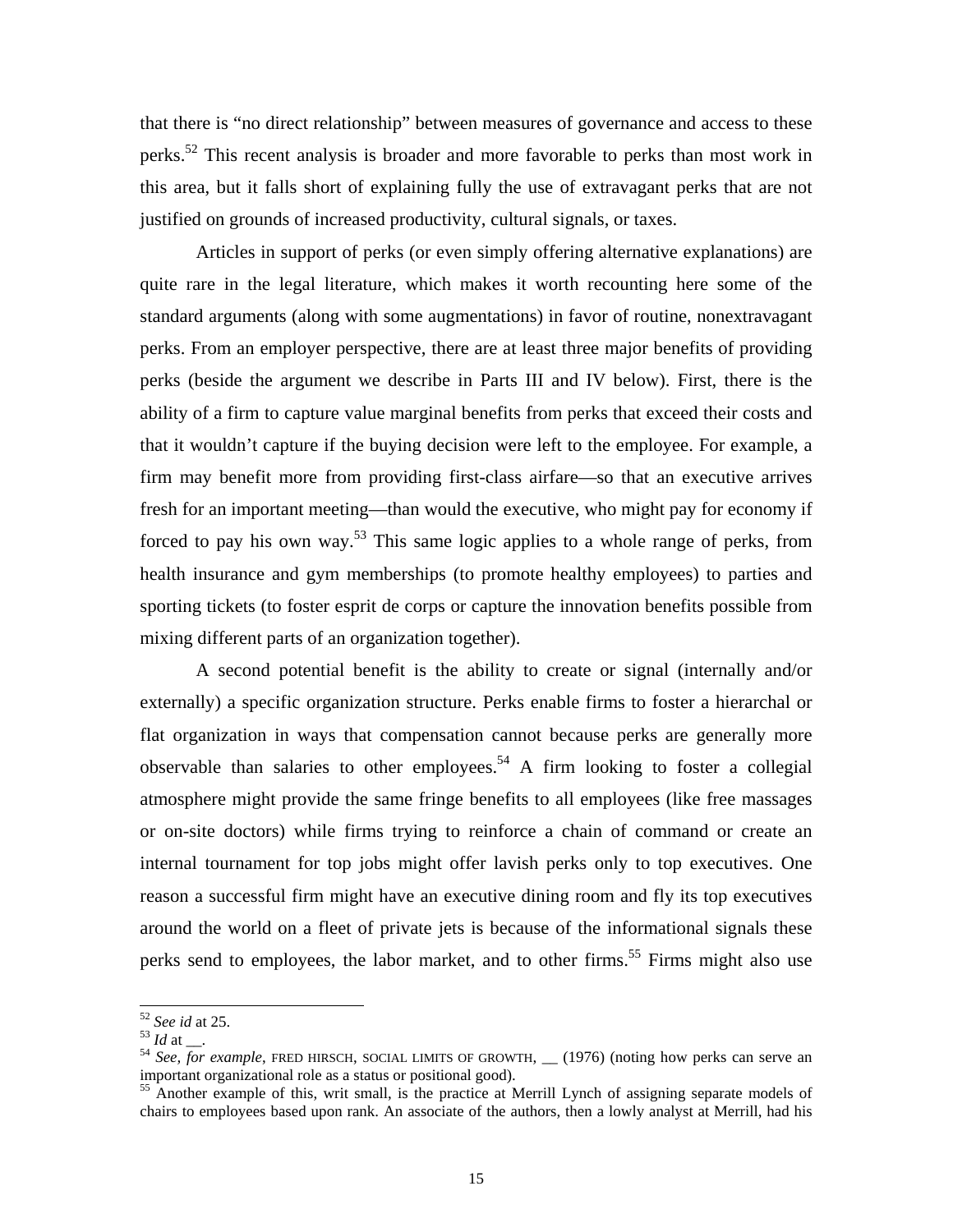particular types of perks to create or reinforce a particular firm culture.<sup>56</sup> In this way, perks can help create a firm culture that can be transmitted throughout the organization through the use of stories. According to management gurus Tom Peters and Robert Waterman, "the dominance and coherence of culture proved to be an essential quality of . . . exce llent companies," and cultures are created largely through the use of "story" and "legend."<sup>57</sup> On the other hand, firms that want to emphasis egalitarian values such as equality, teamwork, and collegiality (perhaps because of the relative importance of the rank and file or a more horizontal management structure) do so also through the regulation of perks. Some firms openly brag about the lavishness of their perks (in order to create one type of culture) while others take pride in austerity (to achieve the opposite culture).[58](#page-17-2)

lifestyles. This powerful tool allows firms to sort according to certain characteristics in ways t hat paying cash cannot. This is because cash—the ultimate commodity—can The third potential employer benefit is the ability to tailor the firm's compensation mix to attract and retain employees with particular traits. For example, a firm looking to hire more women could offer on-site day care facilities or concierge services in lieu of or in addition to cash compensation. Likewise, an investment firm trying to attract greedy, money-focused employees could offer lavish offices, parties, and convey only one signal from the firm. To combat this informational weakness of cash,

 $\overline{a}$ 

chair removed and mothballed, and an analyst's chair purchased for him, when human resources discovered he was sitting on, in fact, a vice-president's chair.<br><sup>56</sup> For example, Enron created its culture in part by sending executives on a 1200-mile jeep/dirt bike road

<span id="page-17-0"></span>race through Mexico. According to Enron employees, "[t]hese trips entered Enron lore, serving as a symbol of the company's macho, risk-taking culture." BETHANY MCLEAN & PETER ELKIND, THE SMARTEST GUYS IN THE ROOM: THE AMAZING RISE AND SCANDALOUS FALL OF ENRON, 122 (2003). While in hindsight Enron's culture appears to have led it to take at least one risk too many, the point is that perks are a powerful way to create and sustain corporate culture, be it good or bad.<br><sup>57</sup> THOMAS J. PETERS & ROBERT H. WATERMAN, JR., IN SEARCH OF EXCELLENCE, 75 (Warner Books

<span id="page-17-1"></span><sup>1984).</sup> While in hindsight Enron's culture appears to have led it to take at least one risk too many, the point

<span id="page-17-2"></span><sup>&</sup>lt;sup>58</sup> For example, Intel proudly reports that the "CEO works in a cubicle," that there are "no reserved parking spaces," that there is no executive dining room, and that "executives fly coach." *See* Robert Levering & Milton Moskowitz, *The 100 Best Companies to Work For*, 141 FORTUNE, <sub>\_\_\_</sub>, 2000, at 83; Robert Levering & Milton Moskowitz, The 100 Best Companies to Work For, 147 FORTUNE, Jan. 20, 2003, at 127. senior executives "sends the wrong signals" to the other employees and the shareholders. See Joann S. Similarly, a former Enron executive who now heads KinderMorgan, recently said that providing perks to Lublin, *Cheap, Cheap, Cheap: The CEO of a Houston Pipeline Company Talks About His Low-Cost Approach to Executive Compensation*, WALL STREET J., Apr. 12, 2004, at R11.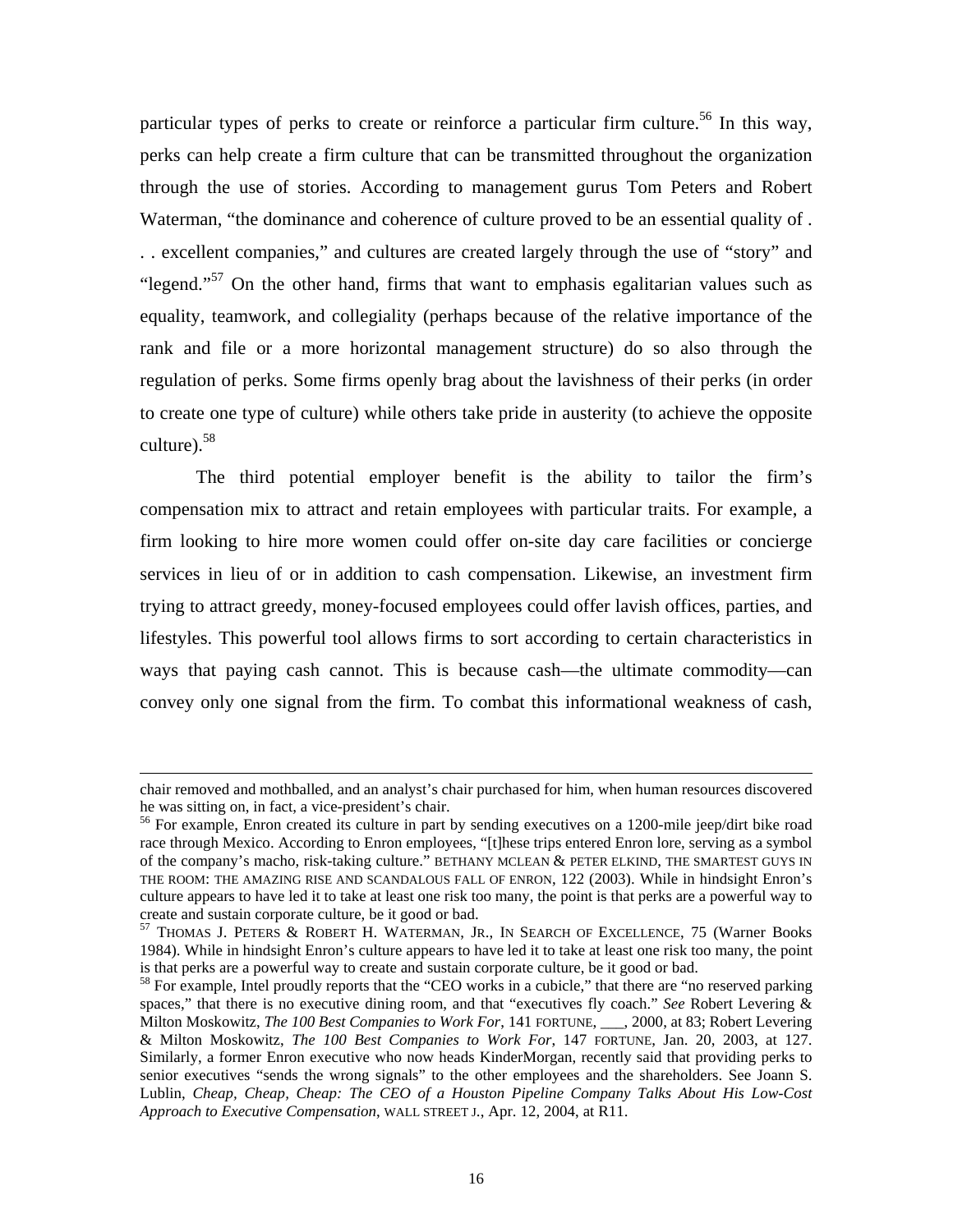firms may choose to offer in-kind compensation that is replete with information from the firm about what is valued.<sup>[59](#page-18-0)</sup>

There are also several potential benefits to employees that aren't readily apparent from reading the academic literature or media reports. First, an employee's subjective value for a particular perk may, in some cases, be greater than the cost of a perk. This could be due simply to economies of scale or greater bargaining leverage, but perks may have an additional psychic value to the employee—an "ego premium"—that represents the utility the recipient gets from feeling important or appreciated. Anyone who has worked at a big city law firm or investment bank knows that it is cool to have a black Town Car waiting to swift you off to whatever destination you specify, and it is even better when friends and acquaintances can see you get out at your destination. A former senior executive at Enron described it this way: "I used to walk off the company plane executive headhunters corroborate this potential benefit of perks and its importance to even wealthy executives. A leading executive recruiter believes that "recognition" is a after being picked up and being dropped off by limousine, and I'd have to remind myself that I was a real human being."<sup>60</sup> Anecdotal evidence suggests that this "ego premium" is fairly inelastic to wealth. Mega-millionaire Martha Stewart routinely submitted receipts to be reimbursed by her firm for miniscule expenses, such as coffee and limo trips. Clearly the administrative cost to Stewart (even if she was simply giving receipts to her assistant for processing) exceeds the marginal financial benefit to her, so an ego premium of sorts may well have made up the difference. $61$  Our interviews with CEOs and primary motivator for high-powered individuals, and that it is "the trappings of high corporate office" that keep many wealthy corporate executives from flying the coop. "These [executives] have all the money they can spend—what they want, and can't get in

<span id="page-18-0"></span><sup>&</sup>lt;sup>59</sup> For example, Patagonia, the maker of outdoor equipment for the "crunchy" set, signals to the labor market the type of employees it wants by offering employees "training in civil disobedience," "\$2000 to subsidize the purchase of a hybrid vehicle," and "organic food in the cafeteria." Robert Levering & Milton Moskowitz, *The 100 Best Companies to Work For*, 145 FORTUNE, Feb. 4, 2002, at 72. It would be hard for

<span id="page-18-1"></span>Patagonia to achieve similar results with cash or employment advertisements.<br><sup>60</sup> BETHANY MCLEAN & PETER ELKIND, THE SMARTEST GUYS IN THE ROOM: THE AMAZING RISE AND SCANDALOUS FALL OF ENRON, 123 (2003).

<span id="page-18-2"></span> $<sup>61</sup>$  Interestingly, for most of the time Stewart submitted these expenses, she owned a significant part of the</sup> firm, so she bore more of the cost of the perks than the average CEO.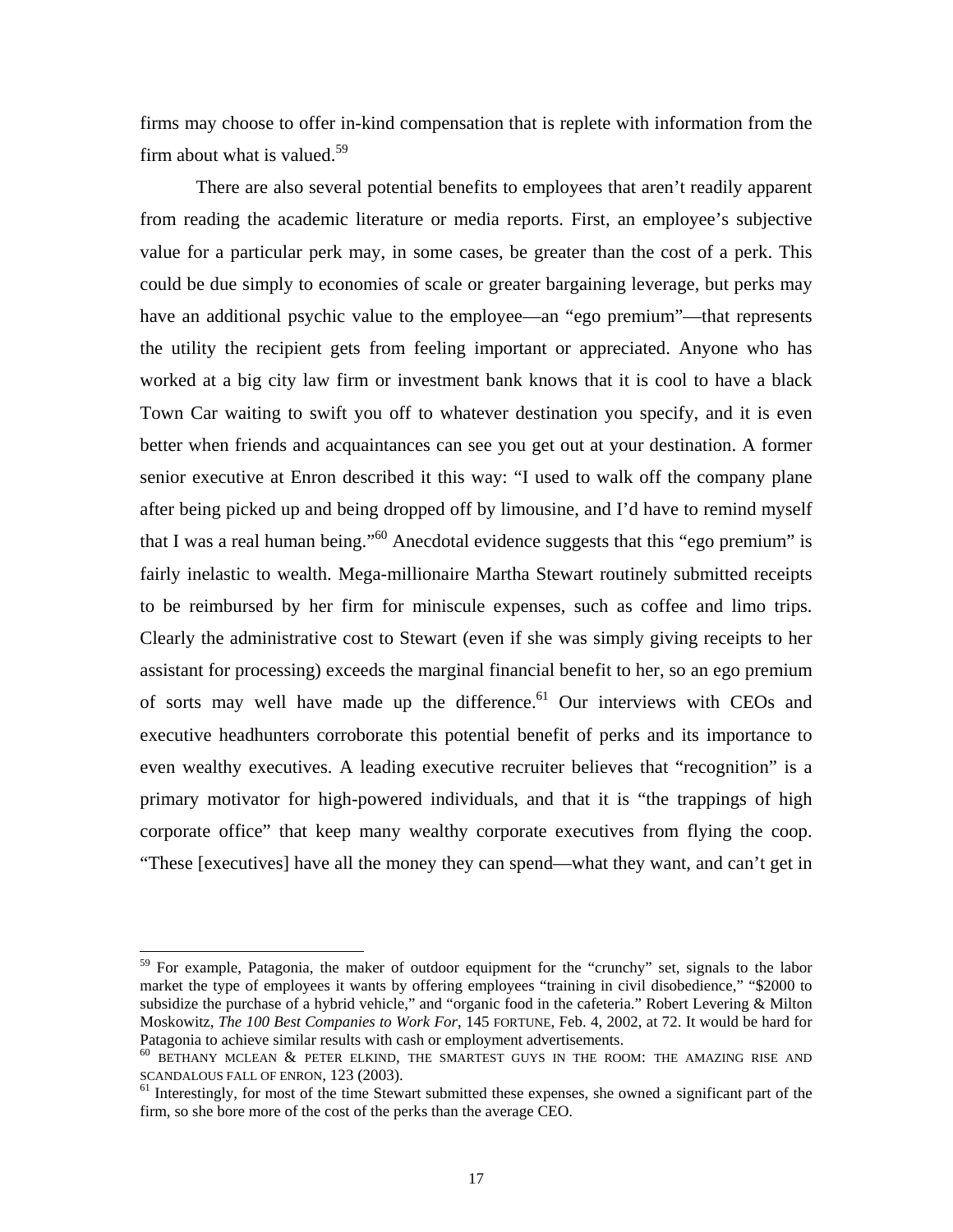retirement, is the corner office, the attractive secretary, the limos, expense accounts, and corporate jets."<sup>62</sup>

Another benefit for an employee is the ability to satisfy preferences that are repressed by the particular "mental accounting" of an individual. Mental accounting is the heuristic whereby people may partition money on an intuitive level, mentally setting aside some money to pay bills, some for retirement, some for instant gratification, and so on[.63](#page-19-1) According to this school of thought, the primary reason people engage in mental accounting is to impose "financial self-control."[64](#page-19-2) Perks may have particular value because they are a convenient way of getting around this safety valve and exercising real but repressed preferences. For example, one may value a free \$100 meal as much (or even more than) \$100 in cash because it is something one wouldn't otherwise buy given the restrictions of self-imposed mental accounting. Furthermore, we would point out that there is a more tangible benefit as well: the employee, who would otherwise have to share income with her spouse, family, or creditors, does not have to share her perks with them.

There are also tax benefits to perks. Although perks are technically considered "income" within the meaning of the Internal Revenue Code, exceptions for "de minimis" perks (such as business meals, entertainment, and athletic facilities)<sup>65</sup> and generous exclusions for employer-provided health insurance and pension contributions swallows the rule for most employees. $66$  Because of the tax breaks, in-kind compensation can be preferable to an equivalent amount of cash. For instance, \$100 in perks could theoretically be equivalent to \$167 in cash for an employee in the 40 percent tax bracket[.67](#page-19-5) As tax rates increase, one would expect the rate of substitution to increase. Anecdotally, this is what we see when comparing the level of perks in countries with low

<span id="page-19-1"></span><span id="page-19-0"></span>

<sup>&</sup>lt;sup>62</sup> Interview with corporate headhunter conducted by authors on July 11, 2004.<br><sup>63</sup> Christine Jolls, *Behavioral Economic Analysis of Redistributive Legal Rules*, in BEHAVIORAL ECONOMIC ANALYSIS OF LAW, 288, 294 (Cass R.

<span id="page-19-2"></span><sup>&</sup>lt;sup>64</sup> Cass R. Sunstein, *Introduction*, in BEHAVIORAL ECONOMIC ANALYSIS OF LAW, 1, 6-7 (Cass R. Sunstein, ed., 2000).

<span id="page-19-3"></span> $65$  See 26 C.F.R. § 1.132-6. While perks are generally considered taxable income, gross income does not include (1) no-additional cost services; (2) qualified employee discounts; (3) work condition fringe benefits; or (4) de minimis fringe benefits. See IRC  $\S$  132 and Treas. Reg.  $\S$  1.132-1T-8T.

<span id="page-19-4"></span><sup>&</sup>lt;sup>66</sup> See, for example, I.R.C. § 404(a) (2003); I.R.C. 106 (1994); see also STEPHEN A. WOODBURY & WEI-JANG HUANG, THE TAX TREATMENT OF FRINGE BENEFITS,  $\_\_$  (Upjohn Institute 1991).<br><sup>67</sup> There are also tax benefits to employers. Employers can deduct as business expenses perks that are not

<span id="page-19-5"></span>income to employees. There are some limitations on this, however. For example, only 50 percent of most business meals and entertainment expenses are deductible by employers, though *de minimis* fringe benefit meals are fully deductible. *See* I.R.C. §§ 274(n), § 132.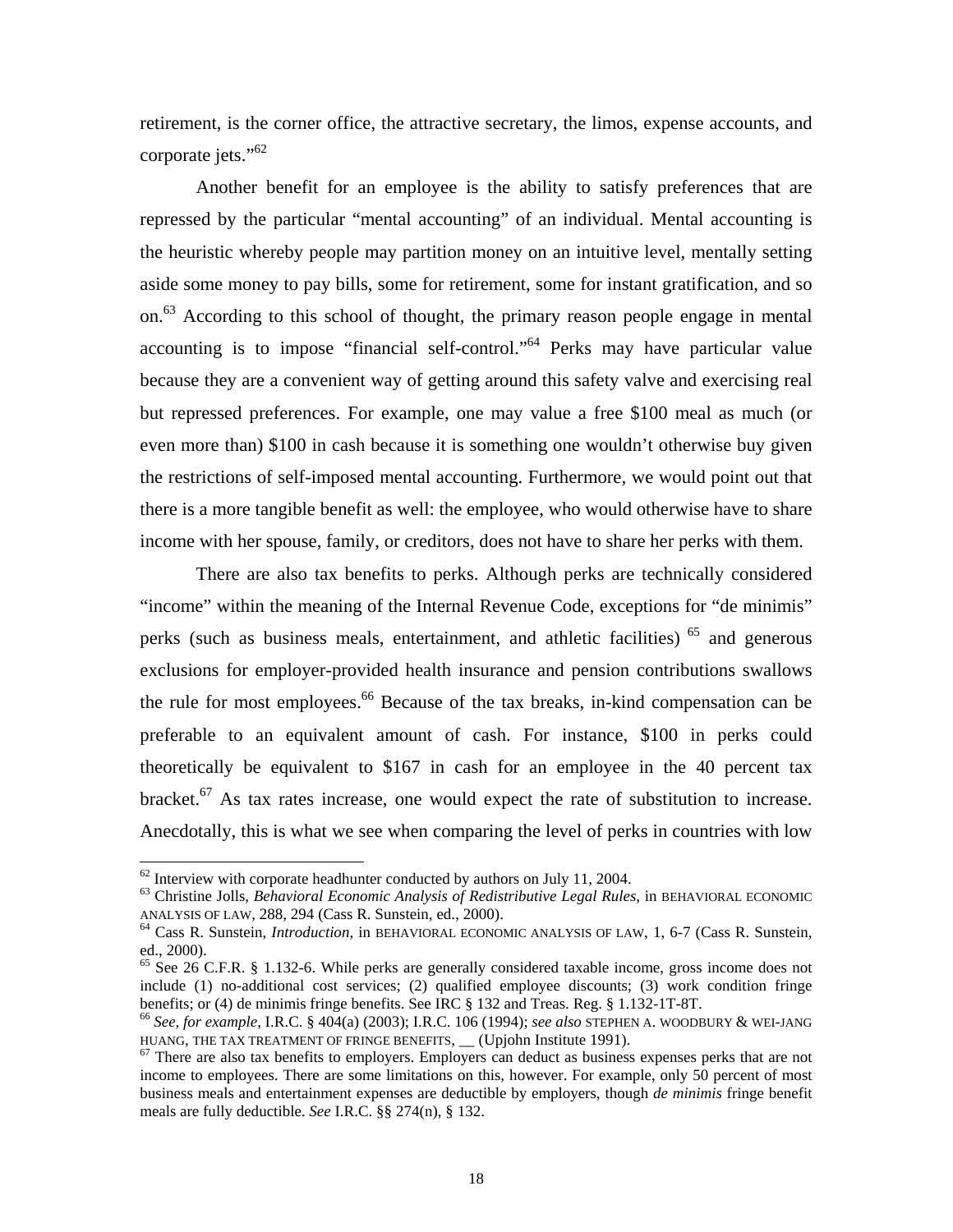tax rates (like America) and high rates (like Europe): European executives enjoy more fringe benefits than their American counterparts.<sup>68</sup> So tax breaks may drive a significant proportion of perks, especially the nonextravagant perks discussed in this Part.<sup>[69](#page-20-1)</sup>

These several benefits are considerable. But as we will discuss in Parts III and IV, these justifications—increased productivity, informational benefits, and tax avoidance do not fully explain the common use of extravagant perks often pilloried in the academic literature and public accounts. Extravagant perks—like large corporate loans or liberal use of corporate jets—are instead used because of their ability to incentivize good, firmdependent behavior by making reputation work better through avoidance of final period cheating problems.

## **III. How Savings Causes the Failure of Reputation**

consum ption provide a useful benefit by helping to minimize agency costs. This Even without the potential productivity and tax advantages discussed in the preceding Part, we would argue that perks, corporate loans, and conspicuous argument runs counter to the prevailing intuition that such perks are a symptom (or even a cause) of an agency problem, not its potential cure. As we will discuss in this Part, cash compensation enables employees to save. At a certain level of saved wealth, the employee is no longer reliant upon the firm, which allows two bad things to happen from the firm's (and perhaps society's) perspective: the employee can leave the industry, and the employee becomes immune to the firm's ability to penalize her through firing and blackballing for cheating.

<span id="page-20-0"></span> <sup>68</sup> *See* Towers Perrin 1998 Worldwide Total Rewards Study (concluding that in-kind compensation makes up a significantly larger portion of total compensation in European countries (Sweden ~40%; Belgium the same firm receive significantly less in salary (about \$60,000) but get a BMW automobile, precisely to problem with reputational cheating due to the higher use of perks. We leave this analysis for another day.<br><sup>69</sup> One should note that to the extent that tax (or any other productivity benefit described in this Part) drives  $\sim$ 40%; France  $\sim$ 30%; Italy  $\sim$ 30%; U.K.  $\sim$ 30%) than in the U.S. ( $\sim$ 10%). Anecdotally, we observe that in one case new consultants at a top firm in America are paid about \$100,000, while German consultants at arbitrage the tax effects of perks. Our simple model predicts that European firms would have less of a

<span id="page-20-1"></span><sup>.</sup> to tell) that most perks are deducted as business expenses perks, perks cannot be agency costs. Moreover, the tax treatment of firms is less relevant here. From the firm's perspective, perks are equivalent to cash from a tax standpoint, because it appears (though it is hard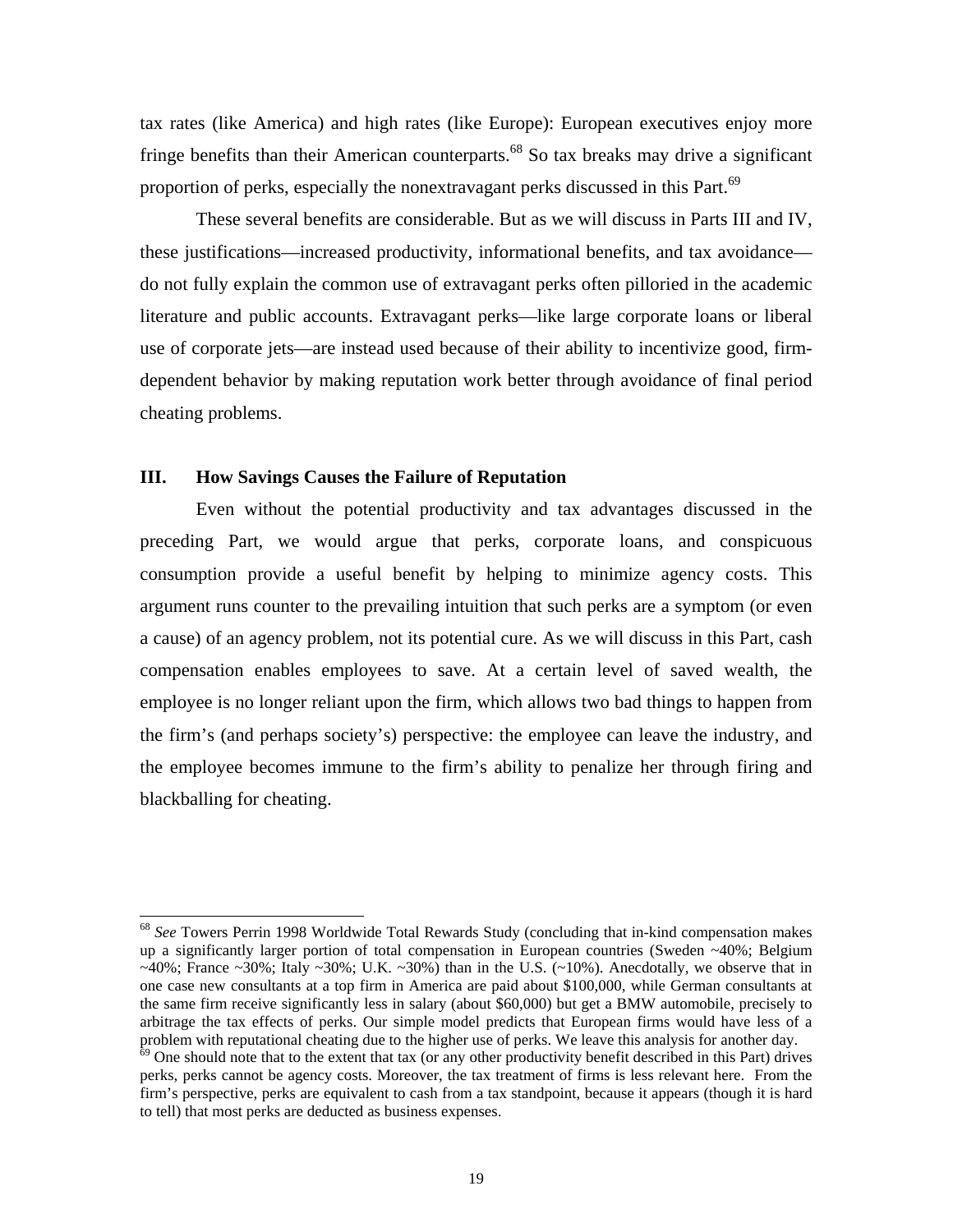## **A. Savings, Cheating, and Retention**

<span id="page-21-2"></span>Firms rely on reputation to enforce good behavior where complete monitoring is impracticable or where complete contracts are difficult to write and enforce. For example, a contract that properly aligns the investment banker's incentives with the client's. Since the banker gets paid only in the event that a deal goes through, the client might suppose that a banker would always push even a bad deal ahead, which could lead the client to a client may rely on its investment banker's reputation for doing "good deals" when it obtains advice from the investment banker about whether a certain acquisition would be advisable. Because oftentimes the efficacy of an acquisition is not revealed until long after completion (and, even then, it may be impossible or prohibitively costly to say with finality whether the outcome was due to a poor acquisition or intervening factors), it may be impossible for the client to monitor the investment banker's level of effort, or to draft never enter into a relationship with the banker in the first place.

game.<sup>[71](#page-21-1)</sup> Reputation allows the agent to bond herself to act in the principal's interest.<sup>72</sup> In such a case, then, the client may look to the investment banker's past record of success (or failure) in deciding whether to retain that investment banker. If the banker has a history of good deals, or satisfied customers, as revealed over time (i.e., a good reputation), the client will be more likely to deal with the banker.<sup>70</sup> The investment banker, realizing this, will make an investment in her reputation by foregoing immediate gains, if necessary, in order to achieve higher long term profits. Essentially, the banker is a repeat player, and her reputation will follow her into the future even if clients are not repeat players; thus, the banker has an incentive not to cheat in each iteration of the

l

<span id="page-21-0"></span> $\frac{70}{10}$  Firm reputation may be as important or more important in these decisions, but this doesn't change the analysis. It simply moves the burden to judge reputation from the client to the firm.<br><sup>71</sup> The importance of reputation is illustrated by the way firms with highly paid employees, like investment

<span id="page-21-1"></span>banks and consulting firms, evaluate employees. For example, a leading investment bank evaluates prospective partners in large part on whether the banker "has earned a reputation for reliability and putting clients' interests first" and "has chosen long-term firm value over short-term personal gain." (Disguised example from top U.S. investment bank.)<br><sup>72</sup> The finance and economics literature is replete with studies showing the importance of reputation in

*n* competitors. Thomas J. Chemmanur & Paolo Fulghieri, *Investment Bank Reputation, Informatio* to have low price run-up variance); *see also* Andrew McLennan & In-Uck Park, *The Market for Liars:* fields like investment banking, accounting, and law. For example, it is well documented that underwriters and auditors with greater reputation charge larger fees and are more profitable than less reputable *Production, and Financial Intermediation*, 49 JOURNAL OF FINANCE 57, 75 (1994); *see also* Richard Carter & Steven Manaster, *Initial Public Offerings and Underwriter Reputation*, 45 JOURNAL OF FINANCE 1045, 1062 (1990) (finding that underwriter reputation is maintained by only marketing the IPO of firms expected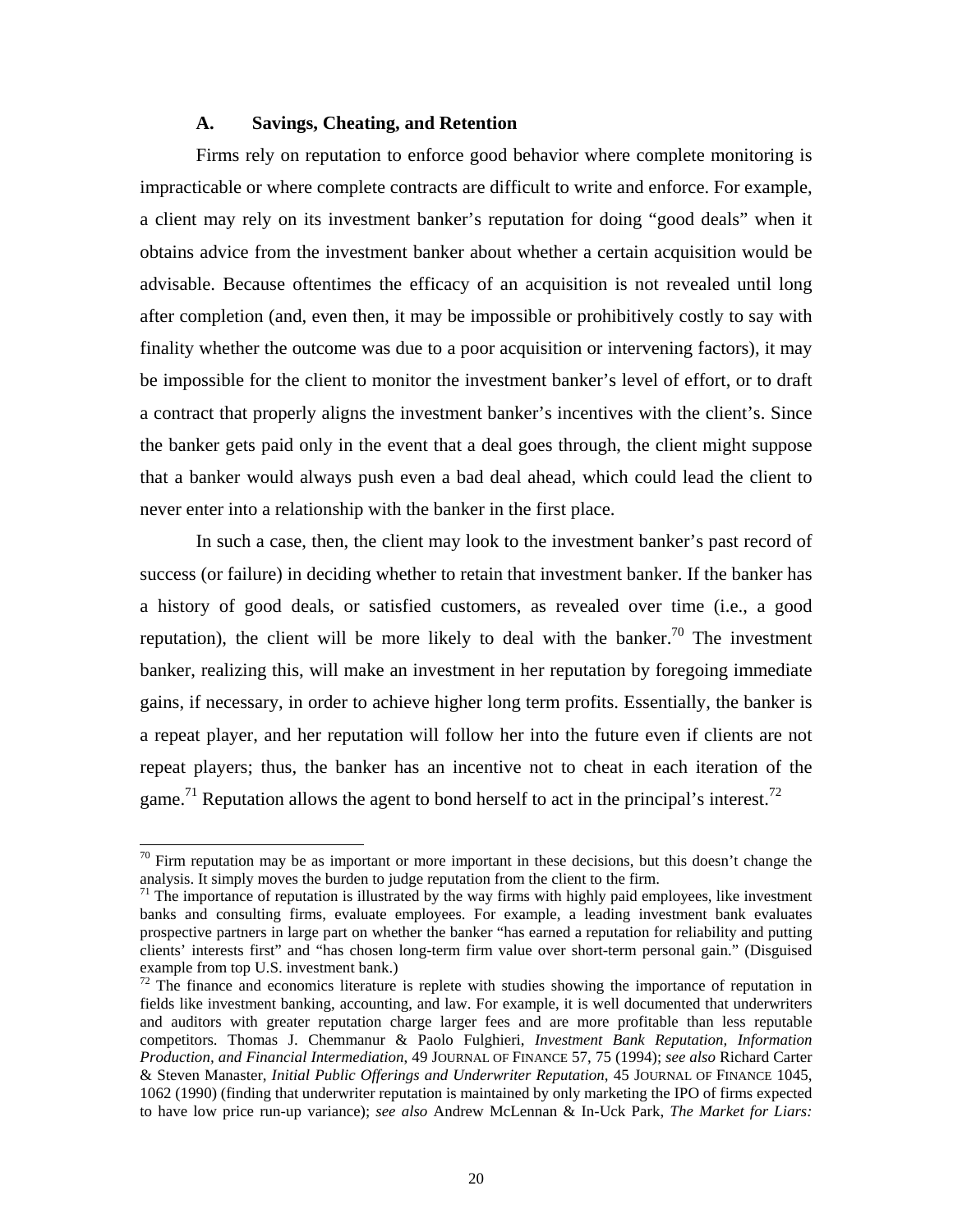<span id="page-22-3"></span>This view of reputation is, however, premised on one assumption that is likely to be faulty: in order for reputation to constrain the employee's behavior, there must always be a *next* period in which the employee would face negative consequences from cheating. If not, then the cooperative relationship may fall apart. In such a situation, one or both players in the game realize that there is no point to maintaining cooperation past the termination of the game, and each player chooses, in the final period, to cheat, since there can be no repercussions after that. Since this result—final period cheating—is predictable, each player then realizes that, if the other player is going to cheat in the final period, then it makes sense to cheat in the penultimate period as well.<sup>73</sup> This reasoning carries forward all the way even to the first period, destroying the cooperative relationship altogether. Thus, in extreme cases this "final period problem" can prevent the business relationship from ever forming.<sup>74</sup>

So, why would a final period problem develop among employees? The reason is that ac cumulated wealth enables employees to leave their jobs. Over time, as an employee accumulates wealth by saving, the employee becomes enabled to quit her job and retire, which she will do if she would derive a greater utility from leisure and living off her accumulated wealth than from working. (See Figure 1.) For any job at any given wage, a higher degree of past savings (i.e., wealth) makes the employee less likely to desire employment in the future.<sup>75</sup> A wealthier person, all things being equal, chooses to increase her consumption of leisure.<sup>76</sup> If a worker cannot choose to reduce her hours,<sup>77</sup>

 $\overline{a}$ 

<span id="page-22-4"></span>*Reputation and Auditor Honesty*, at 19-20, unpublished manuscript available at http://papers.ssrn.com/sol3/papers.cfm?abstract\_id=422701 (finding that "honest" auditors charge higher fees and earn more profits). In addition, Chemmanur and Fulgheiri show that "the ability of financial intermediaries to acquire a reputation for veracity mitigates the moral hazard problem in information

<span id="page-22-0"></span>production." *Id* at 76. The banker would cheat in final period N, the firm should anticipate this and fire her in  $^{73}$  For example, if the banker would cheat in final period N, the firm should anticipate this and fire h period N-1, which the employee would anticipate by cheating in period N-1. The firm, again, anticipates this, and would fire her in period N-2, which the banker anticipates, and so on, all the way down to the

<span id="page-22-1"></span>initial period.<br><sup>74</sup> For a good and detailed explanation of final period problems and the optimality of retaliatory strategies of conditional cooperation, *see* AVINASH K. DIXIT & BARRY J. NALEBUFF, THINKING STRATEGICALLY: THE COMPETITIVE EDGE IN BUSINESS, POLITICS, AND EVERYDAY LIFE, (Norton & Co. 1993).

<span id="page-22-2"></span> $^{75}$  While the effect of an increase in the wage on the supply of labor is ambiguous, the effect of wealth (i.e., past savings) on the supply of labor is not. See Borjas, infra. So long as one prefers leisure to labor, a wealthier person will choose to consume more leisure. This change in labor supplied would grow or shrink depending on just how unpleasant the employee finds her job.<br><sup>76</sup> *See* N. GREGORY MANKIW, PRINCIPLES OF MICROECONOMICS, 469-72 (South Western 3d. ed. 2003).

Studies done of people who win the lottery shows that winners are more likely to leave the labor force than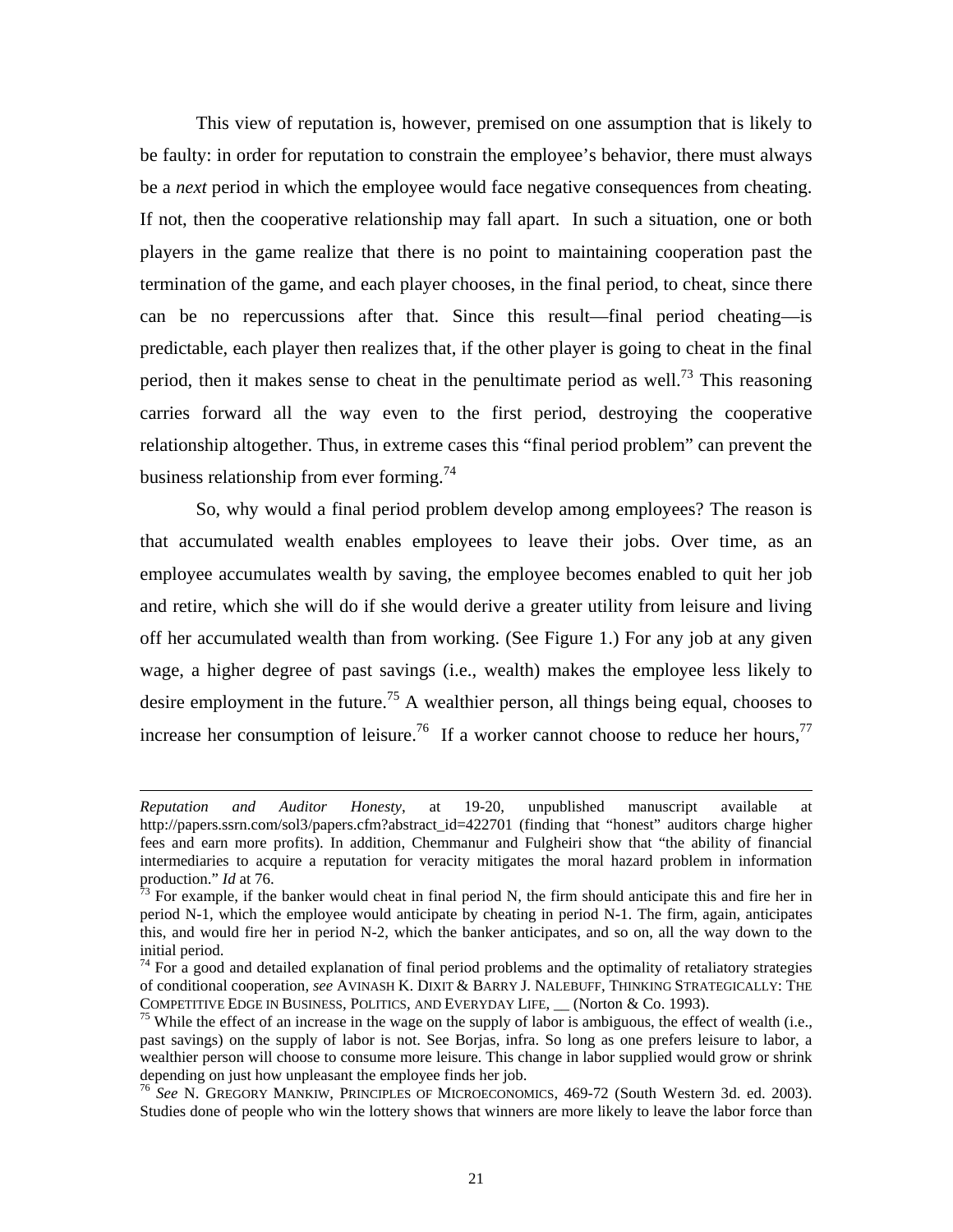the emp loyee has a choice between full employment and full unemployment. At a certain threshold of accumulated savings (the "exit threshold"), then, the employee is actually perfectly indifferent between remaining employed or becoming unemployed, while above that exit threshold the employee would actively prefer to retire.



#### **Figure 1**

**Figure 1** shows a simple model of employee savings. The black arrow on the left depicts income paid to the employee, some of which is saved (the black bars), and some of which is spent (the white arrow on the right). Over time, the employee's total accumulated savings can rise, as depicted by the increasing height of the black bars. At time *n*, the employee has saved up to her "exit threshold," which is the point of accumulated wealth where the employee is indifferent between employment and unemployment. Above the threshold, the employee prefers to retire, while below it, the employee prefers to remain employed. At or above the threshold, the employee is indifferent to being fired and blackballed.

 $\overline{a}$ 

non-winners, and that the likelihood of leaving increases with the amount of money won. See George J. Borjas, LABOR ECONOMICS, at 39.<br><sup>77</sup> We believe it is generally true that employees cannot reduce hours in the industries that we consider in

bankers on a deal would each choose to shirk), or may result in decreased productivity (one banker running less demanding, lower paying job. There may still be reputational constraints between such jobs (for identical jobs within the same industry (e.g., moving from Sullivan & Cromwell to Davis Polk). For other, then we could conceptualize our model as one in which increasing levels of saved wealth enable increasing this paper. Investment bankers, corporate law associates, and CEOs can rarely choose to work part-time. Doing so would require hiring an additional employee, which potentially creates free-rider problems (two the deal 100 hours a week may be more "in control" than two bankers running the deal fifty hours a week). One possibility (which we do not explicitly address in this paper, but which we do not believe would change the basic results) is that, instead of retiring completely, employees may downshift from one job to a example, the lawyer who leaves the large corporate firm for academia probably has some reputation carryover between jobs), though the extent of this reputational linkage is probably less than between nearly greater shifts, however, there is probably no significant reputation constraint, as where the investment banker leaves Wall Street to open a restaurant. To generalize from these examples: if there is a negative correlation between the pay difference between jobs and the degree of reputation linkage between jobs, degrees of escape from reputational constraints. While interesting to consider, this would not appear to affect our analysis.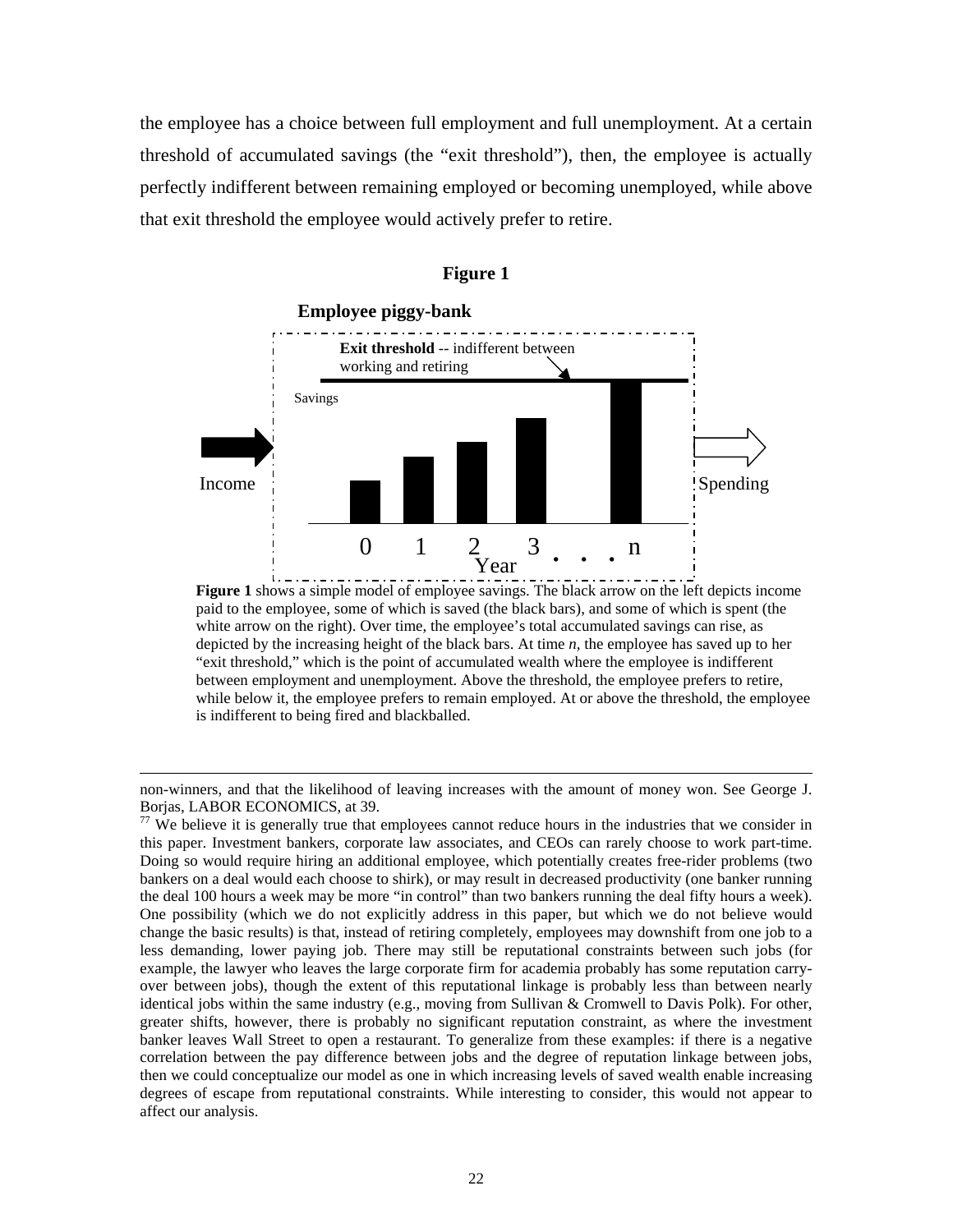An employee who is indifferent between employment and unemployment (or, even worse, an employee who prefers unemployment) can no longer be disciplined through the firing and blackballing mechanism: she just doesn't care. Obviously, this has implications for the firm that wishes to retain its employees, since if it is costly—in terms of recruitment expenses, training, or administrative costs—to replace an existing employee with a new one, then employees who save past the exit threshold will leave the firmand force the firm to bear these costs.<sup>78</sup> For example, consider the market for legal talent: top corporate law firms face large recruitment and start up costs per entry-level associate recruited (up to \$100,000 per associate recruited),<sup>79</sup> only to see 43 percent depart within three years. While many of these associates leave for comparable firms, a significant percentage of turnover consists of those who downshift careers (some 56.7 percent of those with known destinations),  $80$  searching for a better quality of life—i.e., less hours of work—once their law school loans are paid off. A principal driver of the decision to work at a large firm is debt; conversely, law associates who have saved enoughto pay their debts tend to leave the firm.<sup>81</sup> We might suppose that a law firm that could reduce savings could decrease turnover, while those that fail to reduce savings suffer greater attrition. Generalizing from the law context, we might suppose that the same is true for many sorts of firms. For example, a tech startup that finances itself partly b y granting its employees large equity stakes, such as Google, faces the prospect of

<span id="page-24-0"></span> $78$  If there were no costs to replacing and retraining employees, then firms would not care about employee turnover.<br><sup>79</sup> See Law Office Management & Administration Report, Nearly One in 11 New Associates Leaves (But

<span id="page-24-1"></span>NALP Data Show What Firms Can Do), May 1998. According to the executive director of NALP, it generally takes three years for an associate to start making money for the firm. See Jenna Ward, Survey Studies Attrition Rate of Associates, The Recorder, March 12, 1998. The managing partner of Brobeck, Phleger once estimated that, after two years of employment, the firm had invested \$200,000 in each associate. See Cynthia Cotts, How Firms Keep Their Associates on the Job, The National Law Journal, June 8, 1998

<span id="page-24-2"></span><sup>&</sup>lt;sup>80</sup> See Amy Delong, Retaining Legal Talent, 29 Cap. U. L. Rev. 893, 896 ("Each of these transitions would most likely present a significant reduction in the hours demanded of the associate").

<span id="page-24-3"></span> $81$  The average law school debt, according to a NALP survey of law associates, was \$60,000 as of 1998. See Jenna Ward, *Survey Studies Attrition Rate of Associates*, THE RECORDER, March 12, 1998. This raises an interesting question as to whether a law school could actually improve the desirability of its students by *raising* tuition, since this would saddle students with a higher average debt load. This added anti-savings would tend to lengthen the tenure of entry-level hires, making them more attractive to firms.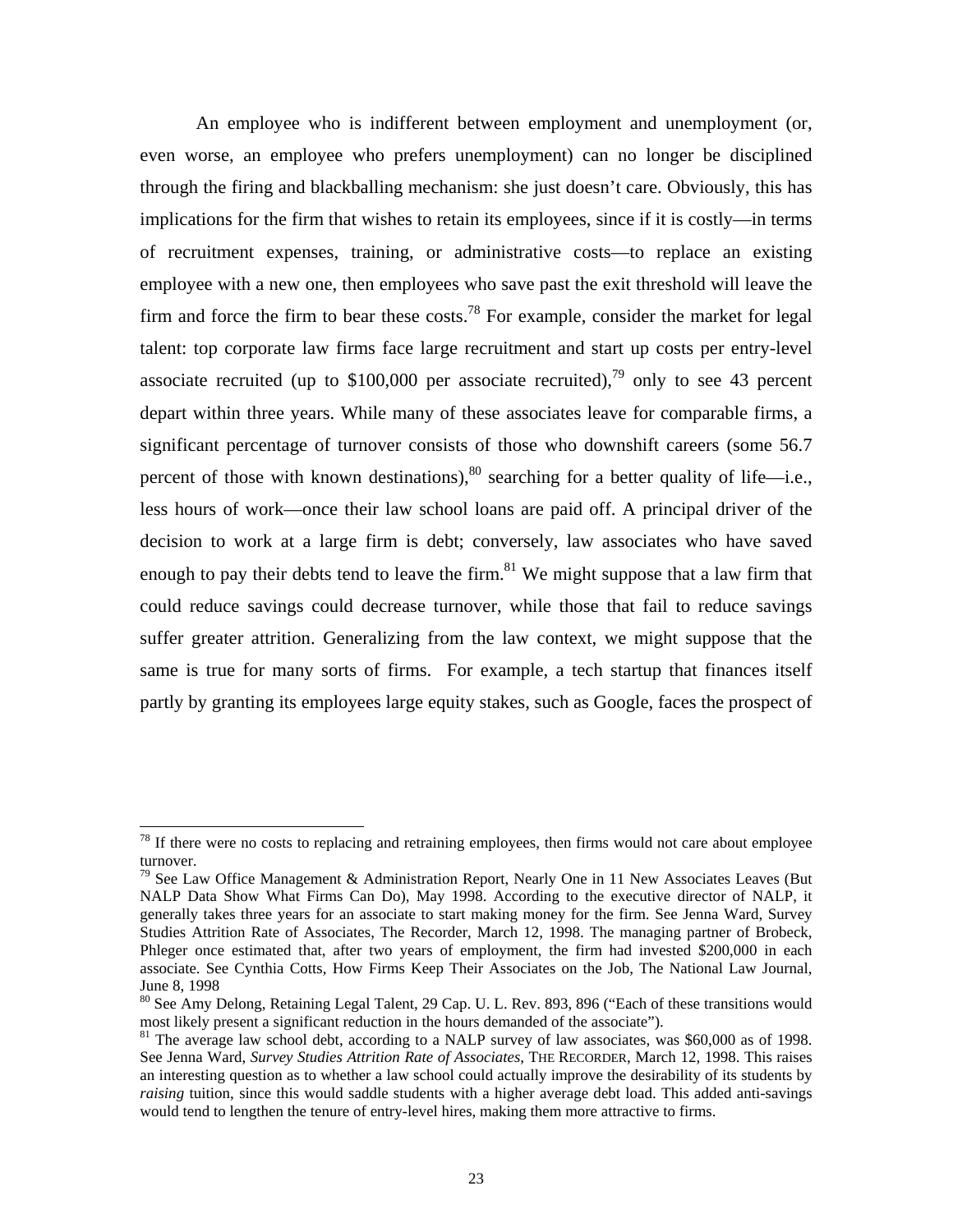<span id="page-25-1"></span>losing many of its employees to early retirement or some form of career-downshifting once it goes public and those employees become multi-millionaires.<sup>82</sup>

Even worse than the employee retention issue, however, is that of employee cheating. When an employee becomes indifferent to being fired and blackballed, the firm loses its chief tool to constrain employee behavior. So, once the employee reaches her exit threshold, the threat of being fired no longer affects her decision-making. If the employee has any opportunity at all to divert cash-flows from firm to herself, to shirk on the job, to accept kickbacks, or otherwise enrich herself at the firm's expense, the employee will exercise that opportunity. Final period cheating problems are exacerbated where the employee's compensation has a large variable component, such as commissions, deal fees, tie-ins, or stock options that may be manipulated in the short term. The employee can, by cheating, provide an immediate boost to her income and savings. If this boost puts the employee above her exit threshold, then she will cheat, and be entirely immune from any reputational penalties the firm could otherwise bring against her. For example, if an investment banker's compensation is commission-based, such as receiving a set percentage of the total value of an acquisition, the banker has the ability to temporarily boost her immediate compensation by advising a client to complete an acquisition that the banker knows to be bad.<sup>83</sup> Similarly, a top corporate executive could

<span id="page-25-0"></span> <sup>82</sup> See Kevin J. Delaney and Joann S. Lublin, *Google Goes Public: They're All Rich – Now the Problems Start*, WALL ST. J., August 20, 2004 (describing the incentive problems that Google faces with its newlyrich employees: "when you're a millionaire, you say 'Why should I work nights and weekends?'"); see also nn. [100] infra and accompanying text.<br><sup>83</sup> The analytical solution we develop in this paper may also apply in other related contexts. For example,

Bruce Johnsen of George Mason University Law School, believes that the anti-savings analysis augments . Bruce Johnsen, *Does Soft Dollar Brokerage Benefit Portfolio Investors: Agency Problem or* Horan & D fees are eliminated, fund managers' fees would increase at a multiple Johnsen estimates would be up to the manager to use index funds (i.e., cheat) and to bank much of the salary instead of spending it on the arguments in defense of soft dollar brokerage he and Stephen Horan have developed. *See* Stephen M. *Solution?*, unpublished manuscript on file with authors. Horan and Johnsen argue in their paper that proposals to require fund managers to pay for research out of their own pockets rather than passing on the cost to shareholders are misguided, noting that commission payments are positively related to risk-adjusted performance; in other words, soft dollar research payments represent a solution to an agency problem, not a symptom of one. The argument we develop reinforces this conclusion because attempts to limit soft dollar brokerage would dramatically increase fund manager compensation and opportunities for cheating. If these four times the manager's salary. This would increase the manager's savings level and create incentives for research. In volatile markets, the "cheating" might not be discovered until the manager has reached the savings threshold and retired to the Bahamas.

an executive to fly coach instead of first class, pocketing the difference, with the result that the executive Note that this sort of cheating is a special subset of the more general case we develop. In this example, the failure to spend the money in a particular way is the cheating, just as it would be cheating for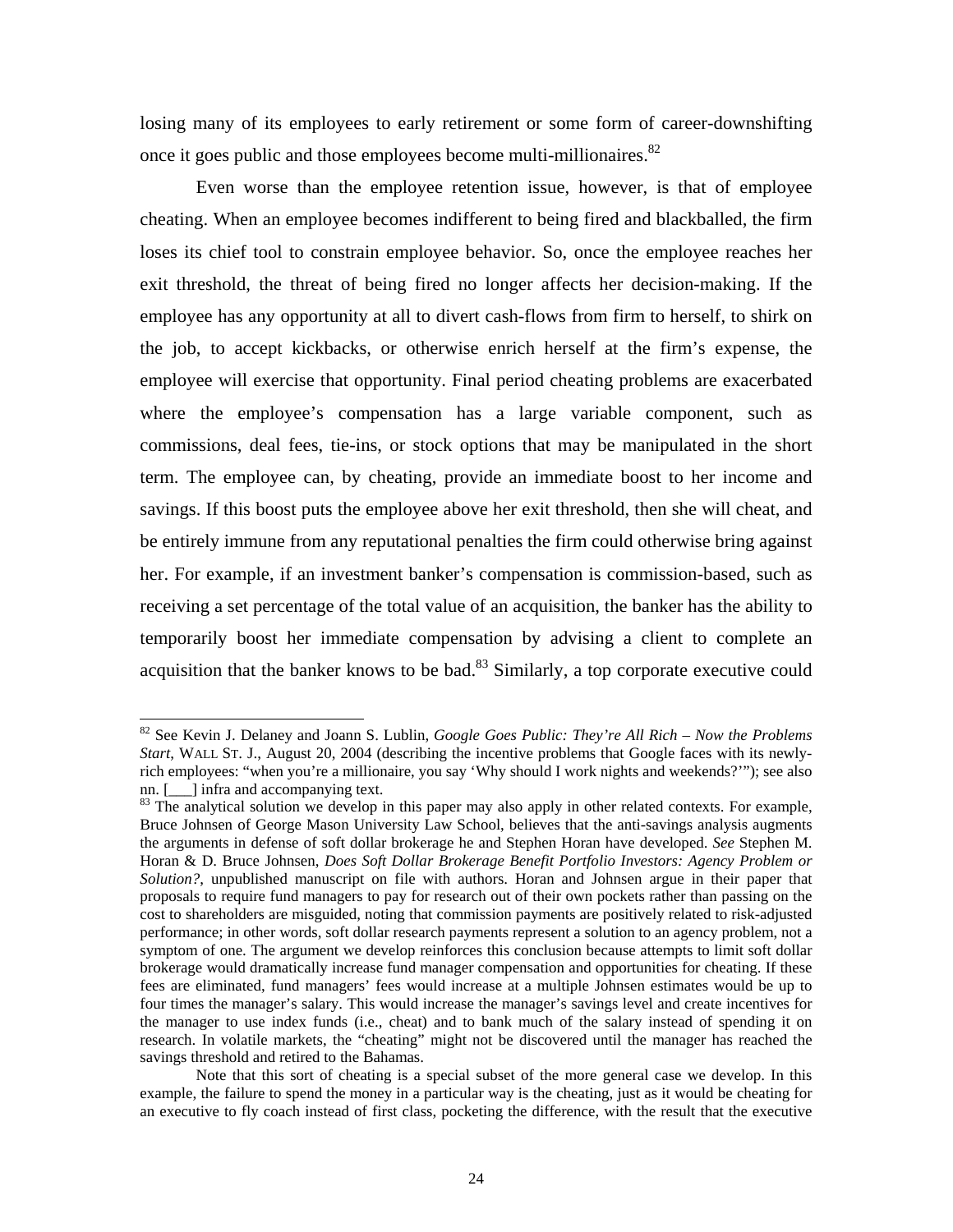"manage earnings" or selectively release good news in order to temporarily boost the price of the company's stock, allowing the executive to exercise those options at a higher price. I f these short-term gains are high enough (i.e., they put the employee above her exit threshold), the banker or executive would not care about her future reputation, and would cheat.<sup>84</sup>

Thus, where the mix of savings and the gains to the employee from cheating is such that the employee who cheats will end up above her exit threshold, and therefore feel no pain from reputational penalties, we predict that the employee will choose to cheat. The employee exploits the final period of employment to do whatever enriches her the most. If the firm can anticipate when this final period will occur, it is possible that the cooperative relationship could unravel completely, $85$  meaning that the employment relationship is never instituted in the first place.<sup>86</sup> Even if not, both the firm and the employee could be made better off if, ex ante, it were possible to bind the employee not to cheat. $87$ 

## **B. Shortcomings of Contract and Regulation**

 $\overline{a}$ 

are limits on the enforceability of contractual commitments to work—but to make a long We might suppose that the firm and employee would attempt to draft a contract that binds the employee to the firm (to solve the retention problem) and that punishes the employee for cheating. For reasons of public policy that we will not go into here, there

shows up exhausted at an important meeting. The significant difference between the airfare and soft dollar examples is the magnitude of money involved. Firms may discourage this type of cheating by mandating

<span id="page-26-0"></span>and monitoring certain types of expenditures, or by simply paying in a perk that cannot be "cashed in." <sup>84</sup> In the securities advisory sphere, for instance, Jack Grubman, once Salomon Smith Barney's star research analyst, cheated investors by publishing "buy" ratings on stocks that he privately told valuable clients not to buy. While Grubman was fined \$15 million and banned from securities work by the SEC, Grubman made more than the amount of the fine in a single year (reportedly above \$20 million), and hence may well have come out far ahead. *See* Dan Ackman, *Weill-Grubman Dealings Were Child's Play*, FORBES.COM, Nov. 14, 2002, available at http://www.forbes.com/2002/11/14/cx da 1114topnews\_print.html (last visited July 14, 2004). Civil suits against Grubman are currently still pending, so it remains to be seen whether his cheating strategy proves profitable in the long run. *See* Grubman Civil Complaint  $\frac{1}{s}$ .<br><sup>85</sup> If the cheating is of small enough degree that the employment relationship would still yield a positive

<span id="page-26-1"></span>threshold, it is possible that unraveling would not occur. See Dixit, supra n.  $\ldots$ , at  $\ldots$ .<br><sup>86</sup> It is possible that, as a halfway measure, the employee is given less responsibility – meaning less overall surplus, then the firm could solve the unraveling problem if it can commit not to fire preemptively the employee. Also, if the firm is unable to determine when, exactly, the employee would surpass her savings

<span id="page-26-3"></span><span id="page-26-2"></span>ability to cheat – than would be optimal if it were possible for the employee to commit herself not to cheat.  $\frac{87}{10}$  This applies to the retention problem as well: if an employee can bind herself not to leave the firm early, the surplus generated from this can be used to make both employee and firm better off.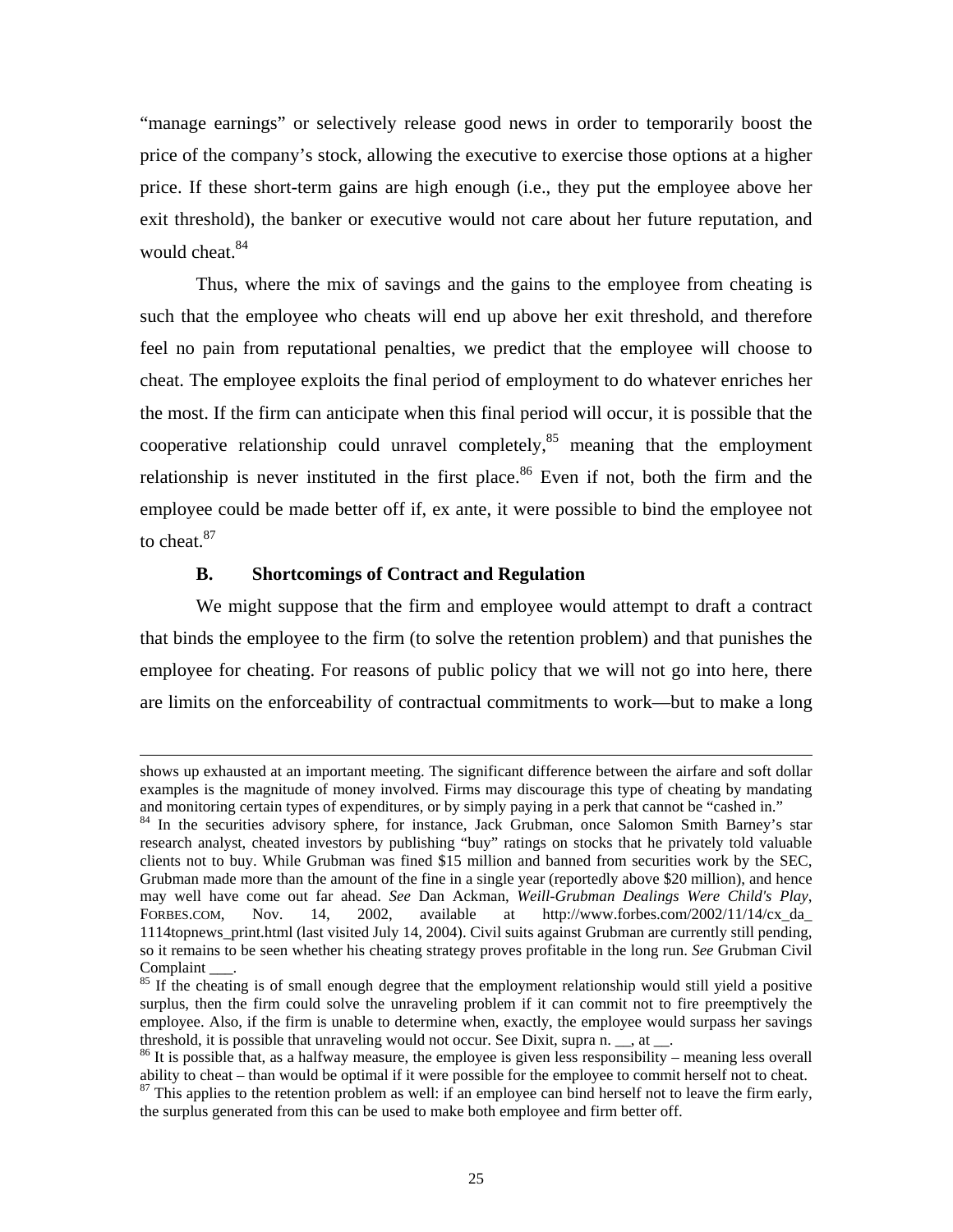story short, courts will not likely enforce the type of contracts that would force retention.<sup>88</sup>

Other problems plague contracts that attempt to limit cheating. Drafting a contract that covers every possible instance of employee malfeasance is not practicable. And in order for a contract to be enforceable by the firm, the firm would have to be able to prove schemes can be counterproductive."<sup>89</sup> The attempt to define an appropriate and effective metric to reduce cheating, and one that is not susceptible to manipulation or is itself not an ince ntive to certain types of cheating, is probably illusive. In the case of an earningscheating. that "cheating," however it is defined, actually occurred. The verifiability in court of "cheating" in a general, inchoate sense is probably impossible or unduly expensive, meaning that the parties would be forced to draft a contract contingent upon readily observable/verifiable benchmarks. This is undoubtedly done in some instances: firms pay managers bonuses, for instance, based on verifiable performance metrics, such as earnings per share. However, benchmarking has its limits since, as one prominent labor economist describes, "the objective measures of performance available are often such poor measures of the performance firms really care about that use of formal related pay per-share metric, the manager might meet or exceed the target in order to maximize her bonus in the current period, but this is of little value to the firm if it comes at the expense of share value in the future — in such a case, maximization of the benchmark is itself

As an alternative to private contracting, the law could step in to provide a right of action against employees who have egregiously cheated. Again, there is the difficulty of specifying all acts of prohibited cheating (even greater than in the private contracting case since the law is applicable to all firms), and the difficulty of having to verify that an instance of cheating actually took place. An additional problem is that lawsuits against an employee for disloyalty, which are public, probably imply negative things about the claimant as well, leading to underenforcement of private rights. This underenforcement

<span id="page-27-0"></span><sup>&</sup>lt;sup>88</sup> Even the most ironclad non-compete agreements are forced to be limited in duration and geographical scope. Courts in New York, for instance, will generally not enforce non-compete agreements that are "unreasonable" (i.e., purporting to endure more than five years, or covering long geographical distances) absent extraordinary circumstances. *See Gimper v. Giaccchetta*, 633 N.Y.S. 2d 614 (1995).

<span id="page-27-1"></span><sup>&</sup>lt;sup>89</sup> [\_\_] Malcomson, Individual Employment Contracts, HANDBOOK OF LABOR ECONOMICS, Ch. 35, at 2337. Such schemes surely motivate certain behavior, but unfortunately they often "motivat[e] the wrong behavior." Id.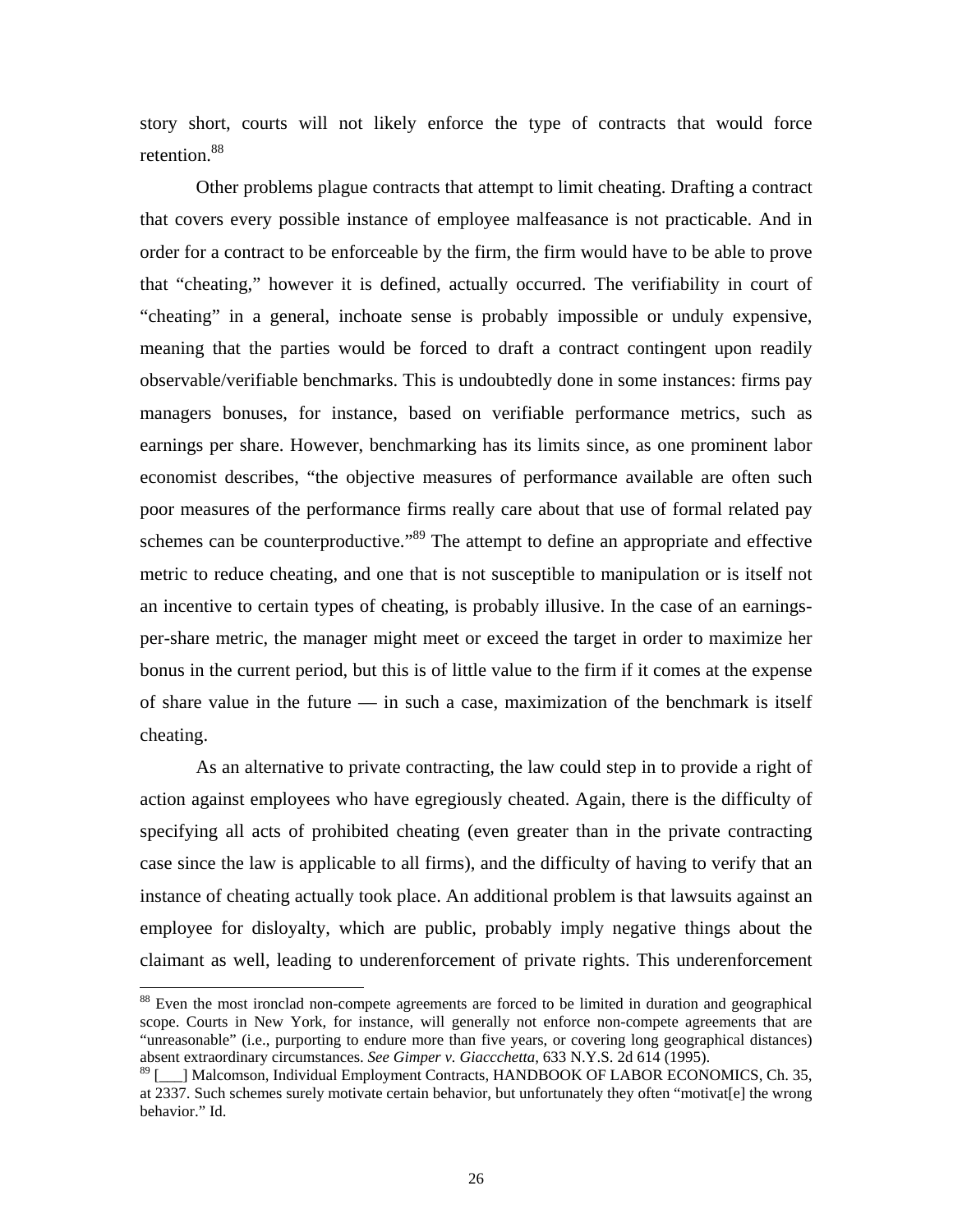problem also limits the effectiveness of public law solutions to cheating. While the SEC and other government or quasi-government actors (e.g., the NYSE or NASD) provide some brake on cheating, the limits of prosecutorial resources, the problems of observability/verifiability that plague private enforcement, and the difficulty in setting penalties at levels to create optimal deterrence, all limit the effectiveness of regulatory solutions. So, while regulation provides a solution to some of the most egregious and obvious instances of cheating, such as outright theft or fraud, for less clear-cut cases of subtle deception, disloyalty, or shirking, regulatory solutions are inadequate.

So, while contract and regulation may prove useful to an extent, they still leave large gaps in the ability to constrain employee behavior. But this is not surprising, since the very purpose, so to speak, of reputation constraints are to permit cooperative behavior in those instances where contract or regulation are insufficient to reach efficient outcomes. What is needed, then, is some way to buttress the role of reputation, to shore it up where it would otherwise fail.

based] compensation, or even excessive compensation, but rather excessive liquidity that allows managers to bail out at will."<sup>90</sup> This problem is the focus of the next Part, where We believe an answer is at hand: as outlined above, reducing or eliminating the ability of employees to save forces employees to rely upon their reputation and upon the firm's good graces. In other words, what is needed is a way to reduce savings, so as to prevent employees from cashing out and shipping off to the Bahamas. As John Coffee noted in his diagnosis of the problem after Enron, "the real problem . . . is not equity[ we describe several mechanisms of savings reduction that firms can, and do, employ to prevent managers from bailing out at will.

## **Part IV. How Perks, Greed, and Cultures of Conspicuous Consumption Help Strengthen Reputation**

We posit that there are three main ways in which firms can solve the final period problems outlined above. First, the firm can withhold payment until such time as cheating

<span id="page-28-0"></span> <sup>90</sup> John C. Coffee Jr., *What Caused Enron?: A Capsule Social and Economic History of the 1990s*, 89  $compensation – essentially, the limits on contract – that we describe below.$ CORNELL L. REV. 269, 308 (2003). Coffee rightly identified the problem, but his proposed solution – "holding periods and retention ratios" – is likely insufficient because of the limitations on deferred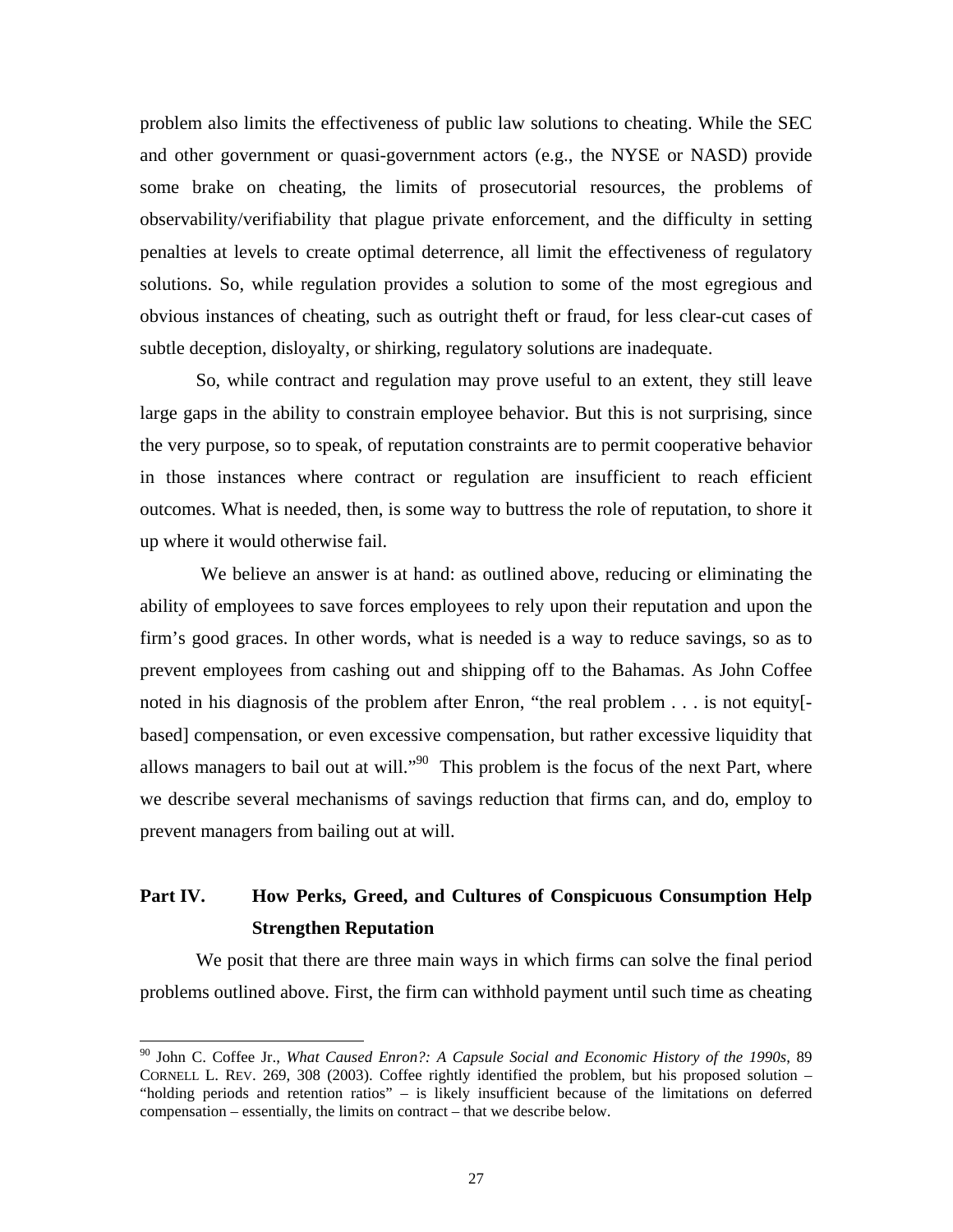<span id="page-29-1"></span>would be revealed; this takes the form of deferred compensation (such as corporate loans which may be forgiven later on). Second, an employer can pay a high degree of in-kind compensation (or perks) that are not fungible with savings; such perks provide the employee with utility, but not with the ability to save; this may be the use of a corporate jet or even an especially expensive meal. Third, employers can invest in causing their employees to spend more or desire more consumption. This includes hiring "greedy" people, "addicting" current employees to higher levels of consumption through perks, and forcing employees to consume at high levels through signaling games. We examine each of these mechanisms in turn.

## **A. Deferred Cash and Corporate Loans**

future. It also requires the employee to stay with the firm at least until the deferred compensation actually vests in the employee, or else forfeit the deferred amount. By The firm can defer payment of compensation to some later point where cheating can be better observed. This allows the firm extra time to determine whether the employee has cheated or not, and puts off the final period problem until a time in the making compensation linked to future, firm-specific behavior (such as remaining employed with the same firm), deferred compensation also helps to solve the retention problem, by providing disincentives to poaching by rival firms.  $91$ 

an acceptable standard of living, we might expect to see (and, in fact, before Sarbanes-Oxley, often did see) deferred compensation take the form of the corporate loan, where be forgiven at some point in the future if cheating has not occurred. Various forms of deferred compensation are evident in practice, such as steep wage profiles,  $92$  deferred The paradigm case of deferred cash is a simple promise to pay some amount of cash in the future, with the understanding that the firm may withhold payment if the firm determines that the employee has behaved improperly. Since employees may have liquidity constraints, in that they require a certain amount of money up front to maintain the firm loans the employee an amount of cash, with the understanding that the loan will

<span id="page-29-0"></span><sup>&</sup>lt;sup>91</sup> Firms wanting to attract employees from other firms with substantial deferred compensation will be required to make the employees whole by adding the deferred compensation amount to the starting compensation package.

<sup>(</sup>when they become senior) to make up for their underpayment in the past and present. See Lazear,  $\frac{92}{2}$  This is where pay is graduated according to seniority, not productivity: junior employees are underpaid and senior employees are overpaid. Junior employees are, in effect, "owed" higher wages in the future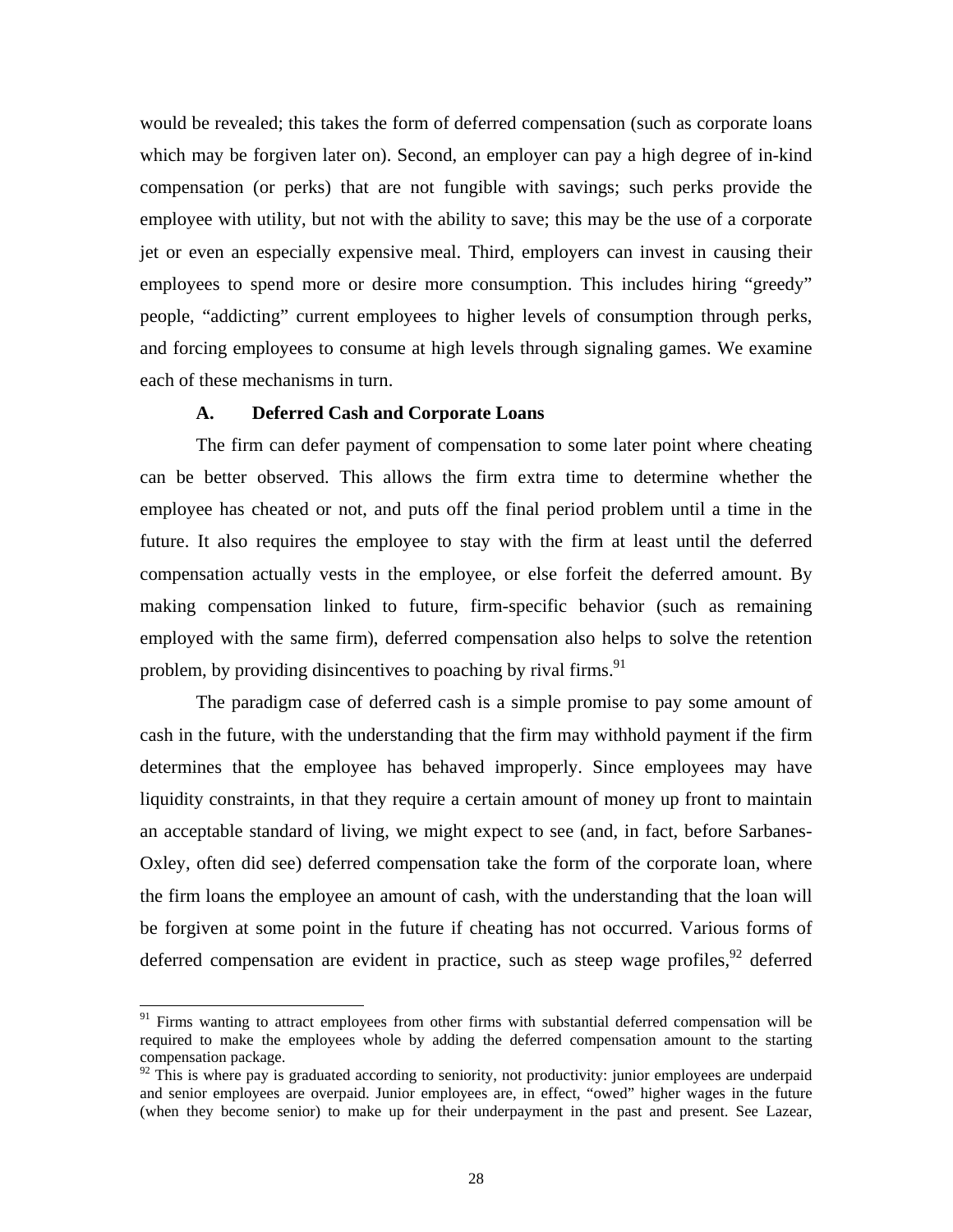bonuses,  $93$  grants of restricted stock or options whose vesting is contingent upon future employment, $94$  and, indeed, the well-known (but now largely prohibited) $95$  corporate loan that is forgiven in the future.  $96$ 

The advantage of deferred compensation is that it does not alter the employee's spending or consumption behavior, as perks and conspicuous consumption do (which we will discuss in the next sub-Parts), while, at the same time, it can deter cheating and improve retention. So, just on those facts, we might suppose that deferred cash would be a very attractive compensation strategy. However, two questions crop up right away, which, when answered, place limits on the usefulness of deferred compensation: first, when can the deferral be paid, and what compels the firm to actually pay in good faith?

retired; to pay such amounts before retirement is only to push back the cheating problem to a lat er period. To put it another way, last round performance is not guaranteed unless Since the employee has no reason not to cheat once she is past her exit threshold, deferral of compensation must be held back beyond the time that cheating can be observed. For instance, if a deferred payment would put the employee above her exit threshold, and if cheating cannot be detected until three years after the fact, the deferred compensation cannot be paid until three years after the employee has quit the firm in order to avoid final period cheating. To extend the useful life of the employment relationship, then, deferred compensation must be deferred until *after* the employee has there is some adequate future punishment hanging over the employee's head.<sup>97</sup>

 $\overline{a}$ 

Retirement from the Labor Force, HANDBOOK OF LABOR ECONOMICS, CH. 5, at 320; *Age and Productivity: Over 30 and Over the Hill*, THE ECONOMIST, June 26, 2004, at 60

<span id="page-30-0"></span><sup>&</sup>lt;sup>93</sup> "[Sixty-three] of the 100 largest industrial firms in the United States have bonus plans with ... provisions for [optional deferral at the Board's discretion], and forfeiture of any installments not yet paid if and when the compensation committee finds that the manager committed 'any act of omission or commission prejudicial to the interests' of the firm." Clifford Smith and Ross Watts, Incentive and Tax Effects of Executive Compensation Plans, FOUNDATIONS OF CORPORATE LAW (Roberta Romano, ed.), at 166-  $^{167}$  Thus, if the firm were to fire the employee, the stock or options would not vest.

<span id="page-30-1"></span>

<span id="page-30-2"></span><sup>&</sup>lt;sup>95</sup> The Sarbanes-Oxley Act forbids loans to directors and executive officers. See Sarbanes Oxley Act, Section 402. Because of the usefulness of loans as deferred compensation schemes, we believe that this is a serious mistake, as discussed herein.<br><sup>96</sup> A notorious example of lending from corporation to executive is the tens of millions of dollars in loans

<span id="page-30-3"></span>suggest that the *timing* of Tyco's forgiveness is the problem: payment of deferred compensation *prior to* and loan forgiveness that Tyco awarded to Dennis Kozlowski in 1999, while he was still CEO. See Polek, supra at \_\_; \_\_\_, TESTOSTERONE INC.: CEOS GONE WILD, at 311. Our analysis, as we discuss herein, would the ability of the firm to observe all cheating only pushes back, without eliminating, the final period problem.

<span id="page-30-4"></span>Lazear, supra n.  $\Box$ , at 322, makes exactly this point.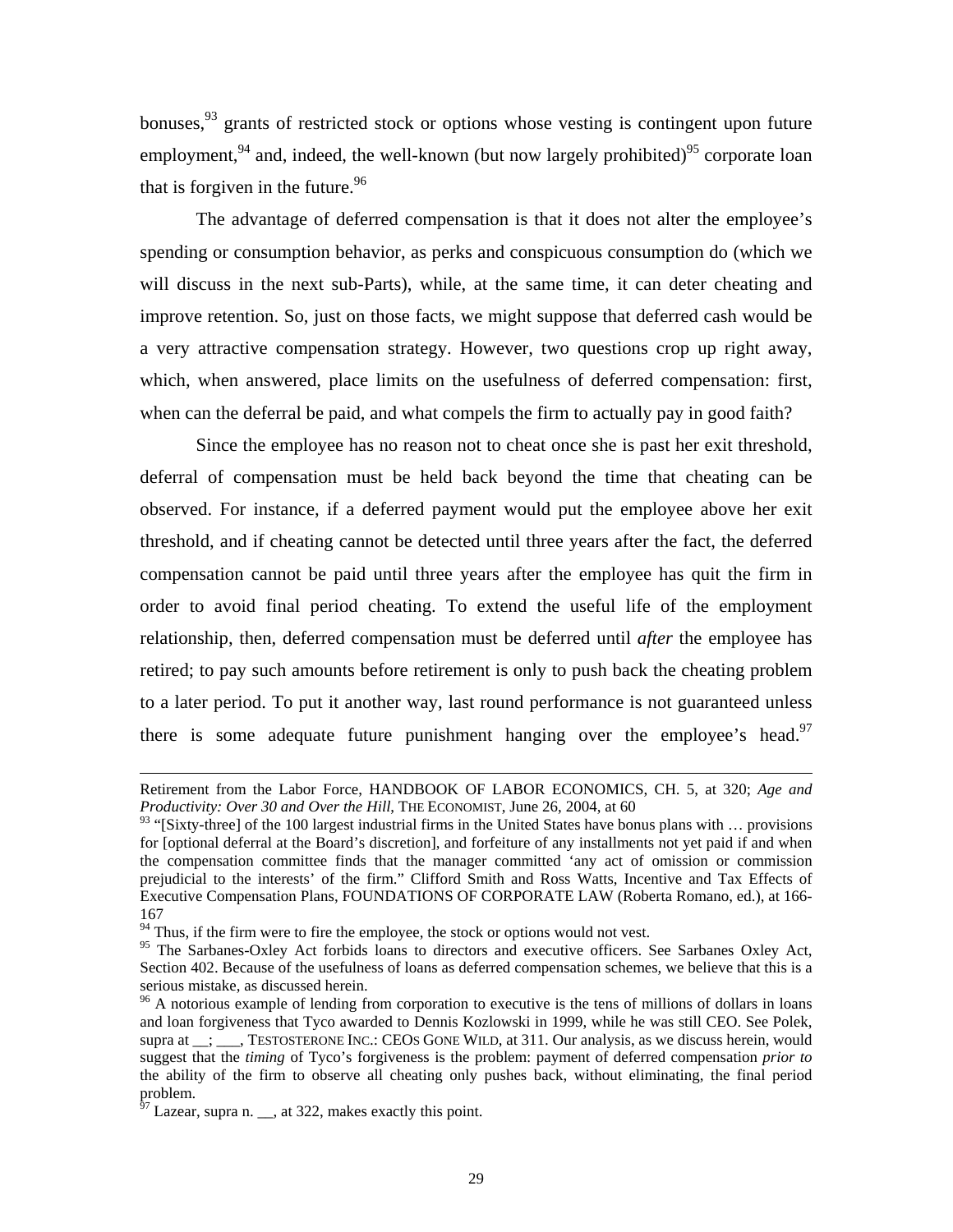Furthermore, one might suppose that unraveling is actually more likely to occur with deferred compensation, since there is greater certainty that a one-time lump sum payment would put the employee above her exit threshold<sup>98</sup> than if the money was doled out as service s were rendered; firms would have a greater ability to predict and preempt.

bonuses, for a total of \$1.8 million per year. Assuming in this case it takes three years for cheatin g to be discovered, since some time is necessary to determine whether a deal was threshold until the firm can be reasonably sure no cheating has taken place. Then, if no For example, suppose that, once an investment banker acquires sufficient wealth, \$5 million, she will quit and retire to the Bahamas. The market wage for such an employee is \$1 million cash.<sup>99</sup> In each year, the employee can choose to either behave or cheat (such as by pushing through inadvisable deals); if she behaves, she gets simply her \$1 million wage, whereas if she cheats, she gets an extra \$0.8 million in (unearned) a good or a bad deal, and what the role of the banker's inside information was. Now, if the firm pays the employee strictly in cash, the firm can anticipate that the employee may cheat as soon as in year 1: the employee could choose to cheat in years 1, 2, and 3, and not being discovered until after year 3, the employee would have netted \$5.4 million before she is fired, pushing her above her exit threshold of \$5 million. Deferred compensation can help to solve this problem: the firm can terminate the banker at year 5, paying her less salary than it takes to get the employee to her exit threshold (in this case, less than \$2.6 million over those five years), and hold off paying her the balance until year  $8^{100}$  In this way, the firm can be assured that the employee has not reached her exit cheating has occurred, the firm can deliver to her the balance (\$2.4 million plus some amount) that she is owed. Under such a plan, the employee would have a choice between (a) cheating in any three consecutive years but not reaching her exit threshold (i.e., receiving some amount in cash less than \$2.6 million as a salary and getting \$2.4 million

<span id="page-31-0"></span><sup>&</sup>lt;sup>98</sup> This assumes that the deferral has limited the employee's past liquidity and consumption, which is not necessarily true.<br><sup>99</sup> Or, taking into account some degree of variable compensation, an *expected* yearly wage of \$1 million for

<span id="page-31-1"></span>assume that the firm cannot observe the cheating three years after the fact.<br><sup>100</sup> What is more likely is that the firm would *loan* her the money, to satisfy her liquidity needs, with the an employee that does not cheat. The exact level of compensation itself could fluctuate from year to year, depending on various factors, such as market conditions, effort, and competence; this would make it difficult or impossible for the firm to observe cheating indirectly through the total level of compensation paid to the employee. For simplicity, though, we will treat the market wage as a set \$1 million per year, and assume that the firm cannot observe the cheating three years after the fact.

<span id="page-31-2"></span>understanding the loan is to be forgiven in the future if the firm determines that no cheating has occurred.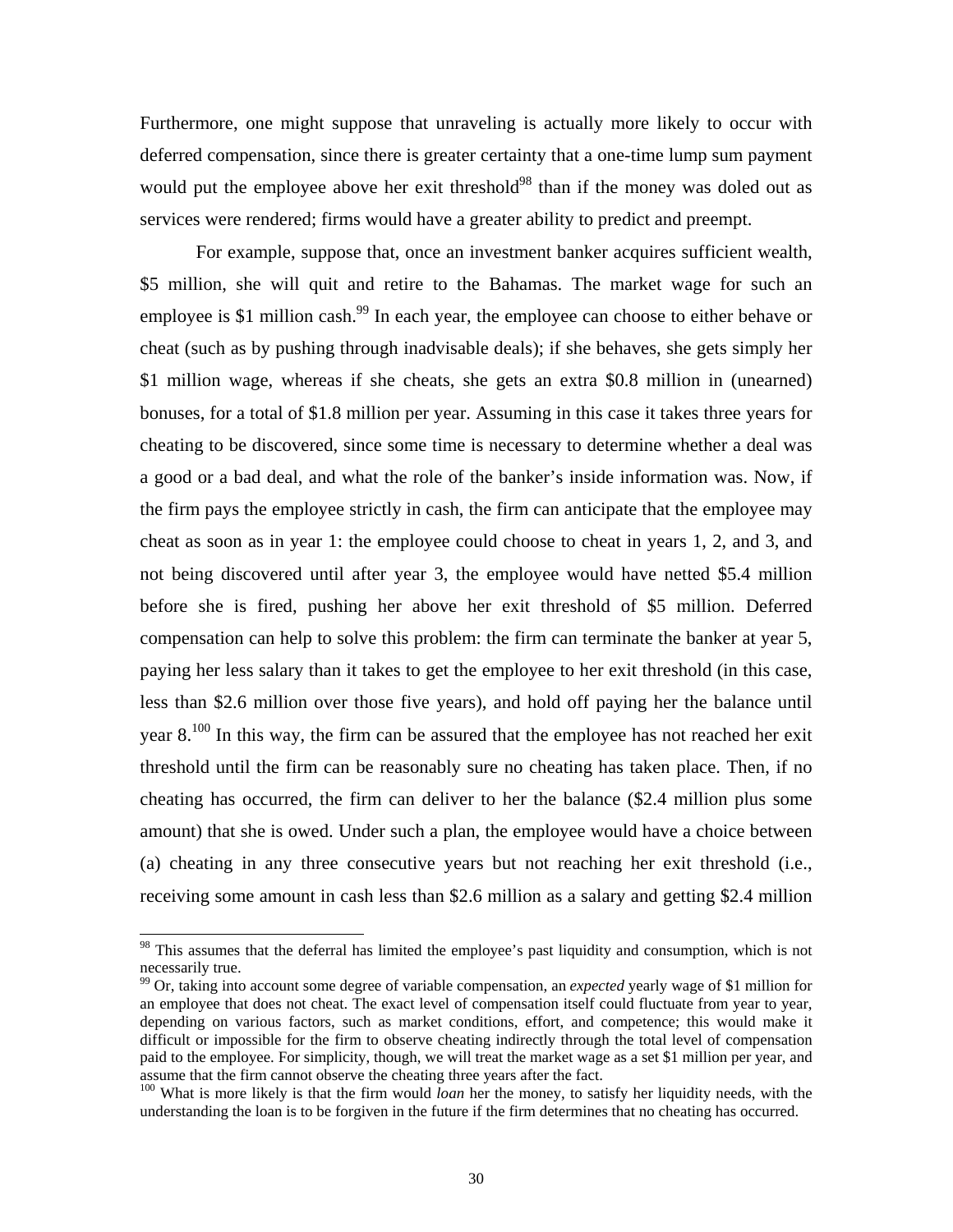<span id="page-32-5"></span>in cheating bonuses), and being fired and blackballed once her cheating is discovered, and (b) behaving for all five years, receiving \$5 million, and being indifferent between employment and retirement.<sup>101</sup> In (a), where the employee ends up below her exit threshold, the employee is worse off than in (b), where the employee is just at her exit threshold.<sup>102</sup> So, the moral of the story is that deferring a great enough amount of cash compensation until after retirement can avoid the final period problem.

Or can it? With a modicum of reflection, it appears that this arrangement has only shifted the final period problem to the other party, the firm. If contracts regarding cheating are hard to draft or enforce, then the firm's promise to pay in the future is subject to the same contractual difficulties as would be a contract in which the employee agrees not to cheat. So the risk of firm opportunism shifts from the employee to the firm: the firm can renege on its promise to pay, even where the employee has not cheated. As the labor economics literature recognizes, the greater the amount of deferred compensation, "the greater the firm's incentive to act opportunistically and renege on the promised future wage."<sup>103</sup> However, *if* the firm is a repeat player,<sup>104</sup> and *if* cheating is observable to other employees in the labor market, $105$  then there may be a reputational check on cheating of this sort, since the firm would have to compensate employees for the risk of unfair forfeiture, or might not even be able to utilize the deferred compensation mechanism at all. $106$  But even taking the nonextreme scenario, where

<span id="page-32-0"></span><sup>&</sup>lt;sup>101</sup> Actually, the firm could pay her any amount less than \$2.6 million in an up-front cash wage: since the most the employee can garner from cheating before being discovered is \$2.4 million, paying her less than \$2.6 million still keeps her below her savings threshold and, therefore, honest.

<span id="page-32-1"></span><sup>&</sup>lt;sup>102</sup> For simplicity, we are not taking into account the time value of money, nor are we taking into account the fact that the employee who works for five years enjoys less leisure than the employee who simply cheats for three. While these considerations would affect the actual numbers, they do not affect the basic analysis.

<span id="page-32-2"></span><sup>&</sup>lt;sup>103</sup> Lazear, supra n.<sub>,</sub> at 320. See also Clifford Smith and Ross Watts, Incentive and Tax Effects of Executive Compensation Plans, FOUNDATIONS OF CORPORATE LAW (Roberta Romano, ed.) at 167 ("it might be thought that the forfeiture provision would enable the firm to cheat its managers out of their deferred compensation.")

<span id="page-32-3"></span>financial distress arises.  $104$  We would point out that even potentially immortal firms may face end-game situations, especially when

<span id="page-32-4"></span><sup>&</sup>lt;sup>105</sup> For other employees who cannot directly observe cheating, the search costs in determining whether an employee did a good job after the fact may be prohibitive. If so, then opportunistic behavior becomes indistinguishable from good behavior, and, at the extreme, a firm would choose always to cheat, or else would choose never to deny deferred compensation, since this is the only way that a firm could identify itself as a non-cheater. Both these outcomes, however, undermine the incentive purpose of deferred compensation.<br><sup>106</sup> An anecdote of breach and reprisal: "an example of employee retaliation is ... an episode at First Boston

Bank in which a group of highly paid traders quit because they were paid bonuses smaller than they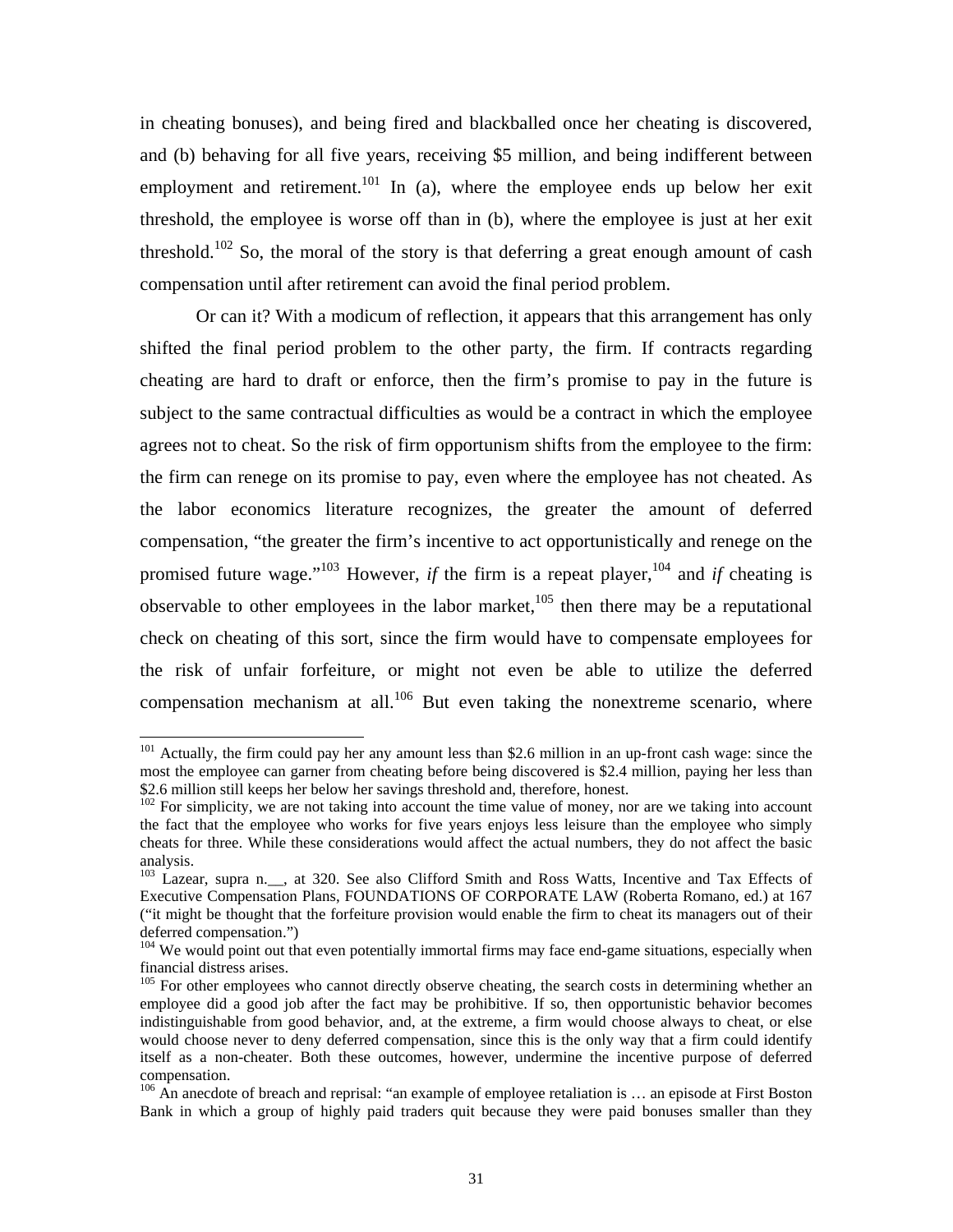cheating is somewhat observable and firm reputation functions somewhat well, employees would have to be compensated for the increased risk of opportunism that they bear, with the risk increasing as the amount of deferral, and the gains from firm opportunism, grows larger. Since the risk premium that employees would require grows with the amount of deferred compensation, we would expect that deferred compensation would tend to be of diminishing marginal returns.

This may be why, in practice, deferred compensation is not used as extensively, nor deferred for as long a period (i.e., until well into retirement), as we might expect from the preceding analysis. In an ideal world, where the risk of firm opportunism is nil, we would expect to see that employees would be paid cash of zero, and instead be compensated entirely in corporate loans that are to be forgiven at retirement, at the firm's discretion, in the absence of employee cheating.<sup>107</sup> But real world practices fall far short of this. For example, restricted stock grants are often eviscerated in this regard.<sup>108</sup> Investment banks and law firms pay year-end bonuses, rather than deferring such bonuses for longer periods. Similarly, where corporate loans are used, compensation committees often allow forgiveness at a time prior to retirement, which precipitates the final period problem that the deferral was designed to prevent.<sup>109</sup>

While useful to prevent some instances of cheating, corporate loans and other deferred cash schemes are not without their shortcomings. In theory, there are some significant costs to using deferred compensation, and accordingly, in practice, deferred

 $\overline{a}$ 

believed they had been promised and as a result no longer trusted promises for the future." Malcomson, supra n. \_\_, at 2353  $107$  One of the authors has hypothetically put this arrangement forward to his students as a possible

<span id="page-33-0"></span>thought this was a bad idea, principally because they would not trust their employers. compensation arrangement for them at a law firm. Unsurprisingly, and perhaps correctly, all the students

grow to hate New York and want to live in L.A.). We might expect that employees and firms could bargain of unfair forfeiture, crops up. Alternatively, firms could loosely agree among themselves to buy out the Another reason for the inefficiency of such a compensation scheme is that it deters not just cheating, but also employee turnover. Deterring turnover may not always be efficient: that is, the option to leave may be worth more to the employee than it is to the firm (for example, a banker might fear he will around this contingency when it occurs, but the possibility of firm hold-up, in a situation analogous to that deferred compensation of employees who wish to relocate from one firm to another (net outlays would be expected to be zero, after all); to our knowledge, this does happen in the corporate executive and investment banking world. Similarly, employees moving from one firm to another generally retain their seniority, which translates into their position along the steep wage profile.<br><sup>108</sup> Most senior executive contracts include "accelerated vesting when an executive retires, ensuring that the

<span id="page-33-1"></span>horizons of equity incentives for virtually every executive planning . . . retirement are quite short." Hall at 14.

<span id="page-33-2"></span><sup>&</sup>lt;sup>109</sup> Dennis Kozlowski provides a good example of this. See Polek, supra n.\_\_.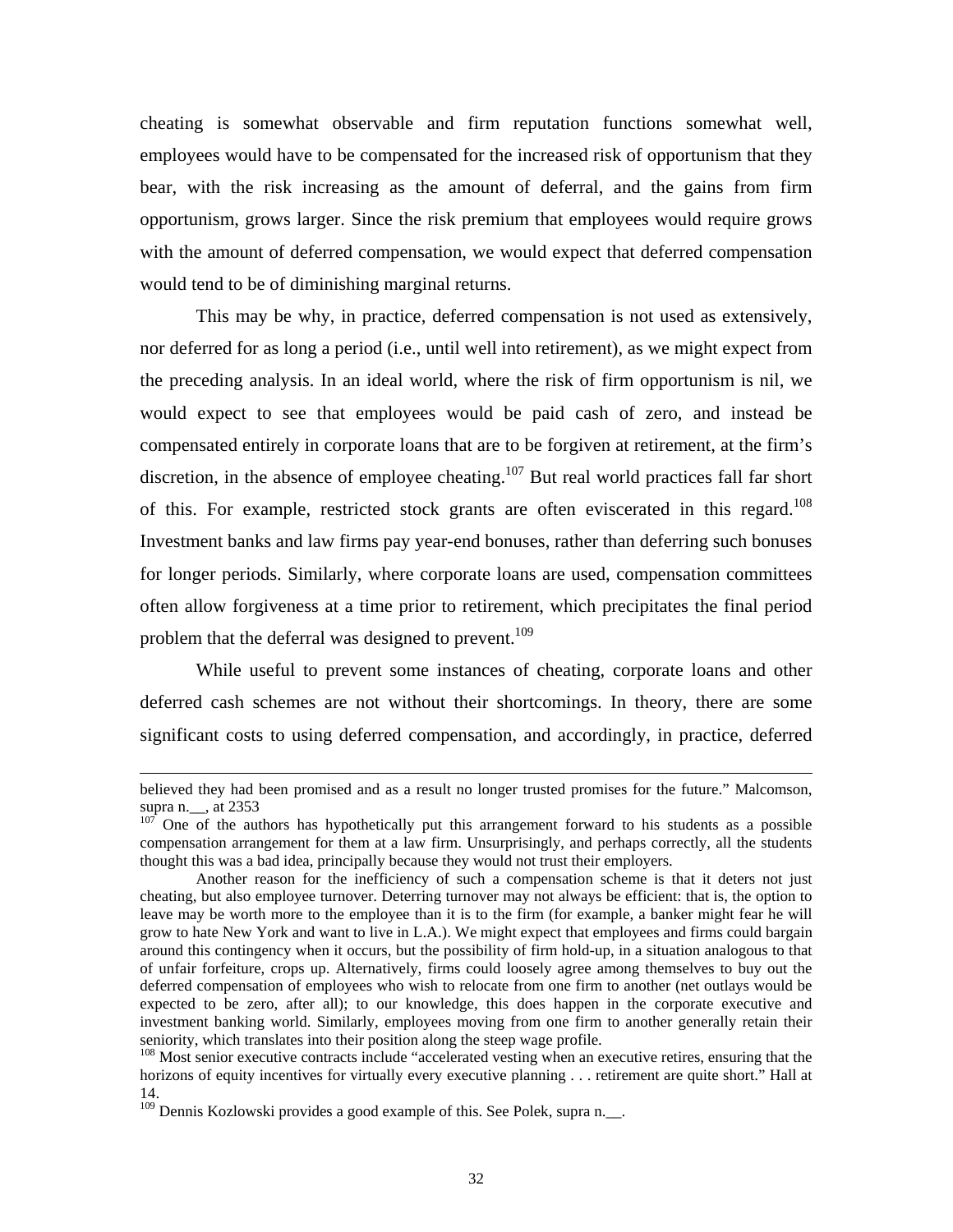compensation appears to be limited. Failure to defer enough compensation for a long enough period of time leads to final period problems on the employee side, while deferring larger amounts of compensation for very long periods of time increases the risk of opportunism by the firm. As we will illustrate in the next Part, perks, while still reducing savings, are not subject to these shortcomings, which can make them a very important element in the overall compensation scheme.

## **B. Perks**

Paying employees in perks is a little bit like paying them in heroin: it delivers a tremendous amount of utility in the short term, none of which can be saved until later periods. This is useful since perks can incentivize employees to work harder, but do not allow employees to save for future periods and escape reputational retribution.

here. However, there is a solution at hand: even though the market has set a benchmark in terms of utility that the investment banker must receive, the firm has discretion in what in-kind compensation that must be used up right away, so as to deter savings. This would Consider again the investment banker from the example in Part IV.A. If paid in cash, she can earn enough through her salary and through cheating so that she reaches her exit threshold of \$5 million in three years. If firm opportunism is a problem, then it may not be possible for the firm to ensure good behavior by deferring compensation until after the term of her employment; a system of corporate loans and forgiveness just won't work form that utility will be delivered. The firm can pay less cash so long as it makes up for the resulting loss of utility, and we might suppose that the firm would choose a form of take the form of the familiar perk—such as corporate jet use—which provide the banker with significant utility, but which do not allow the banker to save.

More particularly, suppose the banker has a utility function given as  $U_b = Cash +$  $1/2$  \* Perks, where the least she will work for is  $U_b = 1$  million. She values a dollar in perks the same as fifty cents in cash, meaning that she always prefers cash to perks, which makes sense since she can always buy the substance of the perk herself with cash, and because cash also enables her to save for the future. Now, suppose that the firm expects that at any amount of cash above \$500,000, the employee will save significantly, and eventually reach her exit threshold and cheat. But if cash is \$500,000 or less, the employee will stay permanently (or at least indefinitely) and will not cheat. Suppose that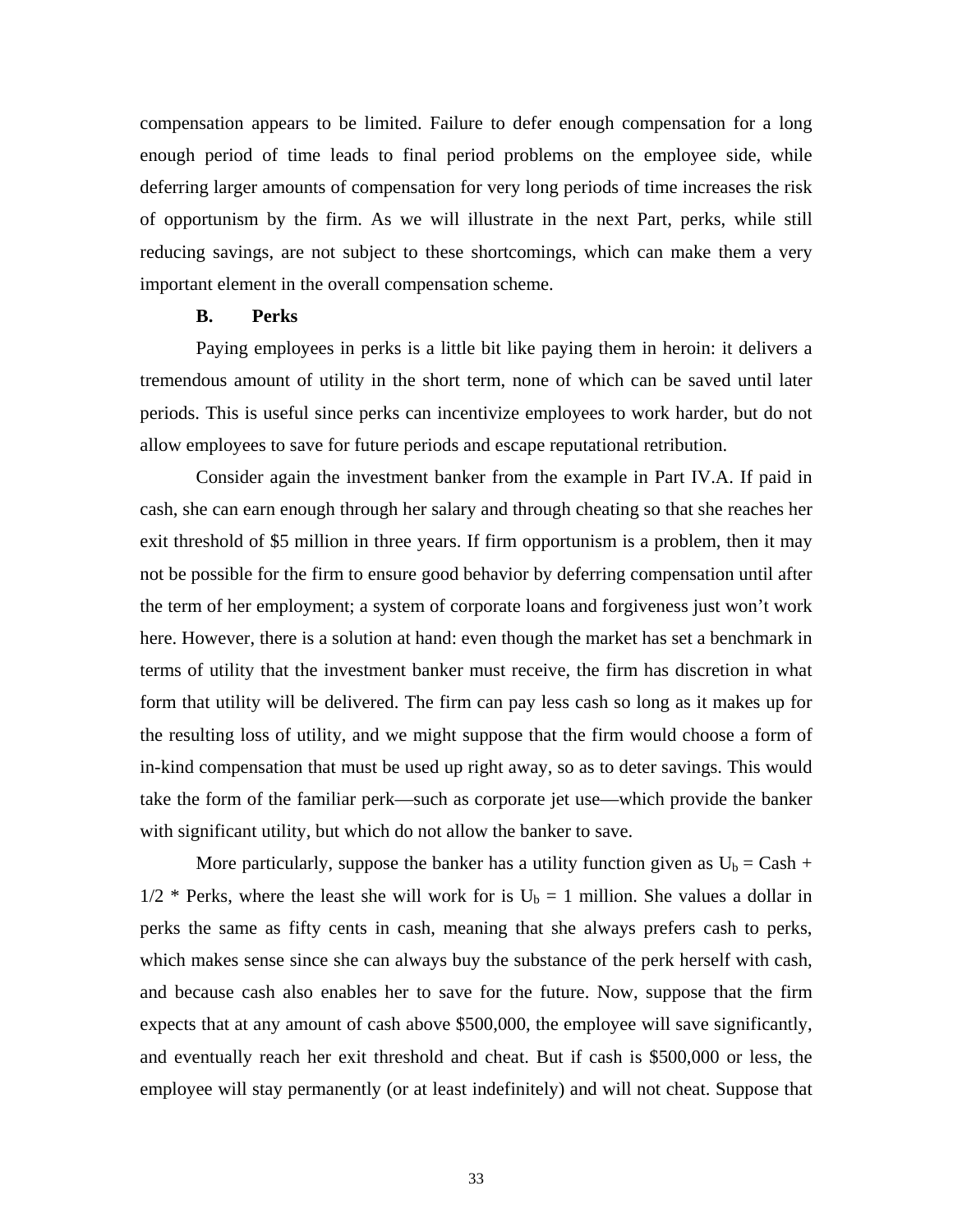where the employee cheats, the firm enjoys low surplus, whereas when the employee does not cheat, the firm enjoys a high surplus. Then the firm's expected utility function from paying the banker is  $U_f = HighSurplus - Perks - Cash$ , where the amount paid in cash is \$500,000 or less. If the amount paid in cash is above \$500,000, the firm derives little expected surplus from the employment relationship because of the final period problem, and its utility function is simply  $U_f = LowSurplus - Perks - Cash$ .

Depending on what the two surplus levels are, the firm may or may not choose to employ the banker. If the low-surplus is, on a per year basis, less than the market wage of \$1 million, and the high surplus is less than \$1.5 million, then the firm would choose not to employ the banker at all. It would cost more to employ the banker than it would benefit the firm.

However, so long as the high surplus is greater than \$1.5 million, the firm would choose to pay \$500,000 in cash, and \$1 million in perks. The banker would be indifferent between that compensation package and \$1 million in cash, satisfying the benchmark wage constraint. However, the difference is that the banker will not be able to save to the point that she need no longer rely on the firm for her income, becoming reputationproof.<sup>110</sup> In this way, the firm avoids a final period problem, and will have the benefit of the banker's loyal services into the indefinite future.<sup>111</sup> Everyone is made better off through the liberal use of perks.<sup>112</sup>

To the uninformed outsider, it will appear that the employee is being paid in excess of her worth. In the example above, the banker receives \$1.5 million in perks and cash, since that is what it costs the firm, while her market wage should only equal \$1

<span id="page-35-0"></span><sup>&</sup>lt;sup>110</sup> This situation is conceptually similar to subsistence "poverty traps" that occur among the poor, such as migrant l aborers, where the worker is unable to save or borrow enough to move beyond subsistence status. For an example of an economic modeling of such a poverty trap, see Barham, Boadway, Marchand, Pesticau, *Education and the Poverty Trap*, 39 EUROPEAN ECONOMIC REVIEW 1257, <sub>\_\_\_</sub> (1995).<br><sup>111</sup> One issue that arises is that competing firms could "poach" the employee by offering more cash. In this

<span id="page-35-1"></span>specific situation with identical firms, that would not happen since the incremental dollar paid by the competing firm would destroy all the surplus. In a more complex world, however, we might suppose that poaching is a problem. This is discussed in Part IV.D below.<br><sup>112</sup> While here we have presented an example where the firm makes a profit, we could have achieved the

<span id="page-35-2"></span>by paying her in perks. same result modeling this behavior in a competitive labor market where the employee receives the full marginal product per year as her annual wage, such that employer profits are zero. At long-run equilibrium, where employees will cheat, the employee's wage is given as low surplus (a firm expecting cheating will only be prepared to pay a low wage), whereas without cheating, the wage is high surplus. The employee and firm could both be made better off by binding the employee not to cheat, which could be accomplished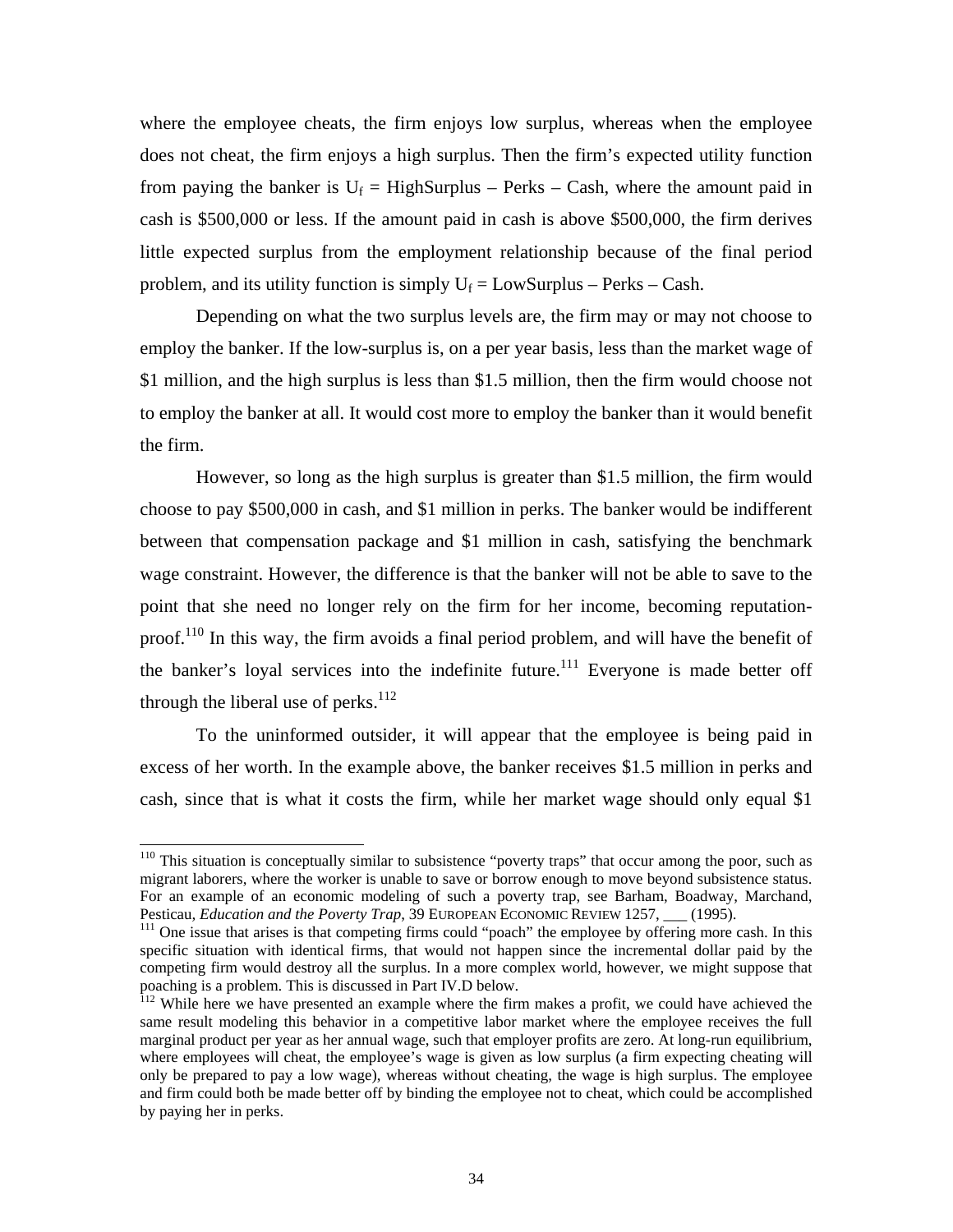million. This extra half-million might appear to be a windfall to the banker, but in reality it provides a benefit only to the firm that employs her. Perks may also appear extravagant and wasteful, which one might take to be evidence of high agency costs or abuse on the employer or employee's part. However, it is precisely because perks are extravagant that they are useful to the firm. Perks must be something that the employee would not choose to purchase herself; that is, perks cannot be fungible with cash, since fungible perks can be con verted to cash at little or no cost, and that enables the employee to save. For expect that perks would appear extravagant—such as Kozlowski's \$2 million birthdaybash in Sardinia—because these are the sorts of things that are not fungible with savings. instance, paying the employee's rent that she would have paid anyhow would not constitute a useful perk, but paying for an especially lavish apartment would (to the extent that it exceeds what the employee would have paid for herself). So we might This helps explain why a firm might be willing to fly its employees first class or via corporate jet, but would not be willing to let its employees fly economy and pocket the difference in fares, since the payment is less valuable (and may even have negative value) to the firm if the employee can save it.

efficient is whether they are "germane" to an employee's job function.<sup>113</sup> While this obviou sly captures a subset of efficient perks, our analysis shows that it is too narrow, in good and bad perks in Part V below. This conclusion runs counter to the perks-as-stealth-compensation argument by Bebchuk and Jolls. The test they implicitly propose to determine whether perks are that some extravagant perks completely unrelated to an employee's specific work can be effective at striking an efficient employment bargain. We discuss the characteristics of

Obviously, payment in perks is costly. If cheating were not a problem in the above example, the firm would be able to save \$500,000 by paying in cash. There may, however, be ways in which the firm can reduce the cost of paying employees in perks. Firms could utilize a deferred compensation and perk hybrid: the firm might lend the employee a sum of money, and earmark that money for a particular purpose, such as

<span id="page-36-0"></span> <sup>113</sup> Lucian Arye Bebchuk & Christine Jolls, *Managerial Value Diversion and Shareholder Wealth*, 15 J. L. ECON. & ORG. 487, 487-8 (1999).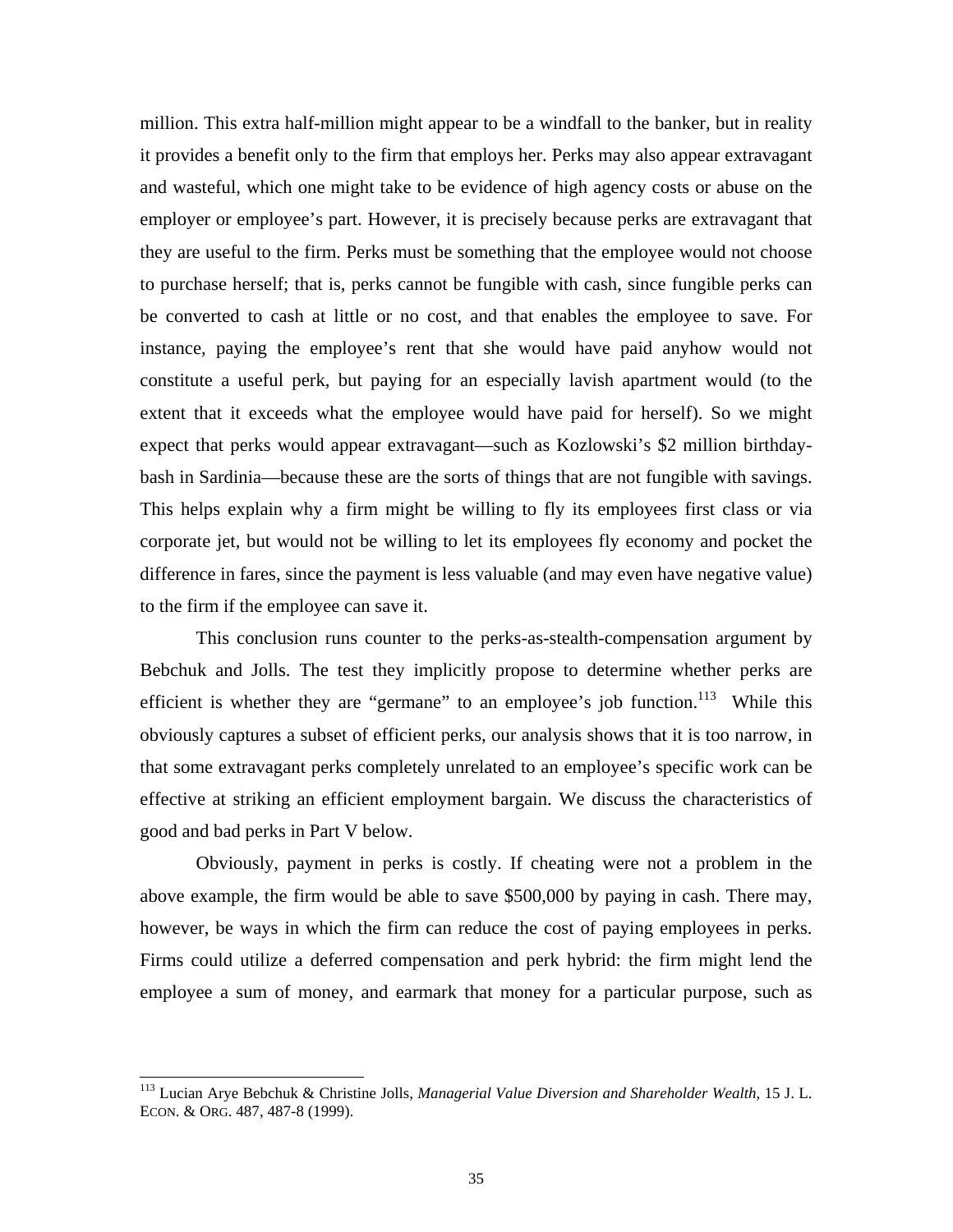buying a fancy house or car.<sup>114</sup> This has the advantage of allowing the employee to choose the sort of perk she most prefers and to enjoy present utility, while also preventing savings and maintaining the threat of firm retaliation—by nonforgiveness of the loan—if the employee misbehaves in the future.<sup>115</sup>

Another cost of perks may be that there is an increased likelihood of attracting employees with high future discount rates; perks are more attractive to high discounters because they value savings less than low discounters. High discounters are more likely to cheat than low discounters because they value the future less than low discounters, and hence are relatively undeterred by future retribution. Accordingly, if perks-based compensation results in more high-discounters being hired,<sup>[116](#page-37-2)</sup> this represents an additional cost of paying in perks. We believe this could be offset through the combination of perks with deferred compensation (such as a steep wage profile or deferred bonus): $^{117}$  high-discounters are averse to deferred compensation, while lowdiscounters are not. If future discounting presents a significant problem, then this is another reason to expect that compensation packages will involve a mix of perks and deferred compensation.

But the point remains that perks are expensive, and once the employee is adequately perked, paying yet more in perks yields little benefit. So, at least beyond a certain point, perks, like deferred compensation, are of diminishing marginal returns. We

<span id="page-37-0"></span><sup>&</sup>lt;sup>114</sup> The firm would have to be careful to make sure that the employee does not use the loan to choose a perk that is highly fungible with her savings. that is highly fungible with her savings.<br><sup>115</sup> This sort of hybrid is especially useful, we think, in the post-retirement context, where an employee,

<span id="page-37-1"></span>such as a CEO, has retired. Because of the tim e-lag involved in detecting cheating, it would be necessary to relatively advanced in years, and that the time-lag is relatively long. A loan would not be useful, since the defer any vesting compensation until the time-lag has elapsed. Suppose, however, that the ex-CEO is ex-CEO could use up the loan and then die, evading repayment when cheating is detected. On the other hand, pure deferral, with no loan, does no good, since, again, the ex-CEO may expect to die relatively soon, and thus have a high discount rate on the deferred amount. Deferred perks, on the other hand, provide a middle ground: the ex-CEO is allowed to enjoy utility right away, while the firm retains the ability to yank the perks if it turns out that the ex-CEO cheated, which would subject the ex-CEO to the threat of severe

<span id="page-37-2"></span>the corporate fraud that occurred in the 1990s occurred not because the perpetrators were future discounters, but because they thought they would get away with it. Firms do, in fact, have devices at their disposal to screen against future discounting: the hiring of MBAs and JDs, for instance, may be partly an attempt to sort based on discount rates. privation.<br><sup>116</sup> How likely is this contingency? It is hard to say. From casual observation, though, we think that much of

<span id="page-37-3"></span>worry about subsequent insolvency. <sup>117</sup> A corporate loan would not work because a high-discounter would spend the loan immediately, and not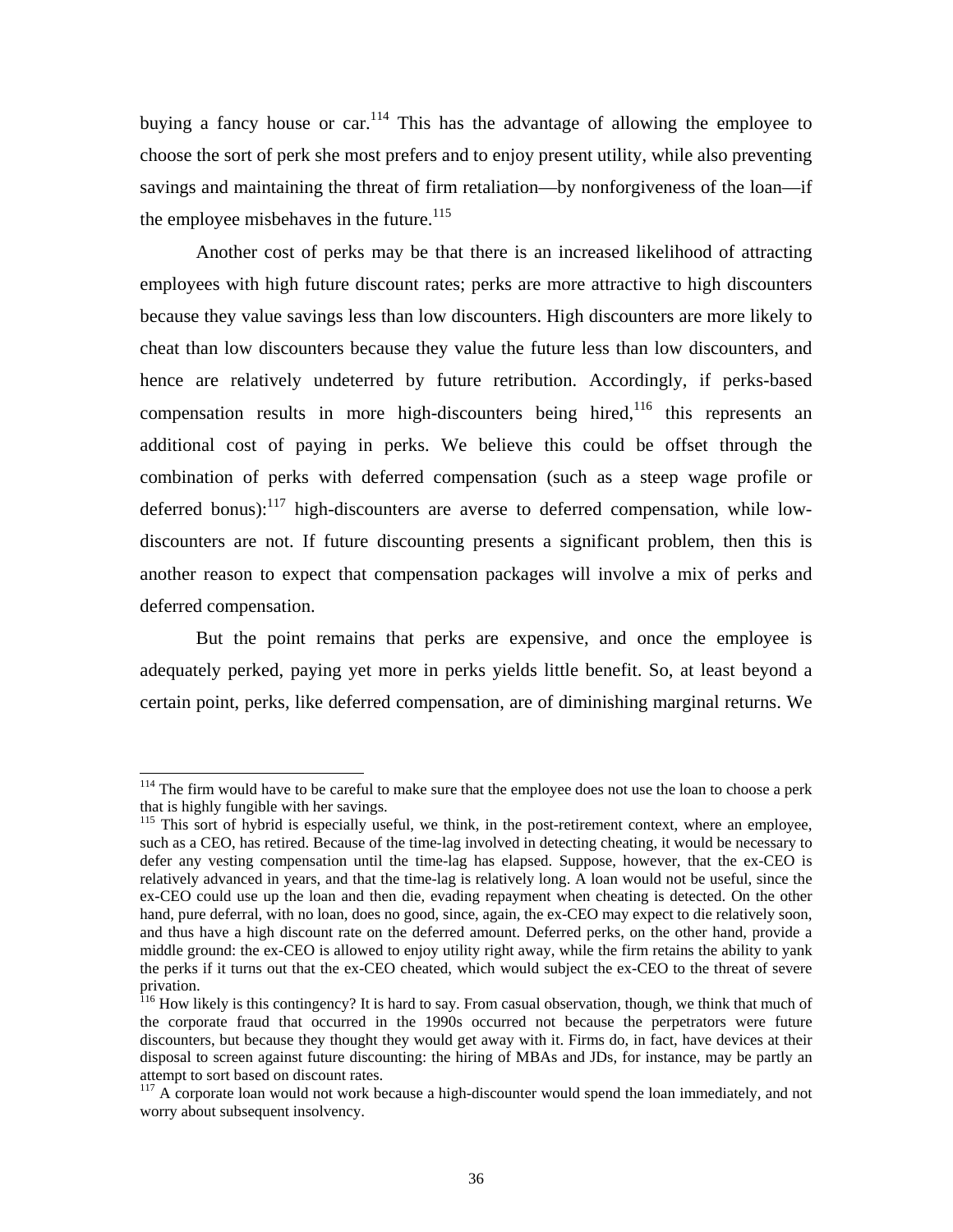turn next to another compensation mechanism—conspicuous consumption—that firms may also use.

## **C. Design of Employees' Utility Functions**

#### **1. Greed and Addiction**

Perks and deferred compensation are expensive options: because the employee values them less than cash, it would be more efficient if the firm and employee could find a way to make the employee less likely to save, despite high cash compensation. One way to do this is to increase the amount of money that the employee would require before being willing to quit the firm. In the example above, if the banker required \$40 million, instead of \$5 million, to retire early, cash compensation would be more effective and the firm could remunerate the banker with a larger proportion of cash.<sup>118</sup> This not only saves the firm money, but also increases the amount of work that the firm is able to squeeze out of the employee during her lifetime.

or who have tastes that demand large amounts of consumption. For example, law firms give su mmer interns a taste of the good life, with exorbitant lunches and after work residence in order to show potential associates what they might aspire to in terms of largesse.<sup>120</sup> Some corporate programs feature lifestyle-oriented events such as How would the firm do this? The first possibility is through sorting at the hiring stage. The firm would look for people who have a desire for very large sums of money, events in posh surroundings, presumably in order to attract those who value such things most highly.<sup>119</sup> Law firm summer programs almost always feature an event at a partner's consultations with personal image advisors, or wine and scotch tastings. Again, these will appeal most to material-oriented individuals.

After hiring, the firm can encourage employees to either aspire to greater and greater amounts of wealth, and to consume lavishly in the short-term, by "addicting" them to conspicuous consumption through perks. "Zagat culture" in New York law firms, for instance, which is largely institutionalized through summer associate perks, compels

<span id="page-38-0"></span><sup>&</sup>lt;sup>118</sup> Michael Lewis recounts that \$40 million was talked about on Wall Street as the point beyond which even investment bankers would not need any more money and could safely retire. See MICHAEL LEWIS, LIAR'S POKER: RISING THROUGH THE WRECKAGE ON WALL STREET, at \_\_\_ (Penguin 1990).

<span id="page-38-1"></span><sup>&</sup>lt;sup>119</sup> See NALP Foundation, Summer Associate Program Significance, at \_\_\_.

<span id="page-38-2"></span>Summer Program for Students, NY Times, August 1, 2000. <sup>120</sup> See Delong, supra n. \_\_, at 898. See also David Leonhardt, Law Firms Plans Radical Revision of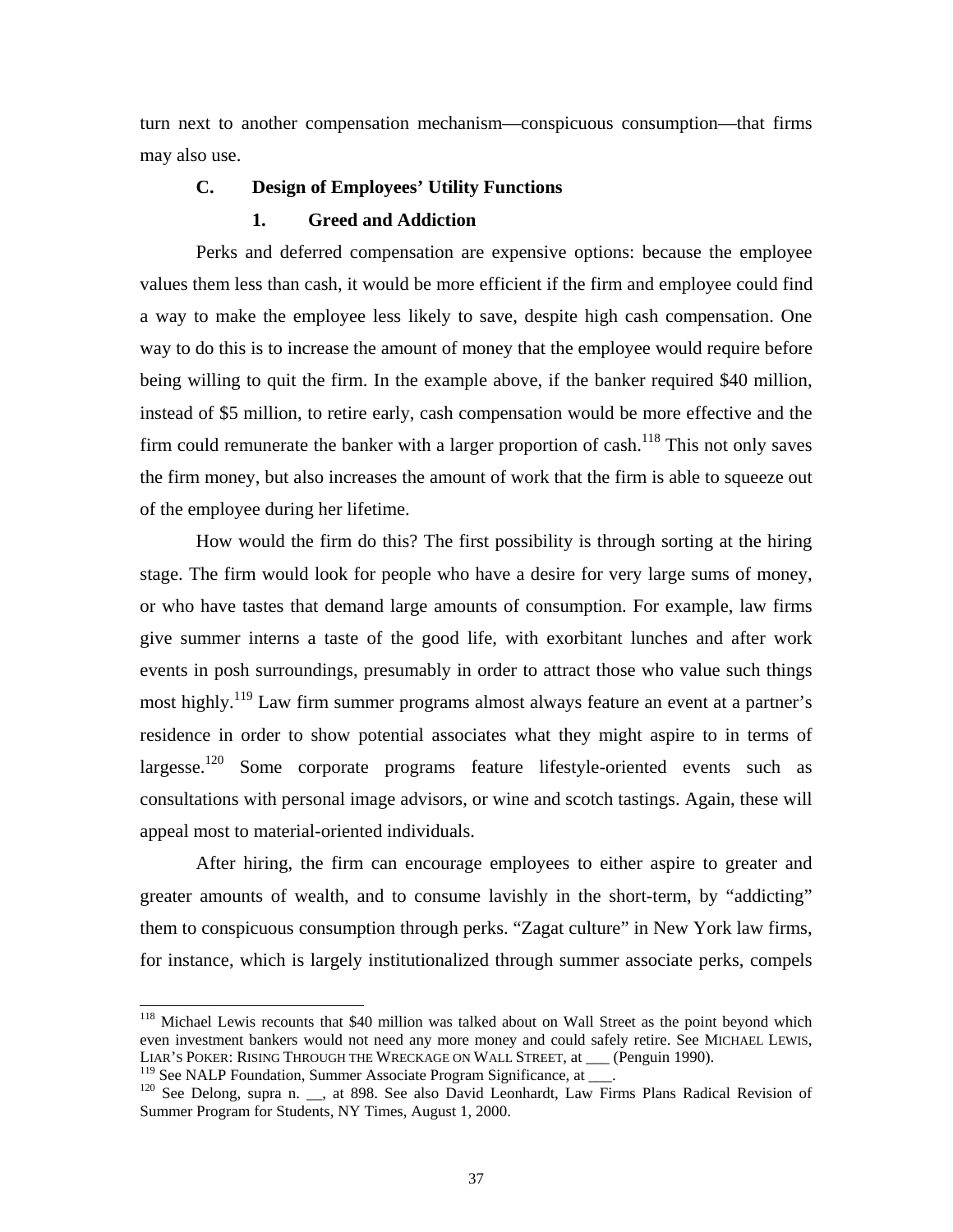associates to patronize the city's most expensive restaurants in order to gain the respect of their peers.<sup>121</sup> The boss who takes her subordinates to expensive restaurants, out golfing, for a ride in her Porsche, or for afternoon cognac and cigars on a slow day tends, through doing so, to instill a desire for those comforts in the subordinates. We might even hypothesize that part of the reason that the most demanding jobs—top tier law and securities firms—tend to be found in Manhattan is that Manhattan allows employees to squeeze the greatest amount of consumption into the shortest possible timeframe.<sup>122</sup> Over time, employees may become "addicted" to such a level of consumption, from which it is difficult to withdraw, since it is difficult to descend to a lower standard of living.<sup>123</sup> Among other things, one's social network, which comprises persons consuming at similarly high levels, ceases to function if the employee fails to maintain that level of consumption, adding a distinct cost to socio-economic moves.

Other ways of encouraging consumption are even more permanent. Firms might encourage employees to get married and start families, since this increases the employee's demand for present consumption. An odd example of this point is the adoption subsidies that many firms now provide: companies like MBNA and Eli Lilly provide employees who can't have children up to \$20,000 to adopt some.<sup>124</sup> Or firms may subsidize or provide childcare, maternity/paternity leave, and similar benefits which encourage everyone to have children, since employees with more dependents are less able to retire early. At the same time, firms might impose on employees lifestyles that tend to break up families that have already formed; serial polygamy is, after all, one of the highest forms of conspicuous consumption, since it requires supporting several families at one. The top executive who pays support to three ex-spouses will have seveneighths of her income already earmarked for her multiple families, meaning that she will have to have earned eight times the total pay she would have otherwise required to get out of the business early. There is anecdotal evidence that firms in industries with high

<span id="page-39-0"></span><sup>&</sup>lt;sup>121</sup> Michaeil Goldhaber, Greedy Movement Comes of Age, The National Law Journal (p. A1), May 10, 1999 (describing, among other things, "a Free Meal Contest, with awards given for most Zagat Guide points accumulated, highest average Zagat points per restaurant and most celebrities spotted.")

<span id="page-39-1"></span>partia accumulation,  $\frac{1}{22}$  The ability of Manhattan to retain many firms in the wake of 9/11 and the rise of technologies that allow work – especially knowledge work – to be done anywhere, lends support to this claim. 123 Cite [acclimation models] 124 Matthew Boyle, *How the Workplace was Won*, 143 FORTUNE at 139 (Jan. 8, 2001) (MBNA provides

<span id="page-39-2"></span>

<span id="page-39-3"></span><sup>\$20,000;</sup> Eli Lilly provides \$10,000).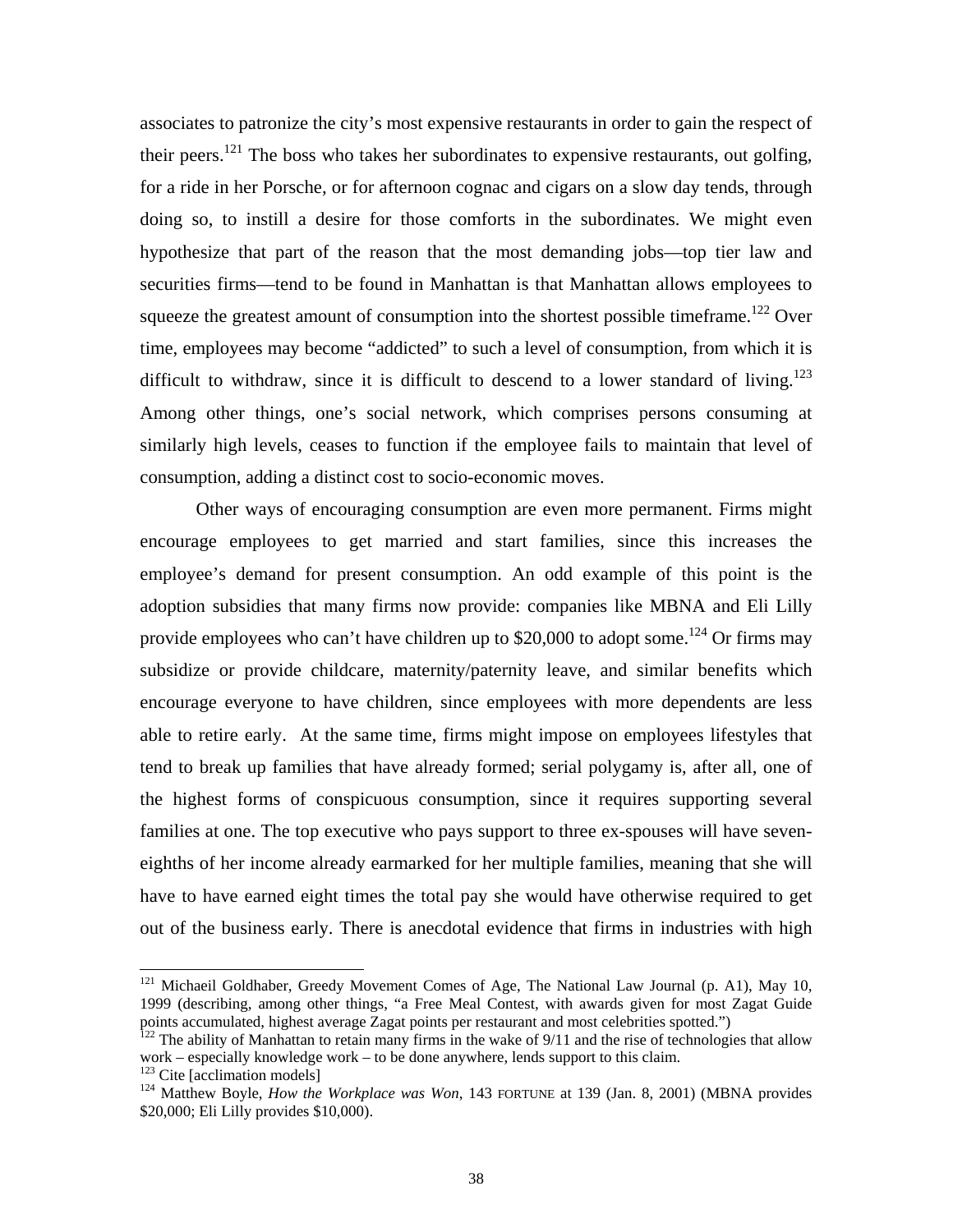compensation/high variable compensation, like law, investment banking, and consulting, are notoriously filled with multiple divorcees, often from corporate cultures that tolerate intrafirm romances. At one well-known law firm, for instance, a widely repeated aphorism (even by partners) is that the firm's initials stand for what might be paraphrased as "Won't Stay Married."<sup>125</sup> And as one account of the Enron meltdown suggests, the company created a culture of promiscuity: "in Enron's work-hard, play-hard culture, the scent of sex was unmistakable; affairs flourished inside the company."<sup>[126](#page-40-1)</sup>

All of this, while perhaps enjoyable, has the effect of reducing savings, and may also serve to increase the employee's overall utility for high levels of wealth. In either case, the final effect is the same: the employee will be less able to accumulate sufficient wealth to enable her to depart the firm, which avoids a final period problem.

## **2. Signaling**

The firm might not leave it up to the employee to choose a high level of immediate consumption for herself. Instead, the firm could compel a high level of observable consumption from its employees, and thus render the employees more dependent upon their future paychecks than they otherwise would have been. This serves as a signal—from employee to firm—that the employee values the longer-term relationship with the firm. $127$ 

It might be expected, for instance, that an employee drive a certain sort of car perhaps the same model, or a slightly less fancy one, that the boss drives—in order to signal that the employee is committed to the firm for the long term (in fact, BMW makes a line of automobiles of gradated expense that are meant to be marketed to those at various stages on the corporate ladder; entry-level employees in the "executive segment" are meant to purchase, of course, "entry-level"  $BMWs^{128}$ ). Or there may be certain posh suburbs, expensive restaurants, or fashion designers that one is expected to spend one's

 $\overline{\phantom{a}}$ .

<span id="page-40-1"></span><span id="page-40-0"></span>

<sup>&</sup>lt;sup>125</sup> Heard from a partner of the firm.<br><sup>126</sup> BETHANY MCLEAN & PETER ELKIND, THE SMARTEST GUYS IN THE ROOM: THE AMAZING RISE AND SCANDALOUS FALL OF ENRON, 123 (2003).<br><sup>127</sup> For an excellent exploration of such signaling models, see Eric Posner, LAW AND SOCIAL NORMS,

<span id="page-40-2"></span>

<span id="page-40-3"></span><sup>&</sup>lt;sub>1</sub>, <sub>1</sub>, at <sub>1</sub>. On the general topic of role signaling through consumption, see Susan Fournier, *A Meaning*-*Based Framework for the Study of Consumer-Object Relations*, 18 Advances in Consumer Research at 737, serving as unambiguous announcements of role and position. (Prentice 1987; Solomon 1985, 1988).") <sup>128</sup> See, e.g., Dave Moore, *Baby Beemer Breaks Out*, THE CHRISTCHURCH PRESS, 2004 WL 71556178, \_\_ 740 ("Products can help in the creation and management of identities at the group and society levels … by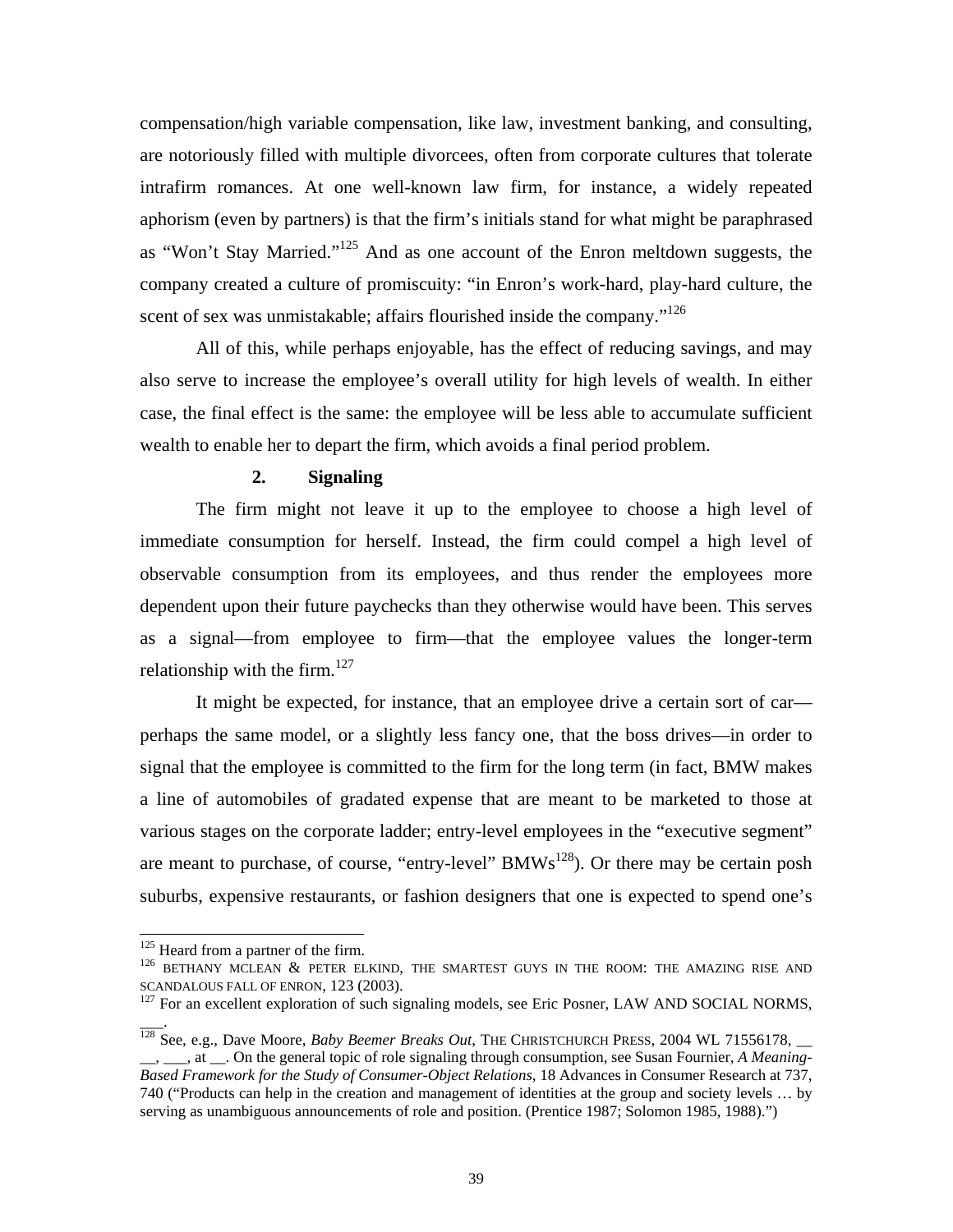money on. Contrary to the conventional wisdom that agents will wear expensive clothes and drive fancy cars in order to impress principals, it may well be that the principal will require that his agent engage in such consumption, because having spent money on these things increases the agent's reliance upon the future relationship with the principal. On a darker note, employees can signal their commitment by neglecting their family life, and allowing their families to break up; employees who spend too much time attending to family, conversely, show that they are not long-term committed to the firm.<sup>129</sup>

dependent upon Louis' allowances to them.<sup>[130](#page-41-1)</sup> In that case, as in the above examples, the "employee" destroys value through extravagant and wasteful consumption, which serves A colorful analogy for exactly this sort of behavior can be found in the court of Louis XIV, where Louis adopted extravagantly expensive fashions, which his courtiers were required to emulate. The courtiers thus spent all of their money, and became entirely to binds herself to the firm (or sovereign, as the case may be). Again, with reference to the recent outcries against greed in the corporate and securities world, it may well be that employees who engage in such behaviors are only doing what the firm or client actually compels them to do.

modern day Sun King. Lay and his aide-de-camp, CEO Jeff Skilling, created a "culture of In this way, Enron was a modern day French court and Chairman Ken Lay a excess" that, according to one executive, "could spoil you pretty well." Lay and Skilling drove fancy cars and built mansions in tony Houston neighborhoods and Aspen, Colorado. Their minions followed suit—"At bonus time, there was a rush on Houston's luxury car dealerships; flashy wheels . . . were de rigueur for top earners, . . . [and] [m]any built new homes and vacation properties."[131](#page-41-2) According to the special report

<span id="page-41-0"></span><sup>&</sup>lt;sup>129</sup> For example, Ron Perelman famously fired his chief lieutenant, Fred Tepperman, for neglecting morning coffee meetings in favor of caring for his wife who had been stricken with Alzheimers and would Fred, don't look so sad. The bankers will be concerned." See John Moody, Corporate Creep Show: awake "confused and crying." Perelman reportedly commanded Tepperman : "[i]nstitutionalize her. And *Revlon's Billionaire Head Ron Perelman and One of His Former Executives Take a Nasty Tussle to Court*,

<span id="page-41-2"></span><span id="page-41-1"></span>

TIME MAGAZINE, July 17, 1995, at 39.<br><sup>130</sup> See http://splendors-versailles.org/StudentGuide/Customs/index.middleFrame.html [Moliere]<br><sup>131</sup> BETHANY MCLEAN & PETER ELKIND, THE SMARTEST GUYS IN THE ROOM: THE AMAZING RISE AND SCANDALOUS FALL OF ENRON, 123 (2003).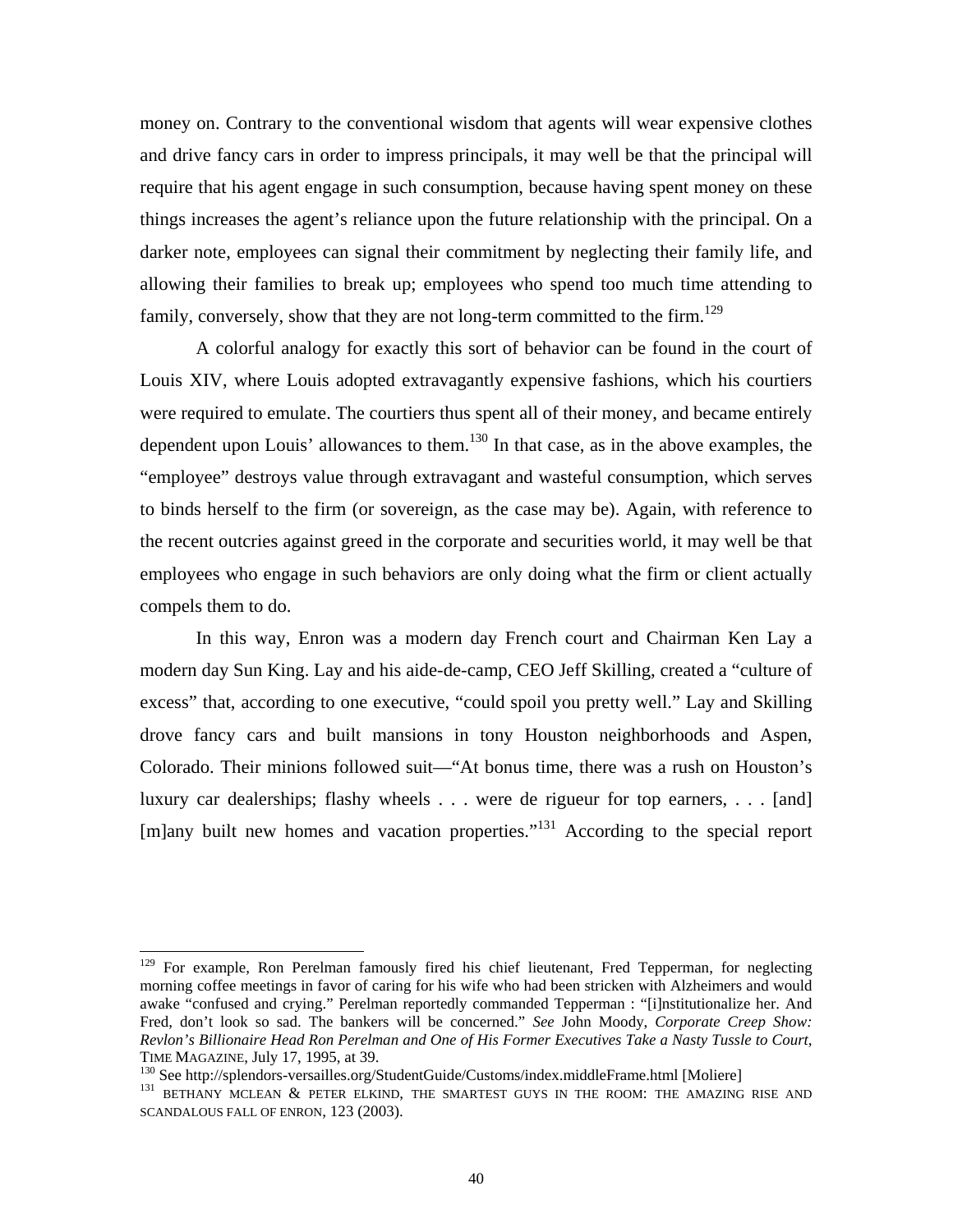prepared by the board of directors after Enron was wiped out, Enron's senior leadership created a culture of spending to excess that permeated the ranks of top executives.<sup>132</sup>

Even these negative stories of perks and consumption, from cases like Enron, support our general point that they are effective tools for motivating and retaining employees. Perks are powerful drugs that can have positive effects; the downside is that perks, improperly used, can have bad effects as well, a question we consider in Part V. However, we first wish to point out that it is quite possible that perks are currently at levels t hat are too low, from a social perspective; they may be "public goods," a subject to which we now turn.

#### **D. Are Perks Public Goods?**

provided the perk, which makes perks look like a public good. Furthermore, competition among firms may lead to "poaching" of employees, where one firm steals away an Despite their usefulness as an incentivization tool, there is reason to believe perks and other savings-reduction technologies $133$  may be underprovided. Paying in perks and reducing employee savings reduces cheating not just in the present period, but also serves to deter cheating, from an ex ante perspective, in past and future periods as well. Since the employee may often switch firms, deterrence occurs at firms other than the one that employee by offering a higher proportion of cash compensation. This is essentially a freeriding problem, where one firm can exploit the expenditures of another. These effects have the potential to lead to a sub-optimal equilibrium where firms pay a lower level of perks than is socially beneficial.

in period 3 it is revealed whether she cheated in prior periods. She gets some additional benefit from cheating, but when her cheating is discovered in period 3, she suffers a severe penalty if she has not saved enough money to make her reputation-proof. So, if Consider a simple three period model, where an employee (E) works and saves in each period. In periods 1 and 2 she works for either of two firms, Firm A and Firm B, and

<span id="page-42-0"></span><sup>&</sup>lt;sup>132</sup> See William C. Powers, Jr. et al., Report of Investigation by the Special Investigative Committee of the Board of Directors of Enron Corp. 4, at \_\_, available at http://news.findlaw.com/hdocs/ docs/enron/sicreport/sicreport020102.pdf (Feb. 1, 2002); *see also Nobody Went Like Enron*: *Failed Energy Firm Spent Freely on Luxury and Image*, J. REC. (Okla. City), Feb. 28, 2002, at 19, available at 2002 WL 4934187.

<span id="page-42-1"></span><sup>&</sup>lt;sup>133</sup> The argument developed in this sub-section on perks also applies to conspicuous consumption mechanisms. Since deferred compensation has (potentially) the ability to eliminate poaching, it may not be subject to a free-rider problem.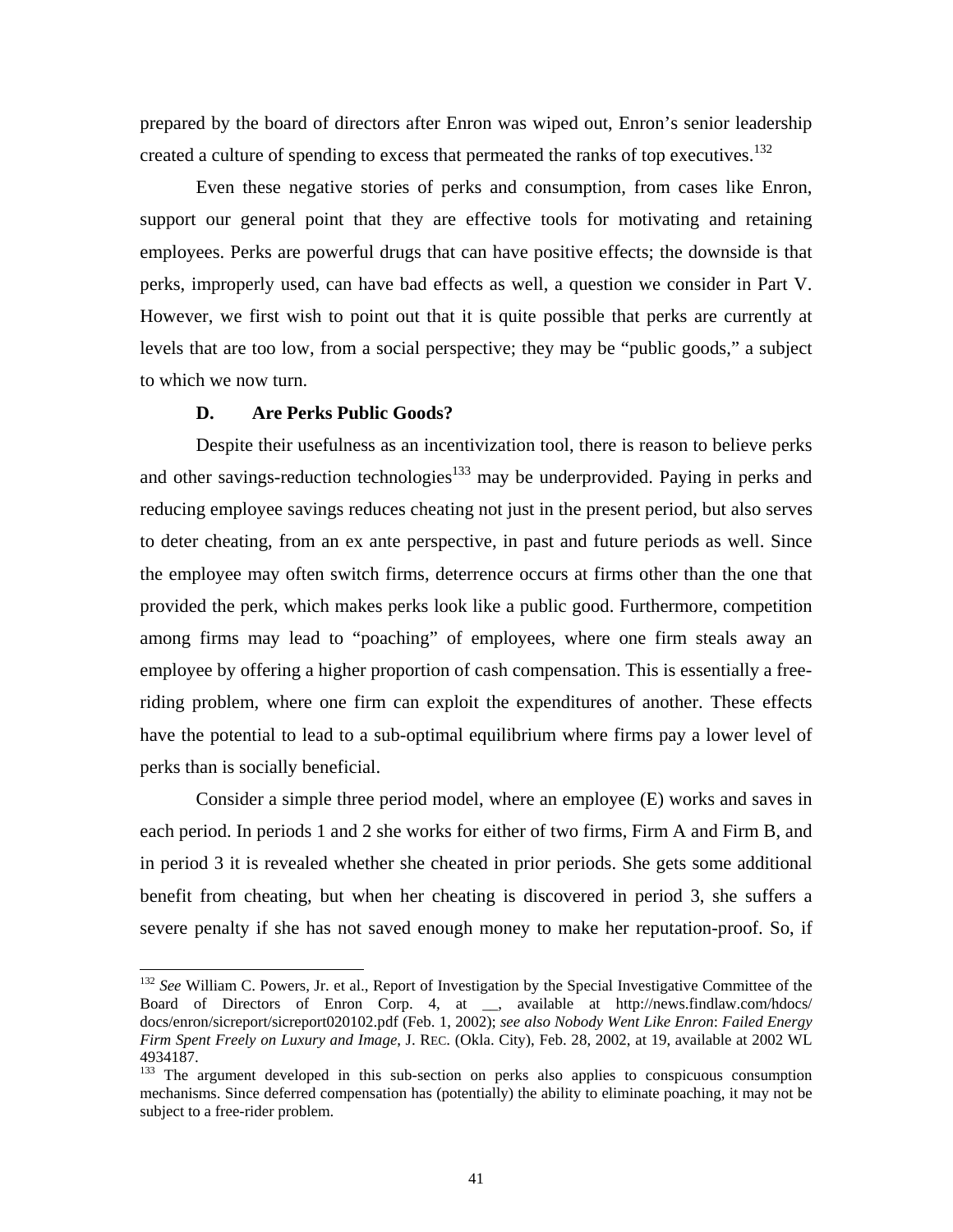<span id="page-43-0"></span>and only if she calculates that she can save adequately in the two periods, she will maximize her welfare by cheating. If she cannot save adequately to become reputationproof, s he will not cheat.

from what they would be if she was paid in all cash. This reduction in savings lessens the likelihood that she will reach her exit threshold where she becomes immune to If Firm A were the only firm in the game, Firm A would simply pay the market wage in periods 1 and 2 with a combination of perks and cash that maximizes its utility. But it becomes significantly more complicated when there is a possibility that the employee may switch firms. Suppose that in period 1, Firm A is compensating employee E with a package of perks and cash that significantly reduces the employee's savings reputational harms from cheating. Now, however, in period 2 suppose she were to depart Firm A for Firm B, and suppose that Firm B pays more cash and less perks. The fact that Firm A paid her in perks and cash still has an effect in period 2, since her savings is cumulative from period to period. Firm A has incurred extra expense (it would always be cheaper to pay the market wage in just cash) to reduce the likelihood of cheating, but now that expenditure is partially redounding to Firm B's benefit instead: thus, paying an employee in perks reduces the likelihood of current period cheating, but also reduces the likelihood of future period cheating as well. Knowing this, Firm A will provide fewer (costly) perks than it would if it were the only firm in a given industry, and less than would be socially desirable to deter cheating.<sup>134</sup>

<sup>&</sup>lt;sup>134</sup> More formally: suppose firms derive a benefit  $(B_i)$  in the period *i* in which the employee works for that firm, which is a positive function (but of diminishing marginal returns) of the total perks paid to the employee ( $B = B(P_1 + P_2)$ ), where  $P_i$  is the dollar value of perks paid to the employee in period *i*. If Firm A were the only firm, we could write its utility function as  $U_A = B_1(P_1 + P_2) + B_2(P_1 + P_2) - P_1 - P_2 - C_1 - C_2$ , which means that Firm A's utility is the benefit from employing the employee at a given level of total perks, minus the dollar amount of the total compensation (perks and cash) paid the employee. Since the employee must be paid an exogenously-set market wage in each period (*W*), Firm A will set total perks so as to maximize its utility function subject to the budget constraint  $W = xP_i + C_i$ , where *x* is a number between zero and one that expresses the employee's valuation of perks relative to cash. We find that Firm A will pay a level of perks (*P\**) in each period such that  $B'(2P^*) = \frac{1-x}{2}$ . In comparison, where the employee works for Firm A in period 1 and Firm B in Period 2, we could write Firm A's utility function as  $U_A = B_1 (P_1 + P_2) - P_1 - C_1$ , since Firm A will only receive the benefit of, and will only receive the costs of, employing the employee in period 1. Maximizing with respect to P1 only, we can find that Firm A would pay a level of perks  $(P^{\alpha})$  such that  $B'(P^{\alpha} + P_2) = 1 - x$ .

Assuming Firm B is identical to Firm A, we can rewrite this as  $B'(2P^{\alpha}) = 1 - x$ . Since 1-x is positive,  $B'(2P^*) < B'(2P^*)$ , and since B is of diminishing marginal returns, we can conclude that the level of perks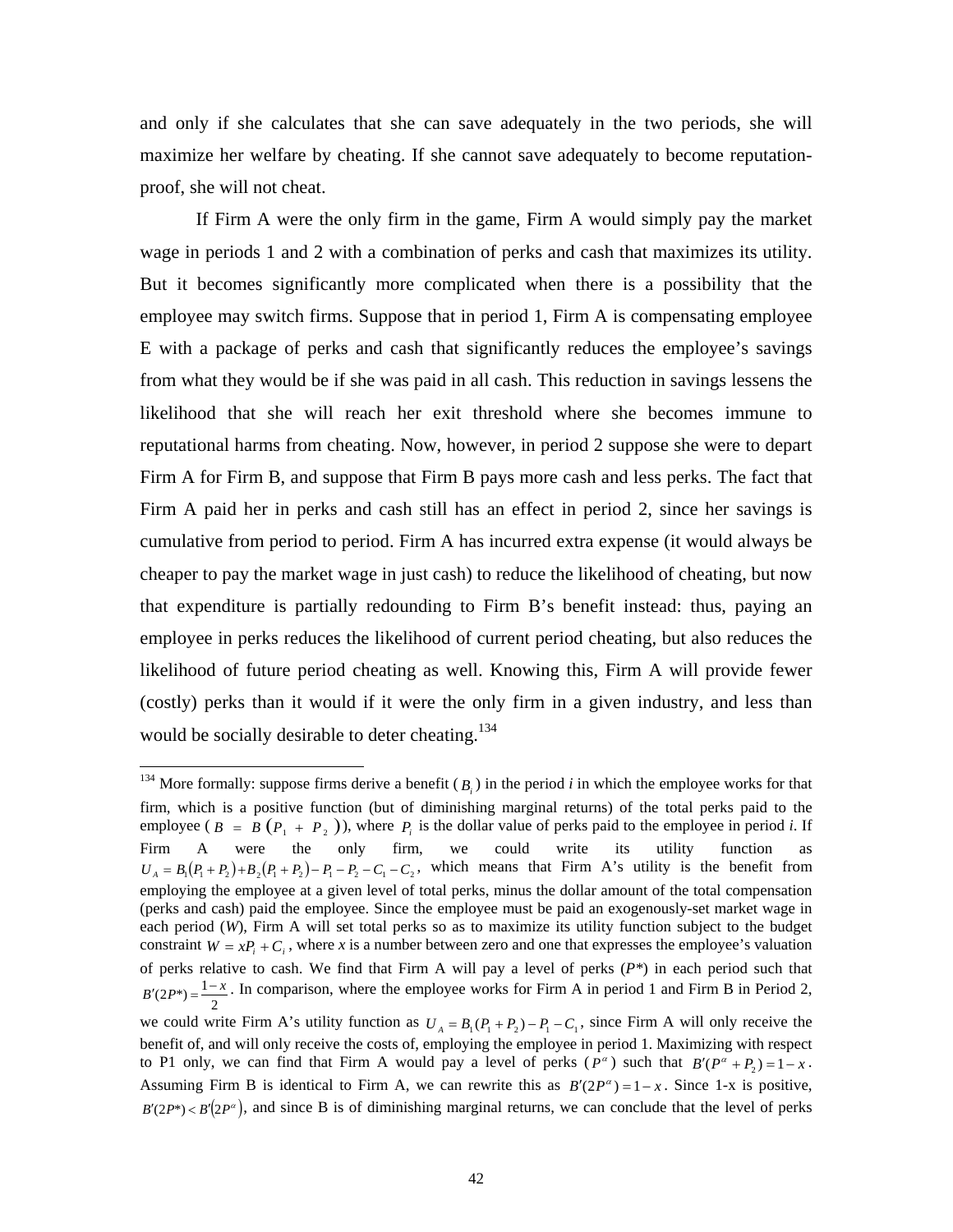Similarly, the payment of perks in any given period can also reduce the incidence of cheating in past periods. Suppose that E is working for Firm A in period 1, which does not pay any perks, allowing her to save a great deal of money. However, suppose that, for exogen ous reasons, E knows that she will have to move and seek employment with Firm B in period 2, which pays almost completely in perks. E knows that she will not be able to save any money when she is working at Firm B, whereas if she were to work for Firm A in period 2 as well, she would have saved enough money to cheat. If E's calculations lead her to find that she will not be able to save enough money at Firm A in period 1 in order to become immune from reputational harms, then E will tend to refrain from cheating at both Firm A and Firm B. The fact that Firm B is paying in perks in period 2 has deterred cheating in both periods 1 and 2, benefiting both Firms A and B.

From this simplified analysis, we should expect that firms would tend to underprovide perks from a social welfare perspective, since individual firms are not able to capture the full value of the perks that they  $pay$ .<sup>135</sup> Underprovision becomes worse, however, when we take into account that firms may intentionally seek to free ride off the perks of other firms. While all firms would be better off if they could agree to a higher level of perks, a "prisoner's dilemma" and free-riding lead them to provide perks at a sub-optimal level.<sup>136</sup> Therefore, even though perks are still quite prominent in the overall compensation package in many industries, we can say that, as a normative matter, there ought to be even more.

If this underprovision is significant, $137$  several reforms may help increase the use evidence of corporate abuse, the benefits can be highlighted so as to make them more of good perks.<sup>138</sup> One obvious way to increase the use of perks is to change the public discourse about perks. Instead of prosecutors, the media, and academics using perks as

 $\overline{a}$ 

paid under competition ( $2P^{\alpha}$ ) is less than the socially optimal level ( $2P^*$ ) where one firm captures all the benefits. benefits.<br><sup>135</sup> There is an additional public good element to paying in perks as well, in that it should also increase the

<span id="page-44-0"></span>overall level of labor being supplied, since fewer employees are saving enough to retire early.<br><sup>136</sup> We see some attempts at cartel-like signaling when it comes to providing perks. Each year, Fortune

<span id="page-44-1"></span>they offer to employees. In addition, firms recruiting MBAs or lawyers for high-powered positions in industries where cheating may be a problem are open and notorious at the recruiting stage about the perks they provide.<br><sup>137</sup> We leave the empirical question to another day.<br><sup>138</sup> Firms can address the underprovision problem by trying to make perks firm specific. This might include magazine publishes a "100 Best Companies to Work For" issue that firms use to primarily pitch the perks

<span id="page-44-2"></span>

<span id="page-44-3"></span>using corporate loans or providing perks that must be jointly consumed with co-workers.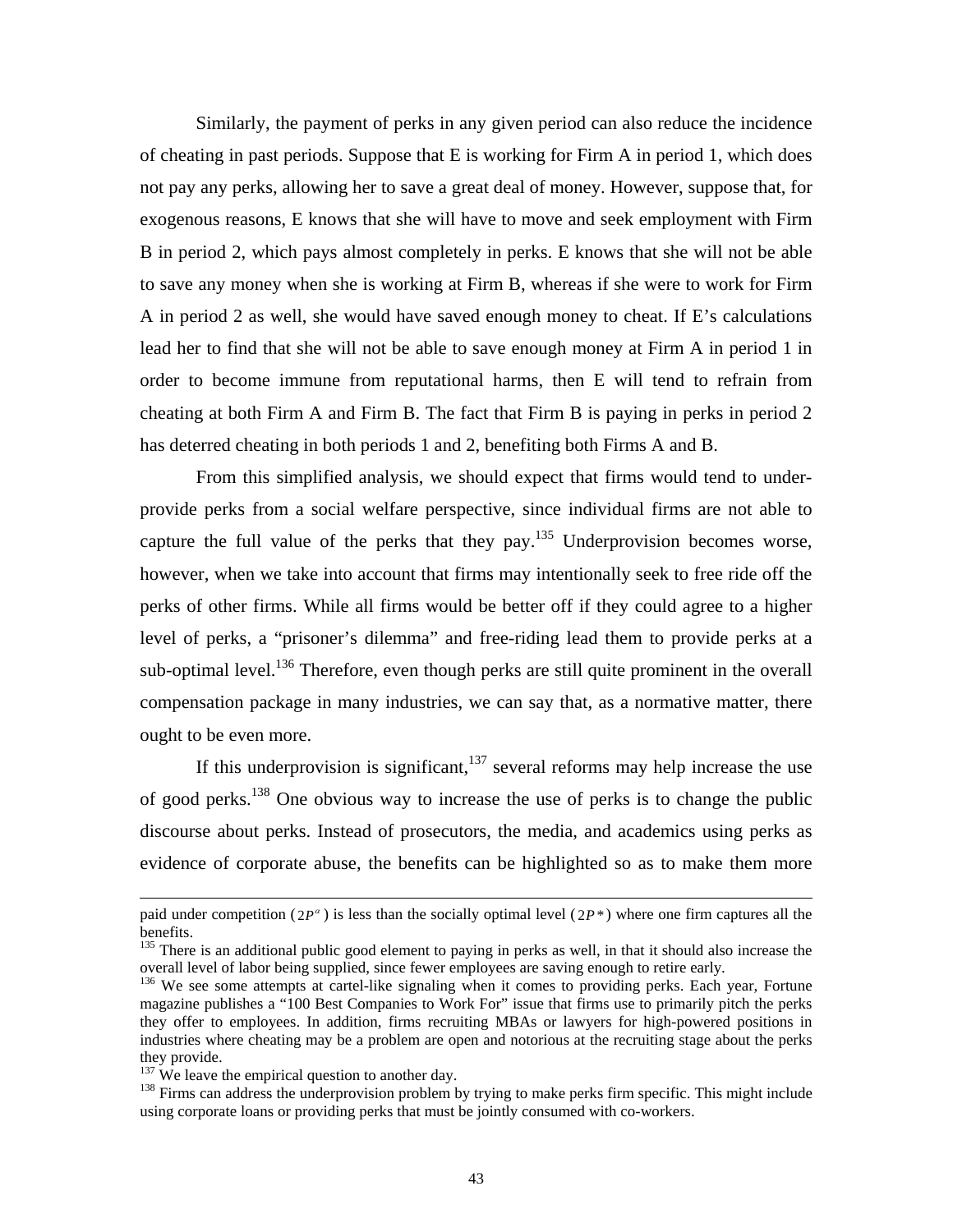socially acceptable. While this may seem superficial, our review of the literature on perks suggests a form of groupthink that perpetuates the negative view of perks, and contributes to impeding their use. We offer no specific plan to implement a discursive change beyond our own modest efforts to highlight the benefits of perks and to look at them in a different light. We leave it to others to carry the arguments forward pro and con.

Another, perhaps more effective way, is to give good perks more favorable tax treatment. To a large extent, as discussed above, perks already do receive favorable tax treatment, either as business-related expenses or de minimis benefits.<sup>139</sup> Reducing or eliminating tax on in-kind benefits would no doubt increase the demand for this type of compensation by employees. As the delta between the tax rate on cash and that on perks increases, we will see more payment in perks. (Of course, raising the personal income tax rate on cash compensation, such as to levels seen many European nations, may have the same effects.) On the other side of the same coin, the tax treatment of providing perks could be reformed to encourage their use. For example, tax reforms in 1993 reduced the deductibility of certain perks as business expenses to 50 percent of the cost of the perks. While it is likely that employers are less sensitive to tax changes than employees, increasing the deductibility of perks will undoubtedly result in more perks.

employment contracts with noncompete clauses might reduce poaching, and therefore help en sure that firms' investments in preventing cheating with perks will not be captured Finally, the free-rider problem could be reduced through increased enforceability of employment contracts. For example, increased use or improved enforcement of by other firms.

must be overcome. The first is the process by which perks are decided and implemented. We believe that increased transparency and improved governance can provide an All that said, any decision to encourage more perks (more "good" perks, that is), must confront the potential downside from perks. There are two primary objections that effective brake on the potential for abuse. The second is the possibility that the extravagant perks we think can be so effective will lead to destructive tendencies among employees and firms. It is to these issues that we now turn.

<span id="page-45-0"></span> <sup>139</sup> I.R.C. § 132(a).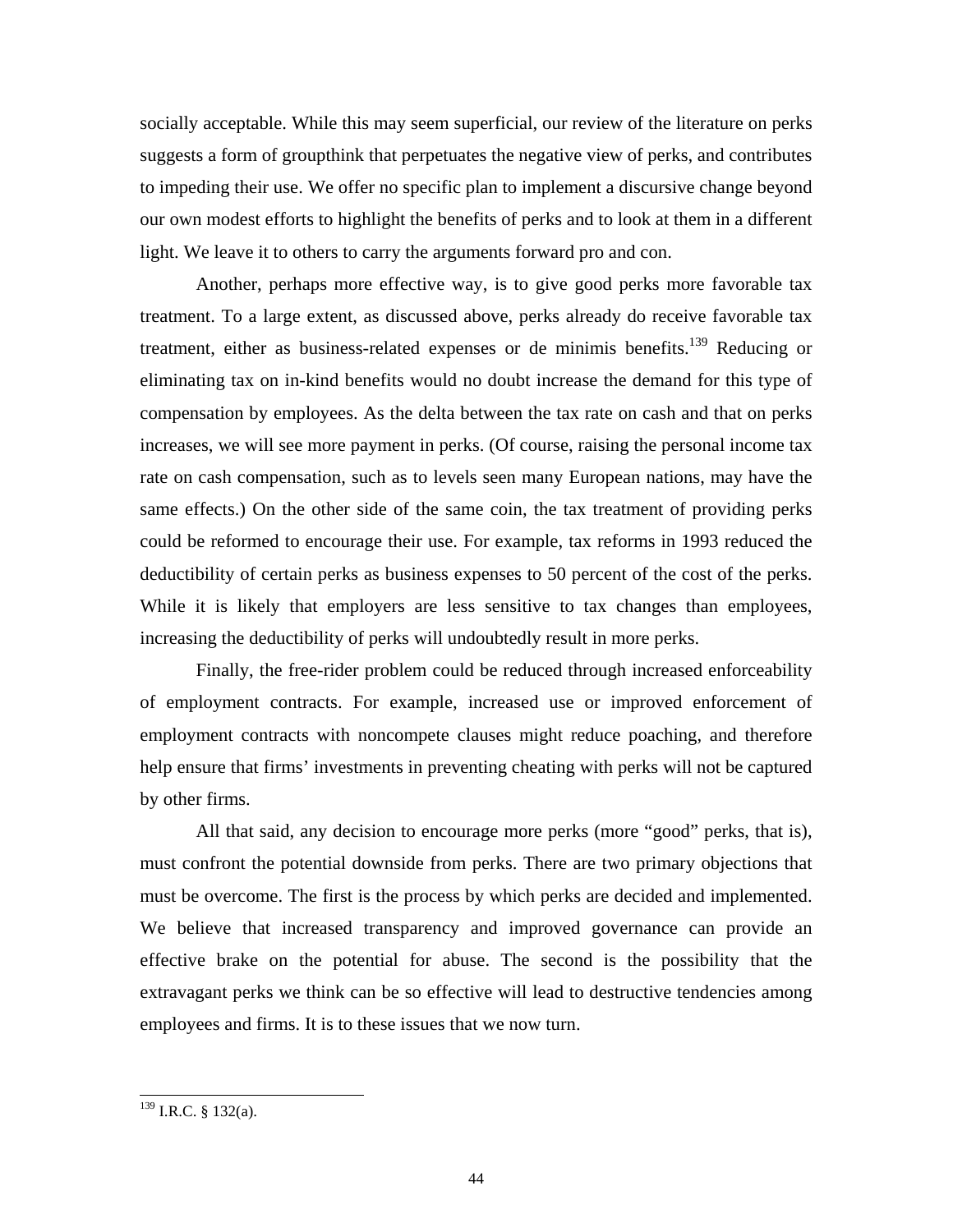## **V. Policy and Normative Implications**

So far, we have focused on the good things about these savings reduction mechanisms: how they may be more efficient than paying cash compensation. But there are downsides as well. The analogy to heroin is apt not only because there are benefits (to the provider) from paying in perks but also because there may be significant harms (to the reci pient, and ultimately the provider) as well from the abuse or misuse of perks.

In this Part, we will first propose some guidelines that will help decision makers (be they corporate boards or judges) better distinguish from good perks and bad perks, that is, perks that provide useful incentives at reasonable costs and those that are rightfully condemned as give aways. We then move on to a discussion the downsides of perks and cultures of conspicuous consumption, and some reforms that we think can help minimize the harms that these can cause.

## **A. Good and Bad Compensation**

## **1. Perks**

symptomatic of large agency costs or other wrongdoing. In other words, there are both "good" and "bad" perks. But how is one—say a board member or judge—to tell the Not all perks are created equal. Perks are, in the abstract, not necessarily good for firms or employees, and in fact, some perks can be themselves destructive or difference?

purchase herself; that is, perks cannot be easily convertible to cash, since that would enable the employee to save.<sup>140</sup> For example, paying an employee's regular hairdresser is Our theory provides a place to start. Good perks will generally be extravagant and nonfungible, since perks must be something that the employee would not choose to fungible, since employees would normally have to pay this themselves, meaning that the employee simply pockets the amount of the transfer in cash. Thus, this type of perk what we call "bad" perks—may be evidence of a stealth, abuse, or ignorance. On the other hand, paying for a complete professional makeover, which the employee would not

<span id="page-46-0"></span> $140$  As discussed in Section II, there may be valid reasons – such as economies of scale, increased productivity, or instituting a coherent firm culture – for paying fungible perks. Courts and boards would need to consider these reasons as well, but because these reasons have already been discussed in other literature (e.g., Rajan and Wulf, supra \_\_), we do not reconsider them here.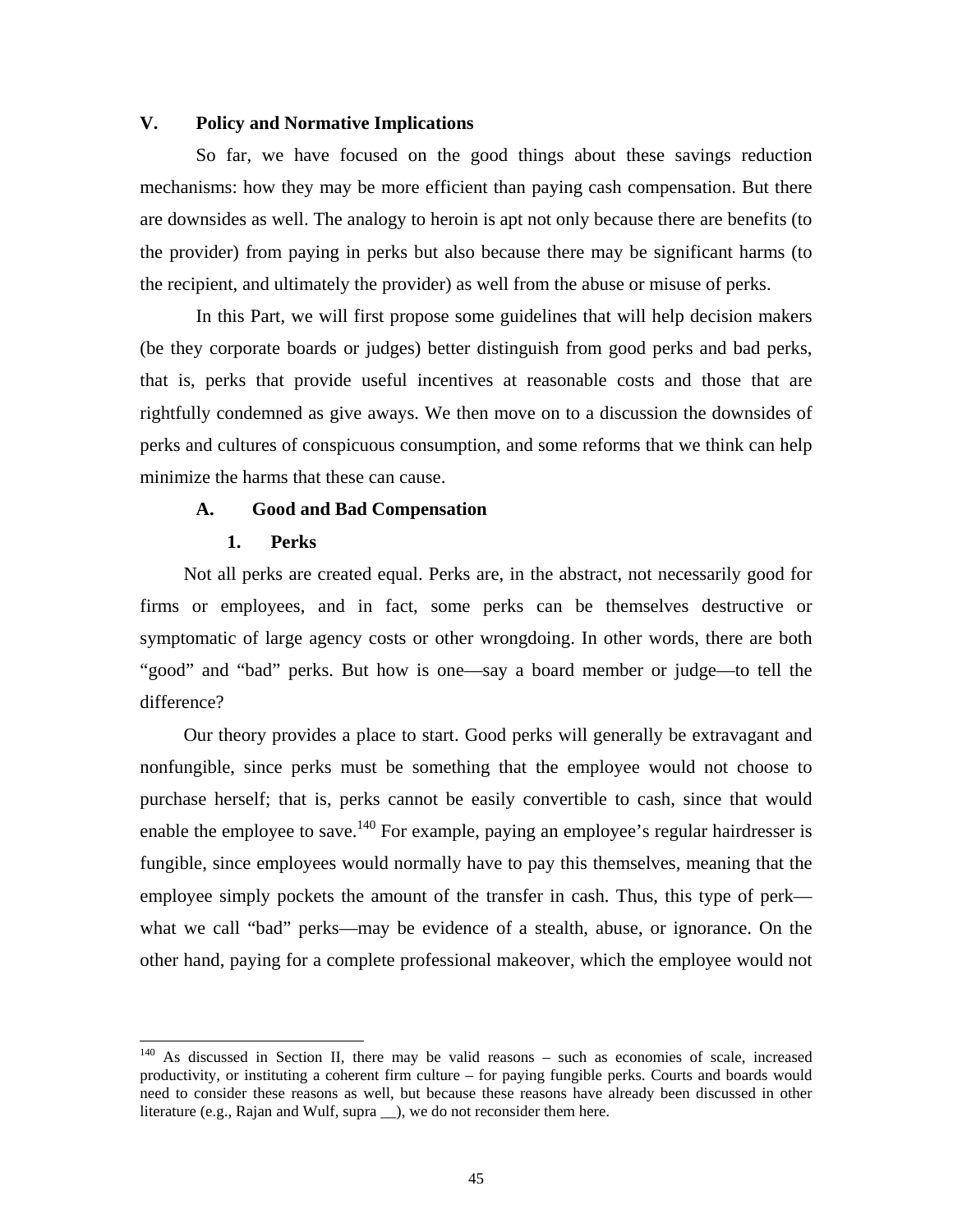purchase for herself, would not be fungible with savings, and could constitute a good perk.

employee misbehaves. Suppose a firm purchases an extravagant item, such as an antique umbrel la stand, for an executive. If the executive actually acquires ownership of the purpose.<sup>141</sup> Without some ability to discipline the employee for cheating that is discovered in the future, it would be cheaper and more efficient to pay any earned For perks that are durable goods, which continue to exist from period to period, to be good they must not vest permanently in the employee. Ultimate ownership must remain with the firm, so that the utility of the perk can be withdrawn in the event that the umbrella stand, the executive will enjoy its benefits even after he is fired, or he could always liquidate the umbrella stand for cash. So the purchase of such items outright, for the employee's permanent benefit, constitutes a bad perk. Similarly, perks that are contractually guaranteed, and cannot be revoked, do not serve any legitimate incentive benefits in cash.

and since he couldn't convert the party to cash that he could then save.<sup>142</sup> In contrast, money received to defray Kozlowski's or his daughter's rent, or Martha Stewart's These definitions of good and bad are fairly simple, but they sometimes lead to counter-intuitive conclusions. For example, the much-pilloried Sardinian extravaganza thrown by Tyco CEO Kozlowski for his (second) wife has characteristics of a good perk, since it is unlikely that he would have spent \$2 million of his own money for the bash, hairdresser appointment—which seems perhaps relatively modest and intuitively reasonable—would be bad perks, since these are things that Kozlowski and Stewart would have to pay for him- or herself, and thus they are indistinguishable from receiving cash.

<span id="page-47-0"></span><sup>&</sup>lt;sup>141</sup> For example, after Terrence Murray retired as CEO of FleetBoston Financial, he was contractually guaranteed the use of the company jet for 50 hours per year, a chauffer-drive car, and a corner office with assistant for life. Joann S. Lublin, *How CEOs Retire in Style*, WALL STREET J., Sept. 13, 2002, at B1.

<span id="page-47-1"></span><sup>&</sup>lt;sup>142</sup> However, since non-fungibility is a necessary, but not sufficient condition for being a good perk, compensation and independent board oversight, which we discuss below in part V.B. concluding that the party was in the end a good perk requires more analysis. After all, the decision to spend \$2 million may have been made unilaterally by Kozlowski without the necessary board oversight or may be excessive even in light of the potential benefits. But this really cuts more to the matter of overall levels of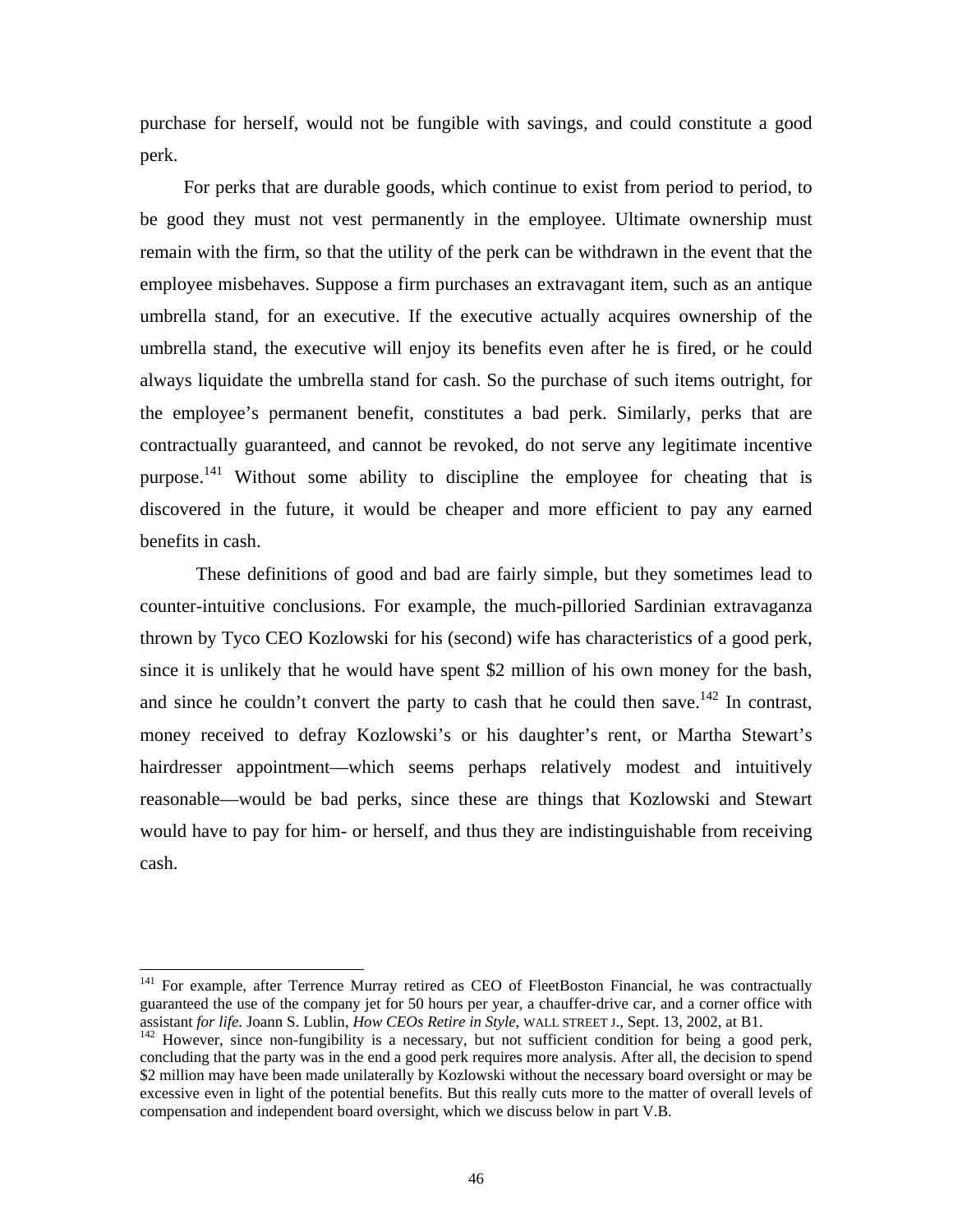## **2. Corporate Loans**

We think it is also possible to tell good from bad corporate loans. Corporate loans corporate reform bills—what would become the Sarbanes-Oxley Act—proposed have fallen in and out of favor over the past century—they were considered *ultra vires* at common law and in early corporate  $\csc s$ ,  $^{143}$  but the practice grew enormously as modern state law allowed their more liberal use over the past several decades.<sup>[144](#page-48-1)</sup> Although commonly used until banned by recent federal legislation, academics, the media,<sup>145</sup> and the case  $law<sup>146</sup>$  have roundly criticized their use. For example, Lucian Bebchuk and Jesse Fried claim that corporate loans are inefficient (especially when at "favorable interest rates") $147$  and they are used primarily to camouflage the amount of total compensation to "reduc[e] the saliency of managers' compensation" in the eyes of shareholders.<sup>148</sup> Other scholars assume that loans unrelated to specific corporate tasks are per se inefficient and evidence of wrongdoing.<sup>149</sup> These arguments found particular resonance in the political sphere in the wake of the alleged misuse of corporate loans at firms like  $Tyco$ <sup>150</sup> Initial

<span id="page-48-0"></span> <sup>143</sup> *See, e.g., Leigh v. American Brake Beam Co.*, 205 Ill. 147, 151, 68 N.E. 713, 715 (1903) ("A corporation cannot make loans of money unless the exercise of its chartered powers ordinarily includes such loans."); for a general discussion of the history of corporate loans, *see* Jayne W. Barnard, *Corporate Loans to Directors and Officers: Every Business Now a Bank?*, 1988 WISC. L. REV. 237, \_\_\_ (1988). 144 Nearly all states permit corporate loans by statute, subject to approval by shareholders or directors. *See* 

<span id="page-48-1"></span>DGCL § 143 (1983) ("Any corporation may lend money to, or guarantee any obligation of, or otherwise assist any officer or other employee of the corporation or of its subsidiary, including any officer or employee who is a director of the corporation or its subsidiary, whenever in the judgment of the directors, such loan, guaranty or assistance may reasonably be expected to benefit the corporation.").

<span id="page-48-3"></span><span id="page-48-2"></span>

<sup>&</sup>lt;sup>145</sup> See, e.g., Gary Strauss, *Execs Reap Benefits of Cushy Loans*, USA TODAY, Dec. 24, 2002, at 1B.<br><sup>146</sup> Judicial criticism was largely limited to loans where the interest rate was below the prevailing market rate for similar loans. Courts in these cases occasionally readjusted the interest rate upwards to match the market rate. *See, e.g,,Romanik v. Lurie Home Supply Center, Inc.*, 105 Ill. App. 3d 1118, 1133-34, 435 N.E.2d 712, 722-23 (5th Dist. 1982); *see also Maxwell v. Northwest Indus., Inc.*, 72 Misc. 2d 814, 821, 339 N.Y.S.2 d 347, 356 (1972); *Washington Nat'l Trust Co. v. W.M. Dary Co.*, 116 Ariz. 171, 174, 568 P.2d 1069, 1072 (1977) (loan to corporate officer at below market rate of 4% was inherently unfair to the corporation).<br><sup>147</sup> Special scholarly scorn is reserved for below-market interest rate loans. *See* Lawrence E. Mitchell, *The* 

<span id="page-48-4"></span>*Sarbanes-Oxley Act and the Reinvention of Corporate Governance?*, 48 VILL. L. REV. 1189, 1203 (2003) (concluding that the only fair loans are those where the interest rate is greater than the firm's weighted average cost of capital (WACC)).

<span id="page-48-5"></span><sup>148</sup> *See* Lucian Arye Bebchuk & Jesse M. Fried, *Executive Compensation as an Agency Problem*, NBER Working Paper Series, Working Paper 9813, at 10-11 (July 2003), available at http://www.nber.org/ papers/w9813.

<span id="page-48-6"></span>corporate purposes.").<br><sup>150</sup> See, Tim McLaughlin, *Execs' trial centers on Tyco loans*, THE STAR-LEDGER, Sept. 24, 2003, at \_\_\_. 149 Jayne W. Barnard, *Corporate Loans to Directors and Officers: Every Business Now a Bank?*, 1988 WISC. L. REV. 237, \_\_\_ (1988) ("Loans made to facilitate the purchase of stock, or payment of personal financial obligations, college expenses or income taxes, on the other hand, do not advance specific

<span id="page-48-7"></span>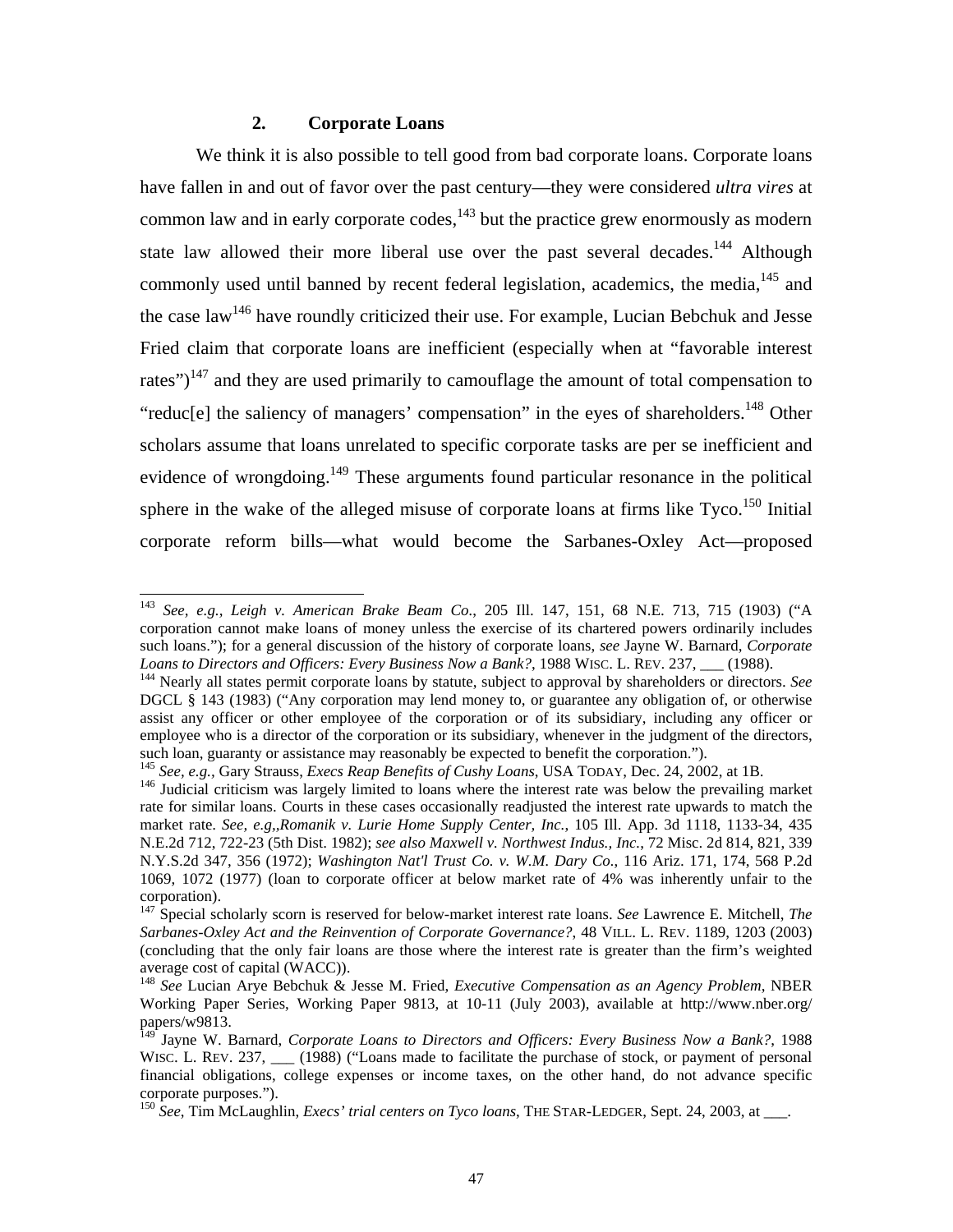requiring increased disclosure for corporate loans.<sup>151</sup> But as the outrage over the bankru ptcy of Enron and WorldCom continued to grow, the president gave a speech condemning the practice of corporate loans, and soon thereafter, Senator Feinstein offered an amendment to ban them altogether.<sup>152</sup> The practice is now illegal.<sup>[153](#page-49-2)</sup>

corporate loans that are later forgiven may be either good or bad, depending upon the This ban is a case of severe overreaching. Encouraging an employee to borrow is good, since repayment obligations hanging over an employee's head make her more dependent upon her future paychecks[.154](#page-49-3) In this regard, loans are properly viewed as useful "anti-savings," into which the employee may be profitably induced to enter with subsidized interest rates or some likelihood of forgiveness in the future. Forgiving loans at or before the retirement of the employee, however, can largely nullify the anti-savings effect of the loan unless some oversight is in place to make sure the employee has consumed it all. Furthermore, arranging ahead of time (either explicitly or through past practice) that loans will be forgiven in their entirety is simply a transfer of dollars from firm to employee without any corresponding future benefit accruing to the firm. Thus, length of deferral or whether the loan was earmarked for a certain sort of consumption.<sup>[155](#page-49-4)</sup>

who would have preferred only a \$300,000 home to spend more than would have been Subsidized loans present a slightly different picture. Often, these are earmarked for a particular purpose, such as buying a house. Subsidization may be useful insofar as it can encourage an employee to spend more than the employee would have chosen to spend. For example, a \$1 million subsidized loan to buy a house induces the employee

<span id="page-49-0"></span><sup>&</sup>lt;sup>151</sup> *See* S. 2673, 107<sup>th</sup> Cong. (2002) (requiring only "8K reporting within 7 days of the making of covered loans.").

<span id="page-49-1"></span><sup>&</sup>lt;sup>152</sup> See Remarks of President George W. Bush at New York Stock Exchange, July 9, 2002, available at http://www.whitehouse.gov/news/releases/2002/07/20020709-4.html ("And I challenge compensation committees to put an end to all company loans to corporate officers."). Notably, the president called for firms to ban the practice, not the government. He nevertheless signed the ban into law. 153 *See* Sarbanes-Oxley Act of 2002, §402, 116 Stat. at 787 (codified at 15 U.S.C.A. §78m (West Supp.

<span id="page-49-2"></span><sup>2003).</sup> 

<span id="page-49-3"></span>taste" and proposing that "[d]irectors should give serious thought to just giving the boss a pay raise, if he's 154 This is also a highly controversial statement if you believe popular accounts. *See, for example,* Elizabeth MacDonald*, Crony Capitalism*, FORBES, June 21, 2004, at 140-6 (describing loans to CEOs as in "bad really hard up, and knocking off the monkeyshines" of corporate loans). 155 *See, e.g.,* JOHN TARRANT, PERKS AND PARACHUTES, 239-40 (1985) ("Sometimes the front money

<span id="page-49-4"></span>the form of a loan, at low interest or perhaps no interest. Since the loan must be repaid, it serves as an needed to recruit senior executives is too big to fit under the heading 'bonus.' So the payment is made in effective set of golden handcuffs. However, the loan need not always require repayment.").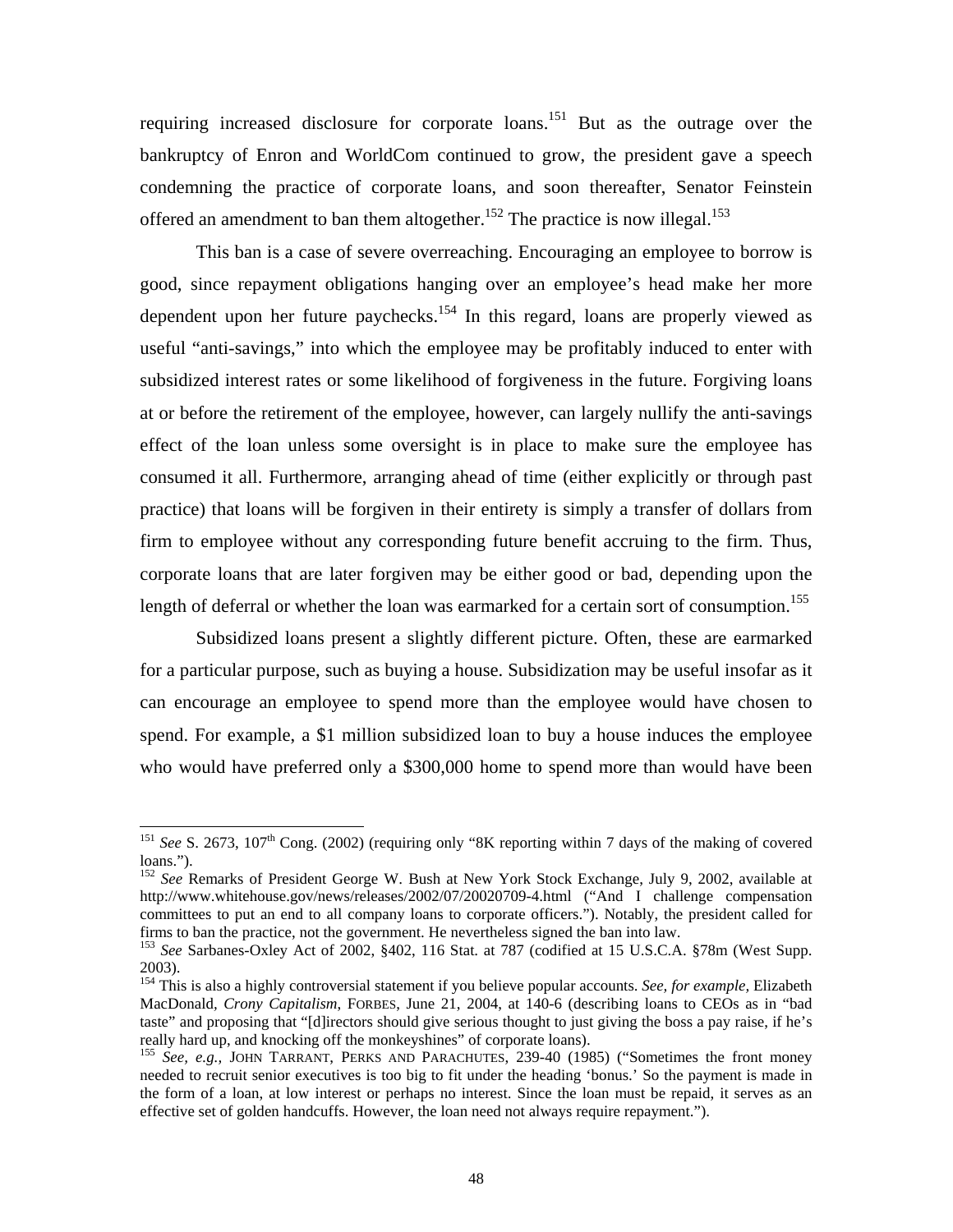her initial preference. In return for a lower interest rate or other favorable terms, the firm receives a debt-laden employee who can be better trusted.

Corporate loans can be improperly used, of course, but they can also be highly effective, valuable to the firm, and fairly easy to monitor. Corporate loans to employees that are earmar ked for a specific use and are required to be repaid are a good way of compensating employees because they provide strong incentives to remain with the firm and because the value of the loan is not in question. Alternatively, corporate loans that can be forgiven far enough in the future can also deter cheating. These add value to the firm, and the Sarbanes-Oxley ban sweeps too broadly in eliminating it from mix of compensation choices firms may use.

## **B. The Dark Side of Perks, and Potential Governance Reforms**

the story of the CEO of Circon Corporation who "strongly resisted a takeover attempt . . . valued the perks of his employment, such as "a fancy office" with "a private eating It is possible that perks may work too well. For example, since perks are a powerful tool for employers to prevent wealthy employees from retiring, an employee might be willing to misbehave (by say hiding bad news or inventing good news) in order to keep her job and enjoy the benefits of office. This preservation instinct is likely to be especially problematic in situations in which the perk recipient can determine (or greatly influence) the perks she receives. Thus the problem is much more likely to occur in the corporate context, where the recipients of most "excessive" perks—the officers and directors—have great discretion to determine perks as well as their own employment status. The anecdotal evidence and our interviews corroborate this potential weakness of perks. For example, Brian Hall illustrates the value executives place on their office with that would have raised the value of his . . . shares by more than \$10 million" because he terrace," more than the money. As one CEO we talked to put it, "it seems silly when I think about it, but the fringe benefits of corporate life are hard to replicate in retirement— I'll miss the lifestyle as much as the [business] challenge when I'm retired." This problem is less likely in other industries with similar last period problems, like investment banking or law, where perks are typically set by a rotating group of firm partners.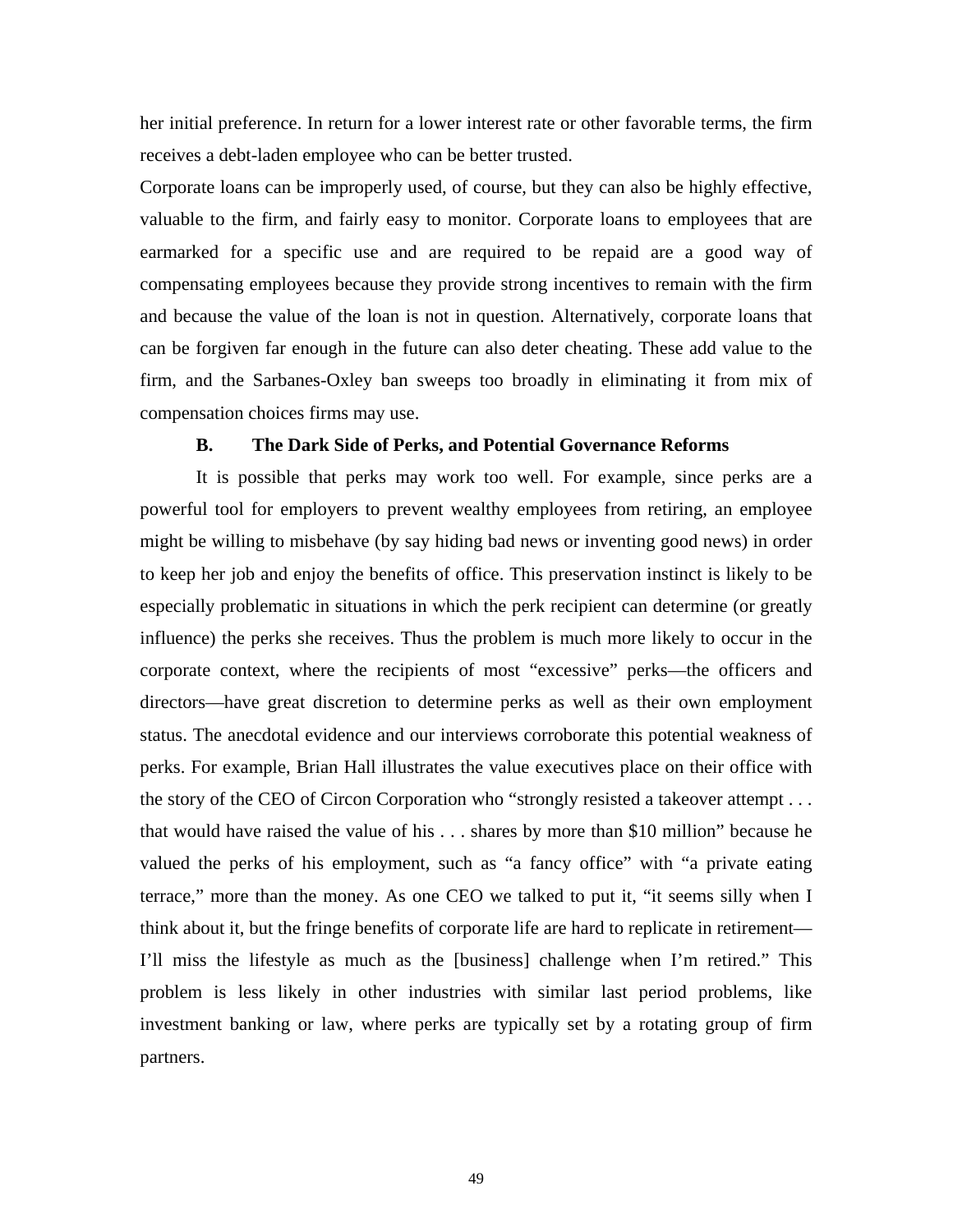<span id="page-51-3"></span>So how do firms prevent the use of perks from being abused, either by selfserving or self-preserving recipients? In the language of our drug dependency analogy, how do firms prevent their heroin addicts from becoming junkies? And how do firms prevent executives from awarding themselves perks that are not justified by the antisavings analysis we provide.

went. This proposal is a significant change from current behavior. Prior to the recent batch of corporate reforms, directors exercised little real control over perks taken by management.<sup>157</sup> While we do not share the overall pessimism of some observers that First, there should be director oversight. Disinterested, well-informed directors should monitor the use of significant of perks, like the use of corporate jets and the size of expense accounts for top managers.<sup>156</sup> At some point, as with all significant compensation issues, the board needs to know how much was paid out, and to whom it perks are evidence of high agency costs that justify a broad set of governance reforms, it is clear that there is potential for managers to self-award perks that do not serve the purposes discussed in this article. The aggressive use of perks we recommend in this article requires heightened corporate governance standards among employees who can set their own compensation, given the opportunities for stealth and misappropriation.<sup>158</sup>

Second, an increased role of disclosure and investor oversight might be useful. There is already a fair amount of disclosure under current law—significant perks to top executives must be disclosed in SEC filings. $159$  A recent study of CEO employment

<span id="page-51-0"></span><sup>&</sup>lt;sup>156</sup> This proposal is similar to that proposed by the ALI Principles of Corporate Governance: compensation decisions, including perks, are valid if they are authorized in advance or ratified by disinterested directors in an informed manner or if there has been approval or ratification by disinterested shareholders and the compensation did not constitute waste at the time of the vote. *See* ALI Principles of Corporate Governance § 5.03.

<span id="page-51-1"></span><sup>&</sup>lt;sup>157</sup> While the Sarbanes-Oxley reforms were silent on the issue of compensation oversight, the listing requirements promulgated by the major stock exchanges go a long way in the direction of increased supervision, requiring a compensation committee composed entirely of independent directors to approval all significant components of executive compensation. *See* NYSE section 303A; NASD Rule 4350. While perks are not specifically enumerated in these rules, corporate advisors advocate such oversight as best practice. *See* Wendy J. Hilburn, *Counseling the Compensation Committee*, 1395 PLI 1017, 1022 (Nov. 2003).

<span id="page-51-2"></span><sup>&</sup>lt;sup>158</sup> These modest (and incomplete) proposals are similar to those offered by other commentators in other contexts. *See, for example,* Charles M. Elson, *Executive Overcompensation – A Board-Based Solution*, 34 B.C. L. REV. 937 (1993).

<sup>&</sup>lt;sup>159</sup> Perks given to a corporate officer must be disclosed only if the total exceeds the lesser of 50,000 or 10% of the total of the named officer's annual salary plus bonus, and material employment contracts must be disclosed as well. Items 402, of Regulation S-K. In addition, disclosure of the type of perks constituting the total is required (in a footnote or narrative) only for each perquisite that exceeds 25% of the total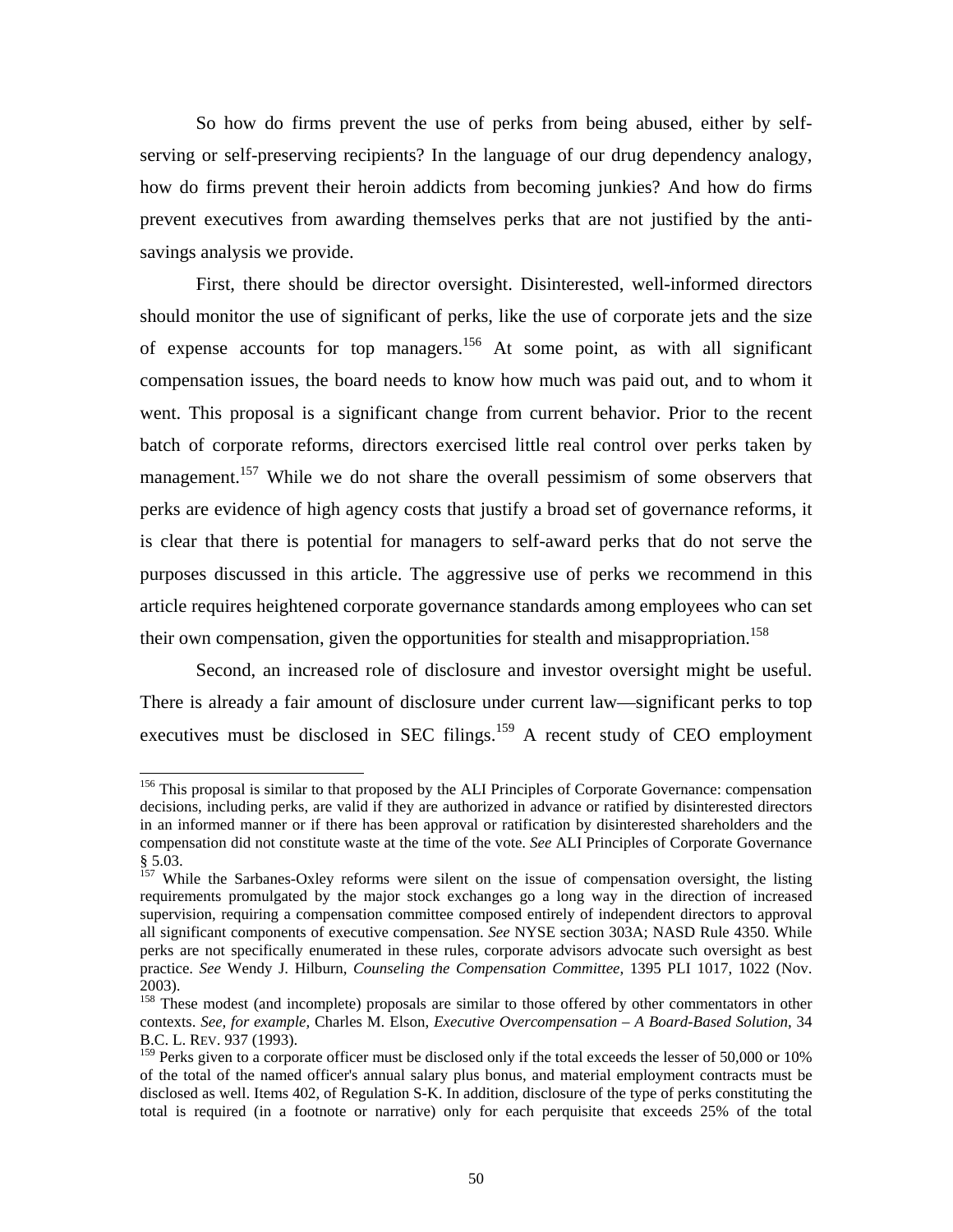contrac ts in securities filings finds that they are "quite specific about the types and quantities of perquisites given," and that about 40 percent mentioned the use of a company car, 25 percent membership in a country club, and less than 10 percent use of a company aircraft.<sup>160</sup>

However, there are reasons why disclosure may be inadvisable. If savings reducti on is a public good, as described above in Part IV.D, then disclosure of which employees are "perked," and to what degree, enables poaching. Another consideration is that disclosure of compensation appears to lead to increased competition for highly valued employees, possibly to the detriment of shareholders.<sup>161</sup> For example, a CEO who sees what another firm's CEO is receiving in perks may demand the same, even if that would not be appropriate given the particular circumstances.<sup>162</sup>

perks, and, as the ALI has concluded, other factors, such as disclosure and approval by compensation committees, likely provide sufficient oversight.<sup>164</sup> As several Delaware Third, courts can exercise some oversight, but this is likely to be quite weak and limited to procedural issues. Courts rarely find that compensation decisions violate the business judgment rule or constitute waste, and no court has specifically passed on the merits of a case questioning the excessiveness of perks.<sup>163</sup> This reluctance seems right, as courts are not well positioned to evaluate the merits of specific compensation levels or judges recently opined, the role for courts is primarily procedural—that is, making sure

 $\overline{a}$ 

perquisites by type and amount. Some commentators believe that the current disclosure rules are wholly inadequate, and that they allow self-serving executives to camouflage excessive pay and benefits. *See, e.g.,*  identify militates against increased disclosure absent other reforms. Lucian Arye Bebchuk & Jesse M. Fried, *Executive Compensation as an Agency Problem*, NBER Working Paper 9813, available at http://www.nber.org/papers/w9813 (July 2003). The argument for disclosure is much weaker because we show that perks are not necessarily stealth compensation but are more likely an efficient way to augment reputation and deter cheating. Moreover, the free rider/public good problem we

<span id="page-52-0"></span><sup>&</sup>lt;sup>160</sup> Stewart J. Schwab & Randall S. Thomas, What Do CEO's Bargain For?: An Empirical Study of Legal Components of CEO Employment Contracts, Vanderbilt Law & Economics Working Paper No. 04-12,

<span id="page-52-1"></span>unpublished manuscript available at http://papers.ssrn.com/sol3/papers.cfm? abstract\_id=529923.<br><sup>161</sup> See generally, Ryan Miske, *Can't Cap Corporate Greed: Unintended Consequences of Trying to*<br>*Control Executive Compensa* 

<span id="page-52-2"></span>advantage by avoiding cutthroat competition in the labor market. <sup>162</sup> Another way of putting it is that the purported "stealth" qualities of perks may work to the firm's

<span id="page-52-3"></span>*nd the Proper Standard of Waste,* 26 J. CORP. L. 145 (2000); Randall S. Thomas *Executive Compensation, a* <sup>163</sup> See \_\_Vagts, *Challenges to Executive Compensation: For the Markets or the Courts?*, 8 J. CORP. L. 231, 247-51 (1983); Eric L. Johnson, Note, *Waste Not, Want Not: An Analysis of Stock Option Plans,*  & Kenneth J. Martin, *Litigating Challenges to Executive Pay: An Exercise in Futility?*, 79 WASH. U. L.Q. 569 (2001); Charles M. Elson, *Courts and Boards: The Top Ten Cases*, American Law Institute - American Bar Association Continuing Legal Education, November 12, 1998. 164 *See* ALI Principles of Corporate Governance § 5.03.

<span id="page-52-4"></span>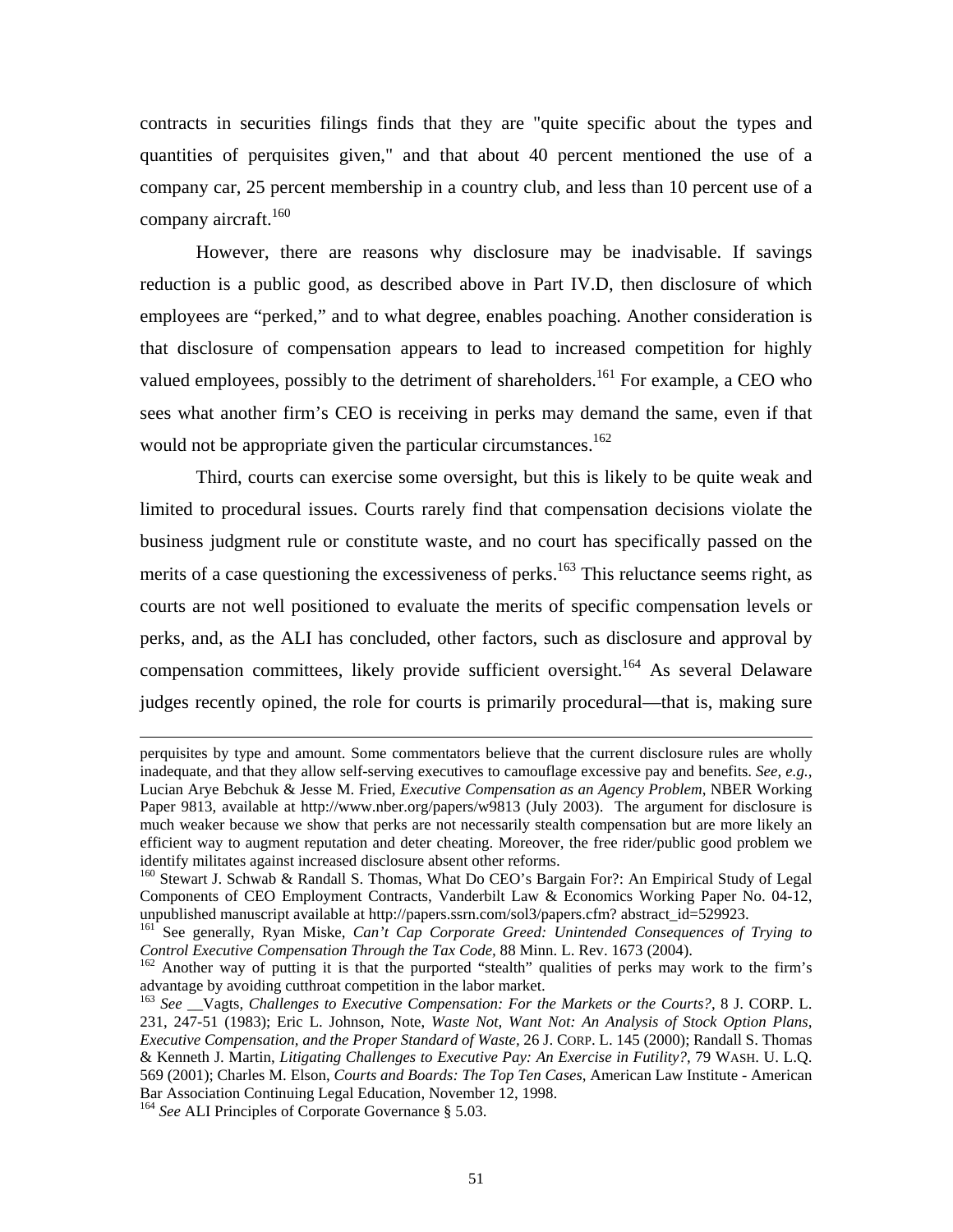that boards exercise considered judgment when approving compensation for senior executives.<sup>165</sup> This type of oversight should apply equally to perks.

## **C. Problems with Cultures of Conspicuous Consumption**

Conspicuous consumption by employees does not present the severity of danger that co rporate perks do, since employees are spending their own money and not the company's; dipping into the corporate coffers is generally not an issue. However, there are a number of ways in which encouraging employees to fetishize material comforts might have negative effects.

expect that employees also begin to become more tempted to cheat as a way to finance First, there could come a point where too much spending actually makes employees less trustworthy. As employees begin to live beyond their means, we may their higher standard of living. For example, an employee who is underwater with gambling debt may resort to stealing from the till in order to pay off her bookie. Or a law firm partner who cannot meet her alimony, country club, or second house payments might choose to trade on a client's confidential inside information. So, here, we might suppose that if a firm addicts an employee too quickly to too high a level of consumption, that strategy could well backfire on the firm by encouraging the employee to cheat.

ways that we find aesthetically and morally unappealing. Is there a social cost, comfort? It is difficult to say for sure: the Ron Perelmans of the world may be, in the Second, a culture of unabashed greed may reward and encourage employees who have morally questionable characters, or may help to shape employees' characters in somewhere down the road, if the bright-eyed, idealistic, and talented students who enter business and law school emerge, say, twenty years later as businessmen and women cynically engaged in a never-ending race for greater and greater degrees of material view of most people, unpleasant at best, but whether they represent a necessary cost of well-functioning capitalism is debatable. On a more practical note, however, greed may be correlated with other negative personality characteristics, such as opportunism, egocentrism, and dishonesty, or we might suppose that the proliferation of greedy culture signals to employees that such behavior is socially acceptable.

<span id="page-53-0"></span> $165$  *Id* at \_\_\_.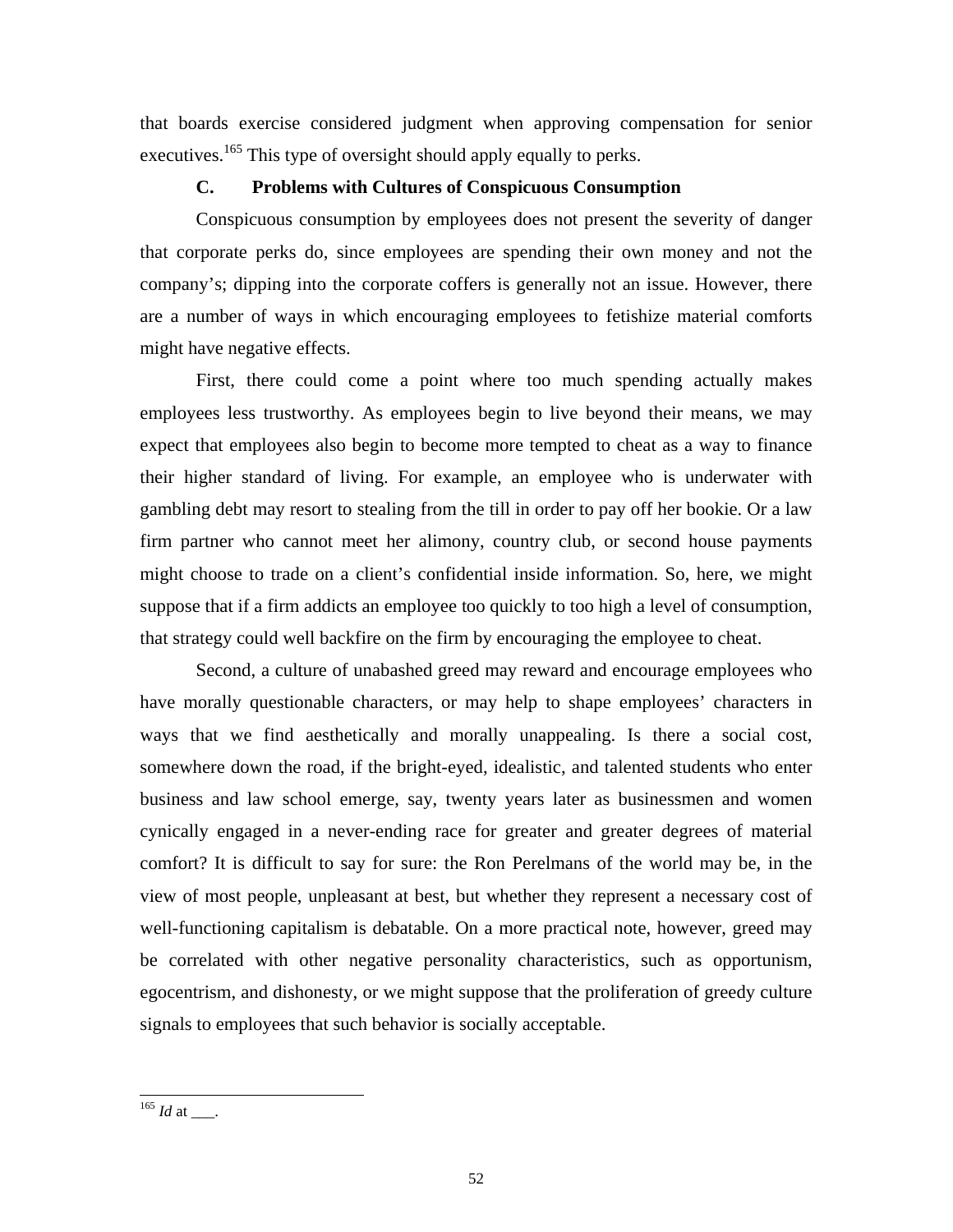Third, a lot of the spending that cultures of conspicuous consumption encourage appears to be, at first glance, socially wasteful, at least to the extent that *ex post* there are may fuel a rat race that, while benefiting shareholders, externalizes costs onto society. other ways in which we would prefer the money to be spent. We might suppose that everyone would be better off if highly compensated employees were encouraged to live modestly, perhaps donating the surplus to good causes or investing in the capital markets, instead of lavishing their swollen paychecks on luxury goods, such as Ferraris and Rolexes, that quickly lose their value. In short, this mode of employee incentivization

more willing to undertake cooperative projects where individual effort and effectiveness Finally, one might object that cultures of conspicuous consumption may discourage value-adding cooperation because of their emphasis on materialistic selfinterest. The corporation as cooperative venture, as Lynn Stout postulates,<sup>166</sup> may fail to function as well as it could where employees are engaged in short-sighted and singleminded maximization of near-term consumption. Such employees will tend to shun cooperative efforts where results (and, hence, performance bonuses) are not easily attributable to individual employees. In contrast, if employees are motivated more by soft, qualitative considerations such as friendship, loyalty, or a sense of duty, they may be are not readily observable.

Definitive answers to these problems are not forthcoming (at least not in this paper), though we can venture some qualified guesses as to how they would be resolved. The first and last objections, while presenting difficult empirical questions of how employees are motivated and what makes a corporation work effectively, are probably best left to corporations to figure out for themselves. Shareholders, directors, and employees of the corporation should internalize most, if not all, of these costs, and they are the ones who have the ability to figure out amongst themselves what best minimizes these costs relative to the possible gains. To the extent that a solution makes one group better off than another, the winners can always compensate the losers with part of the surplus

The second and third objections, however, present the possibility of significant externalities that fall outside of the corporation itself. As for the third issue—the

 $\overline{a}$ 

<span id="page-54-0"></span> $166$  See Stout, supra, n.  $\_\_$ .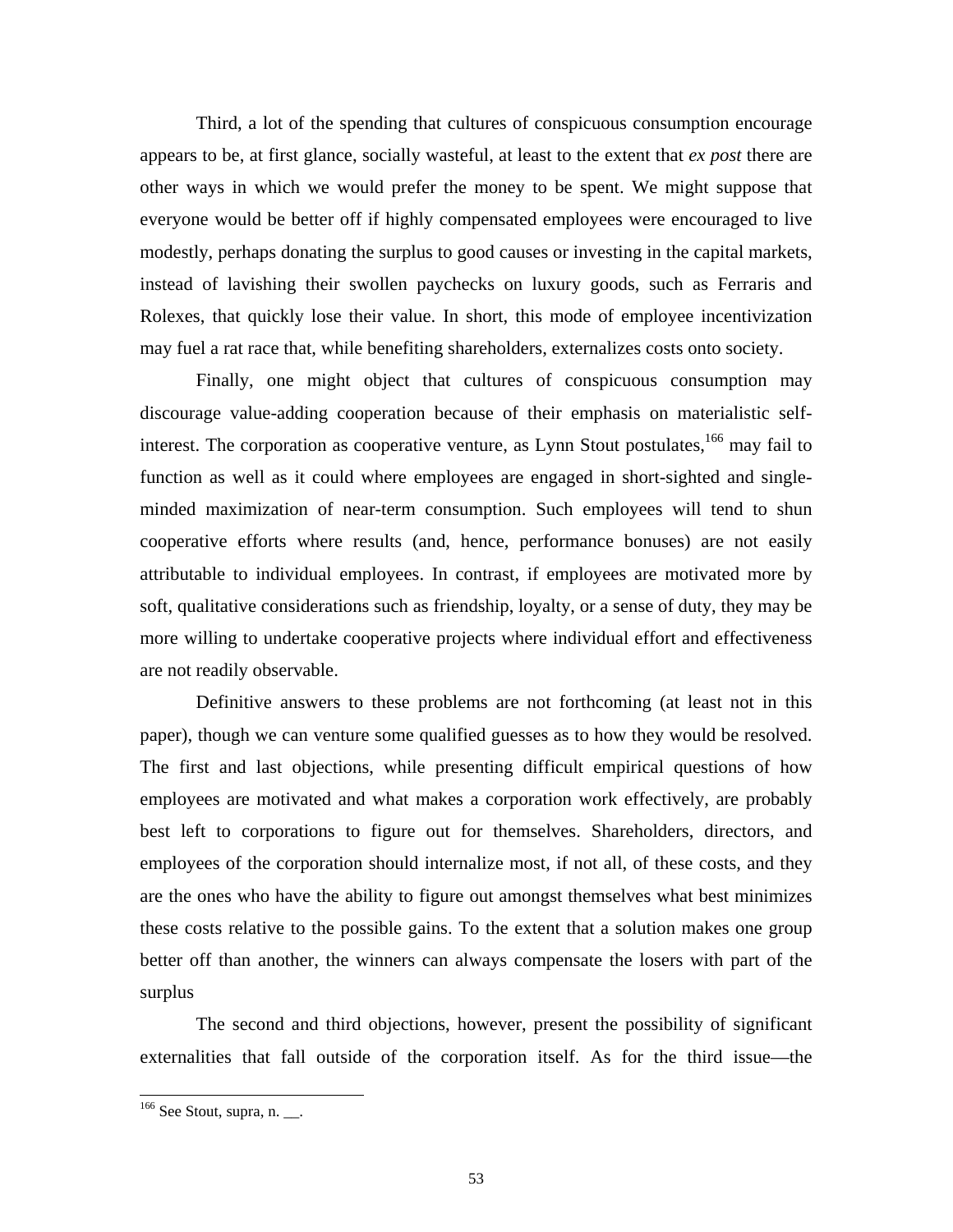wastefulness of extravagant spending and the possible crowding out of more socially beneficial activity—we think it is unlikely that a regulatory solution is forthcoming (at least in the corporate law sphere). Personal preferences and the ability of firms and employees to contract for mutually satisfactory compensation are an area into which we do not believe the government can competently intervene. And macroeconomic effects, if any, such as decreased savings or decreased investment in the capital markets, can probably be better countered through tax policy than through substantive corporate law.

On the other hand, we think the issue of dysfunctionally ambitious corporate Sarbanes-Oxley reforms have already placed some of these costs onto top management;<sup>167</sup> whether this has gone too far, or not far enough, is a debate we will not culture does present a *possible* case for regulation. If the gears of business and corporate law are consistently grinding down society's best people into unrepentant robber barons, there may be a distinct cost that is borne by society as a whole. If (though it's a big if) cultures of excess regularly result in massive meltdowns such as Enron, Adelphia, and Tyco, which can disrupt the wider economy; then the law has an interest in stepping in to limit the proliferation of these cultures. One possible method of regulation is to force corporate executives to internalize some of these costs by making them more readily liable for corporate malfeasance; then, in choosing what sort of culture to implement, corporate CEOs would take care not to generate future Andy Fastows. The recent enter into in this paper. It is our hope, however, that our analysis provides a useful framework for considering this question, and others like it, in future scholarship.

## **VI. Conclusion**

thus do not reach the point where they would become immune to reputational or Firms can benefit from paying their employees in perks, deferred compensation such as corporate loans, and by encouraging conspicuous consumption. This benefit arises from the way in which these compensation devices foster future dependence upon the firm: employees are unable to save and accumulate wealth from period to period, and retributive penalties. While these tools are a powerful augmentation of a firm's ability to

<span id="page-55-0"></span> $167\,$ <sup>167</sup> *See* [SOX §§ 302 (certification), 802 (broad criminalization of violation of corporate duties), \_\_\_(enhanced white collar crime penalties) etc.]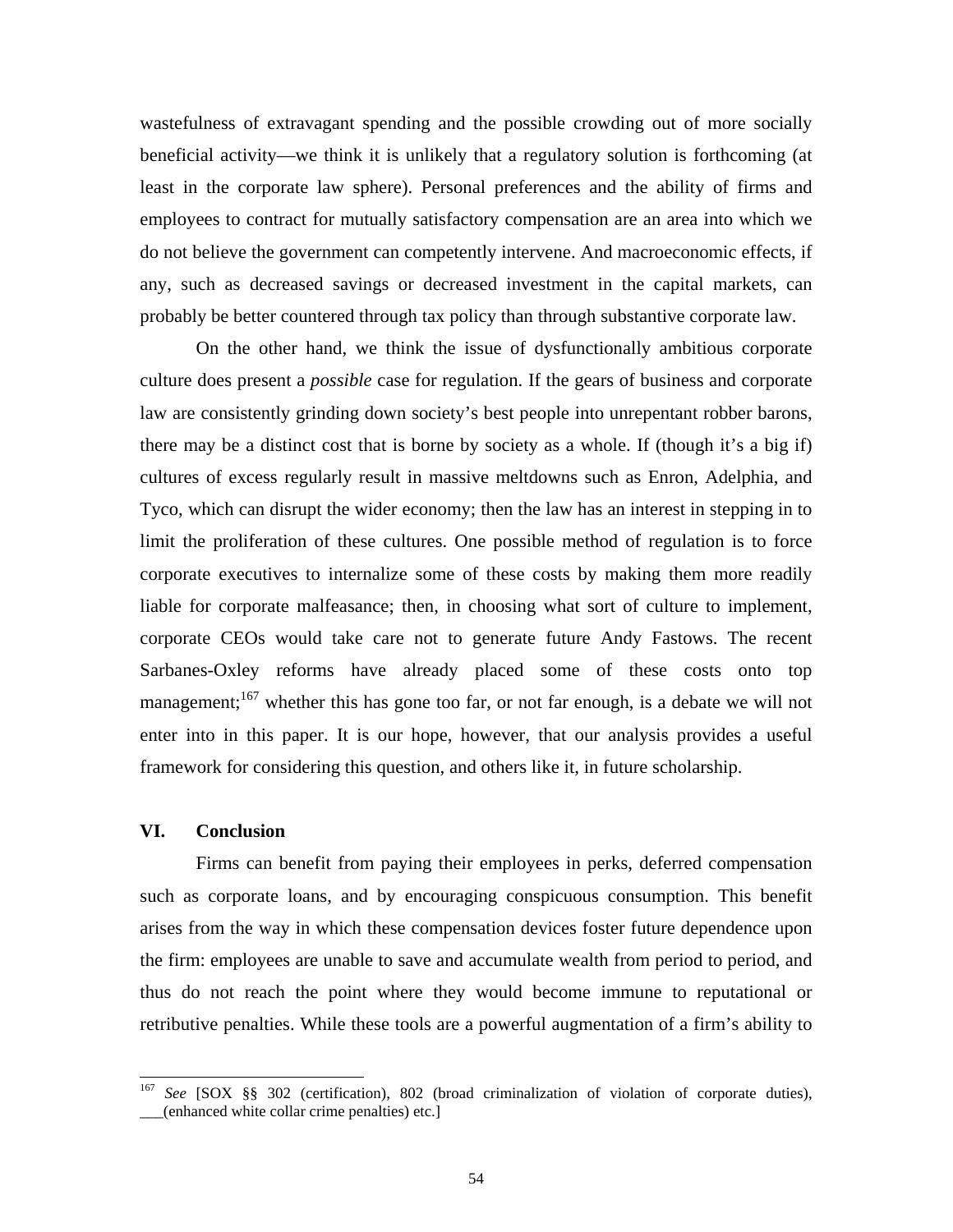police its employees, they can also have a downside, since they can also lead to undesirable employee behavior when inappropriately or excessively implemented. Thus, such compensation schemes are not fool proof, and oversight is no less important than with ordinary cash compensation. However, we do believe that current legislation and scholarship have taken too extreme a position against these practices and have not recognized the benefits that these very powerful tools can provide.

Readers with comments should address them to:

James C. Spindler University of Chicago Law School 1111 East 60th Street Chicago, IL 60637 jspindle@uchicago.edu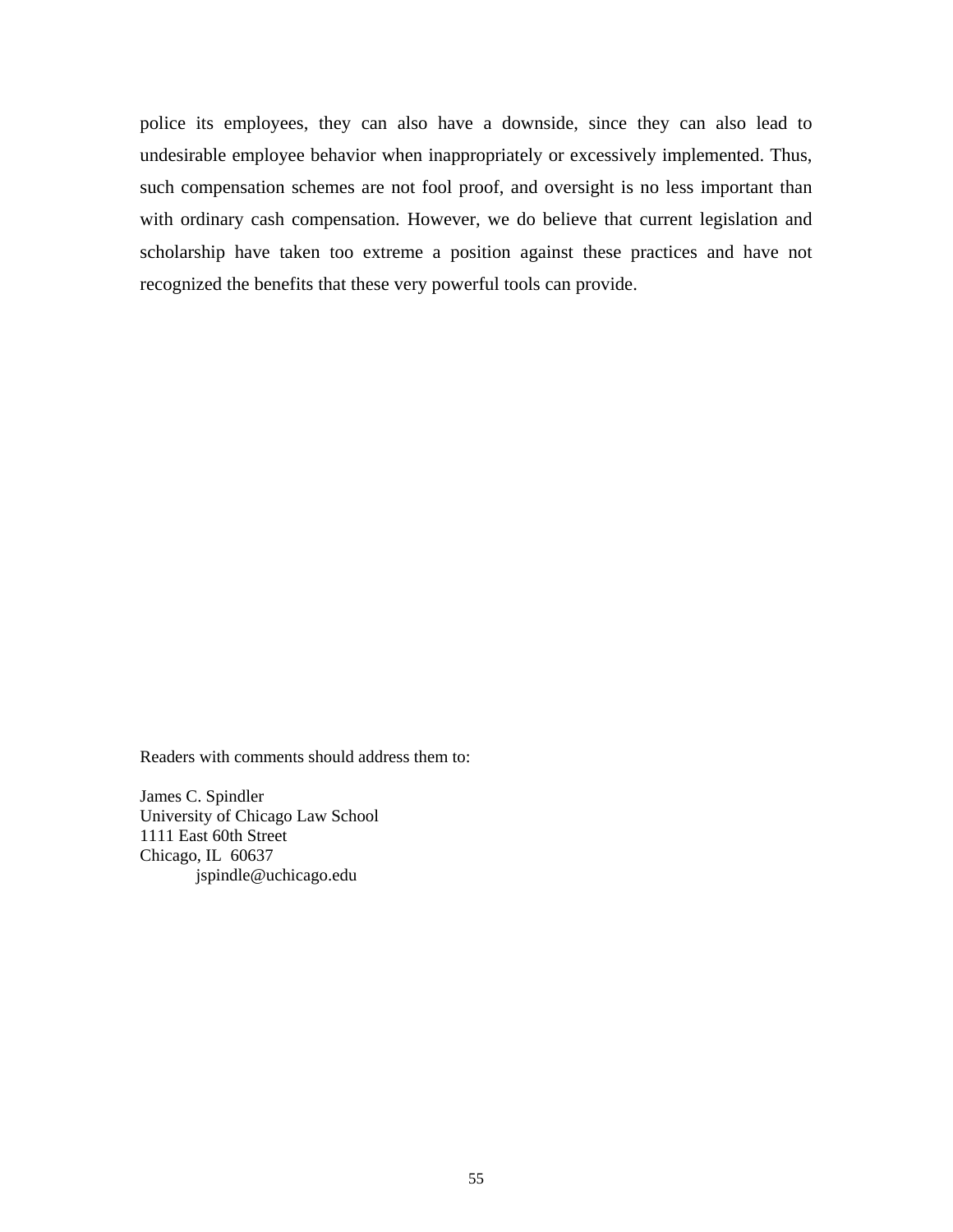## Chicago Working Papers in Law and Economics (Second Series)

- 1. William M. Landes, Copyright Protection of Letters, Diaries and Other Unpublished Works: An Economic Approach (July 1991)
- Richard A. Epstein, The Path to *The T. J. Hooper*: The Theory and History of Custom in the Law of Tort (August 1991) 2.
- Cass R. Sunstein, On Property and Constitutionalism (September 1991) 3.
- Richard A. Posner, Blackmail, Privacy, and Freedom of Contract (February 1992) 4.
- Randal C. Picker, Security Interests, Misbehavior, and Common Pools (February 1992) 5.
- Tomas J. Philipson & Richard A. Posner, Optimal Regulation of AIDS (April 1992) 6.
- Douglas G. Baird, Revisiting Auctions in Chapter 11 (April 1992) 7.
- William M. Landes, Sequential versus Unitary Trials: An Economic Analysis (July 1992) 8.
- William M. Landes & Richard A. Posner, The Influence of Economics on Law: A Quantitative Study (August 1992) 9.
- . Alan O. Sykes, The Welfare Economics of Immigration Law: A Theoretical Survey With An Analysis of U.S. Policy (September 1992) 10
- . Douglas G. Baird, 1992 Katz Lecture: Reconstructing Contracts (November 1992) 11
- . Gary S. Becker, The Economic Way of Looking at Life (January 1993) 12
- J. Mark Ramseyer, Credibly Committing to Efficiency Wages: Cotton Spinning Cartels in Imperial Japan (March 1993) 13.
- . Cass R. Sunstein, Endogenous Preferences, Environmental Law (April 1993) 14
- . Richard A. Posner, What Do Judges and Justices Maximize? (The Same Thing Everyone Else Does) (April 1993) 15
- Lucian Arye Bebchuk and Randal C. Picker, Bankruptcy Rules, Managerial Entrenchment, and Firm-Specific Human Capital (August 1993) 16.
- 17. J. Mark Ramseyer, Explicit Reasons for Implicit Contracts: The Legal Logic to the Japanese Main 1 Bank System (August 1993)
- 18. William M. Landes and Richard A. Posner, The Economics of Anticipatory Adjudication (September 1993)
- 19. Kenneth W. Dam, The Economic Underpinnings of Patent Law (September 1993)
- 20. Alan O. Sykes, An Introduction to Regression Analysis (October 1993)
- 21. Richard A. Epstein, The Ubiquity of the Benefit Principle (March 1994)
- 22. Randal C. Picker, An Introduction to Game Theory and the Law (June 1994)
- 23. William M. Landes, Counterclaims: An Economic Analysis (June 1994)
- 4. J. Mark Ramseyer, The Market for Children: Evidence from Early Modern Japan (August 1994) 24.
- 5. Robert H. Gertner and Geoffrey P. Miller, Settlement Escrows (August 1994)  $25.$
- . Kenneth W. Dam, Some Economic Considerations in the Intellectual Property Protection of Software (August 1994) 26
- . Cass R. Sunstein, Rules and Rulelessness, (October 1994) 27
- . David Friedman, More Justice for Less Money: A Step Beyond *Cimino* (December 1994) 28
- . Daniel Shaviro, Budget Deficits and the Intergenerational Distribution of Lifetime Consumption (January 1995) 29
- Douglas G. Baird, The Law and Economics of Contract Damages (February 1995) 30.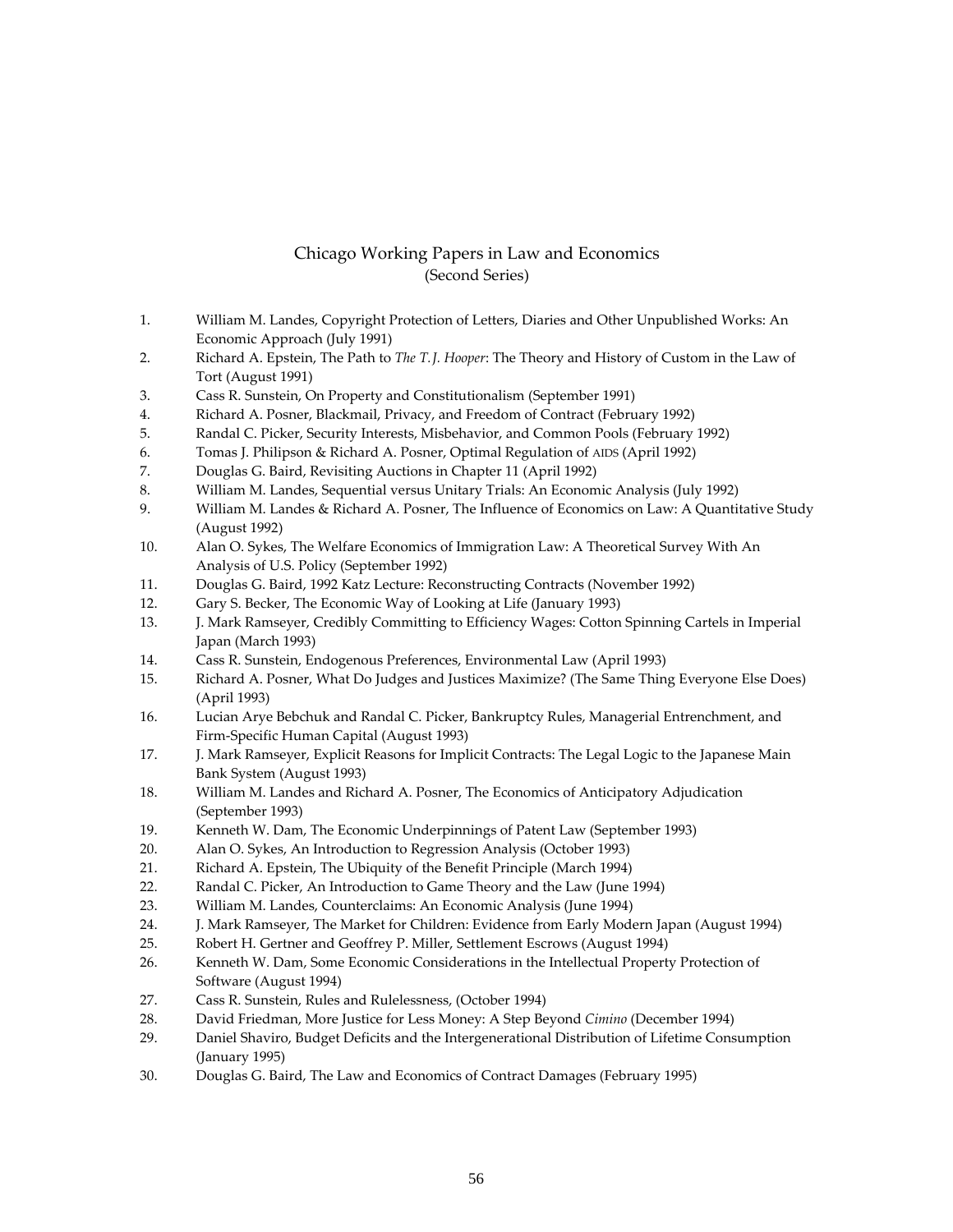- 31. Daniel Kessler, Thomas Meites, and Geoffrey P. Miller, Explaining Deviations from the Fifty Percent Rule: A Multimodal Approach to the Selection of Cases for Litigation (March 1995)
- . Geoffrey P. Miller, Das Kapital: Solvency Regulation of the American Business Enterprise (April 1995) 32
- . Richard Craswell, Freedom of Contract (August 1995) 33
- . J. Mark Ramseyer, Public Choice (November 1995) 34
- Kenneth W. Dam, Intellectual Property in an Age of Software and Biotechnology (November 1995) 35.
- 36. Cass R. Sunstei n, Social Norms and Social Roles (January 1996)
- 37. J. Mark Ramseyer and Eric B. Rasmusen, Judicial Independence in Civil Law Regimes: Econometrics from Japan (January 1996)
- 38. Richard A. Epstein, Transaction Costs and Property Rights: Or Do Good Fences Make Good Neighbors? (March 1996)
- 39. Cass R. Sunstein, The Cost-Benefit State (May 1996)
- 40. William M. Landes and Richard A. Posner, The Economics of Legal Disputes Over the Ownership of Works of Art and Other Collectibles (July 1996)
- 41. John R. Lott, Jr. and David B. Mustard, Crime, Deterrence, and Right-to-Carry Concealed Handguns (August 1996)
- 42. Cass R. Sunstein, Health-Health Tradeoffs (September 1996)
- 43. G. Baird, The Hidden Virtues of Chapter 11: An Overview of the Law and Economics of Financially Distressed Firms (March 1997)
- 44. Richard A. Posner, Community, Wealth, and Equality (March 1997)
- 45. William M. Landes, The Art of Law and Economics: An Autobiographical Essay (March 1997)
- 46. Cass R. Sunstein, Behavioral Analysis of Law (April 1997)
- 47. John R. Lott, Jr. and Kermit Daniel, Term Limits and Electoral Competitiveness: Evidence from California's State Legislative Races (May 1997)
- 48. Randal C. Picker, Simple Games in a Complex World: A Generative Approach to the Adoption of Norms (June 1997)
- 49. Richard A. Epstein, Contracts Small and Contracts Large: Contract Law through the Lens of Laissez-Faire (August 1997)
- 50. Cass R. Sunstein, Daniel Kahneman, and David Schkade, Assessing Punitive Damages (with Notes on Cognition and Valuation in Law) (December 1997)
- 51. William M. Landes, Lawrence Lessig, and Michael E. Solimine, Judicial Influence: A Citation Analysis of Federal Courts of Appeals Judges (January 1998)
- 52. John R. Lott, Jr., A Simple Explanation for Why Campaign Expenditures are Increasing: The Government is Getting Bigger (February 1998)
- 53. Richard A. Posner, Values and Consequences: An Introduction to Economic Analysis of Law (March 1998)
- 54. Denise DiPasquale and Edward L. Glaeser, Incentives and Social Capital: Are Homeowners Better Citizens? (April 1998)
- 55. Christine Jolls, Cass R. Sunstein, and Richard Thaler, A Behavioral Approach to Law and Economics (May 1998)
- 56. John R. Lott, Jr., Does a Helping Hand Put Others At Risk?: Affirmative Action, Police Departments, and Crime (May 1998)
- 57. Cass R. Sunstein and Edna Ullmann-Margalit, Second-Order Decisions (June 1998)
- 58. Jonathan M. Karpoff and John R. Lott, Jr., Punitive Damages: Their Determinants, Effects on Firm 1998) Value, and the Impact of Supreme Court and Congressional Attempts to Limit Awards (July
- 59. Kenneth W. Dam, Self-Help in the Digital Jungle (August 1998)
- 60. John R. Lott, Jr., How Dramatically Did Women's Suffrage Change the Size and Scope of Government? (September 1998)
- 61. Kevin A. Kordana and Eric A. Posner, A Positive Theory of Chapter 11 (October 1998)
- 62. David A. Weisbach, Line Drawing, Doctrine, and Efficiency in the Tax Law (November 1998)
- 63. Jack L. Goldsmith and Eric A. Posner, A Theory of Customary International Law (November 1998)
- 64. John R. Lott, Jr., Public Schooling, Indoctrination, and Totalitarianism (December 1998)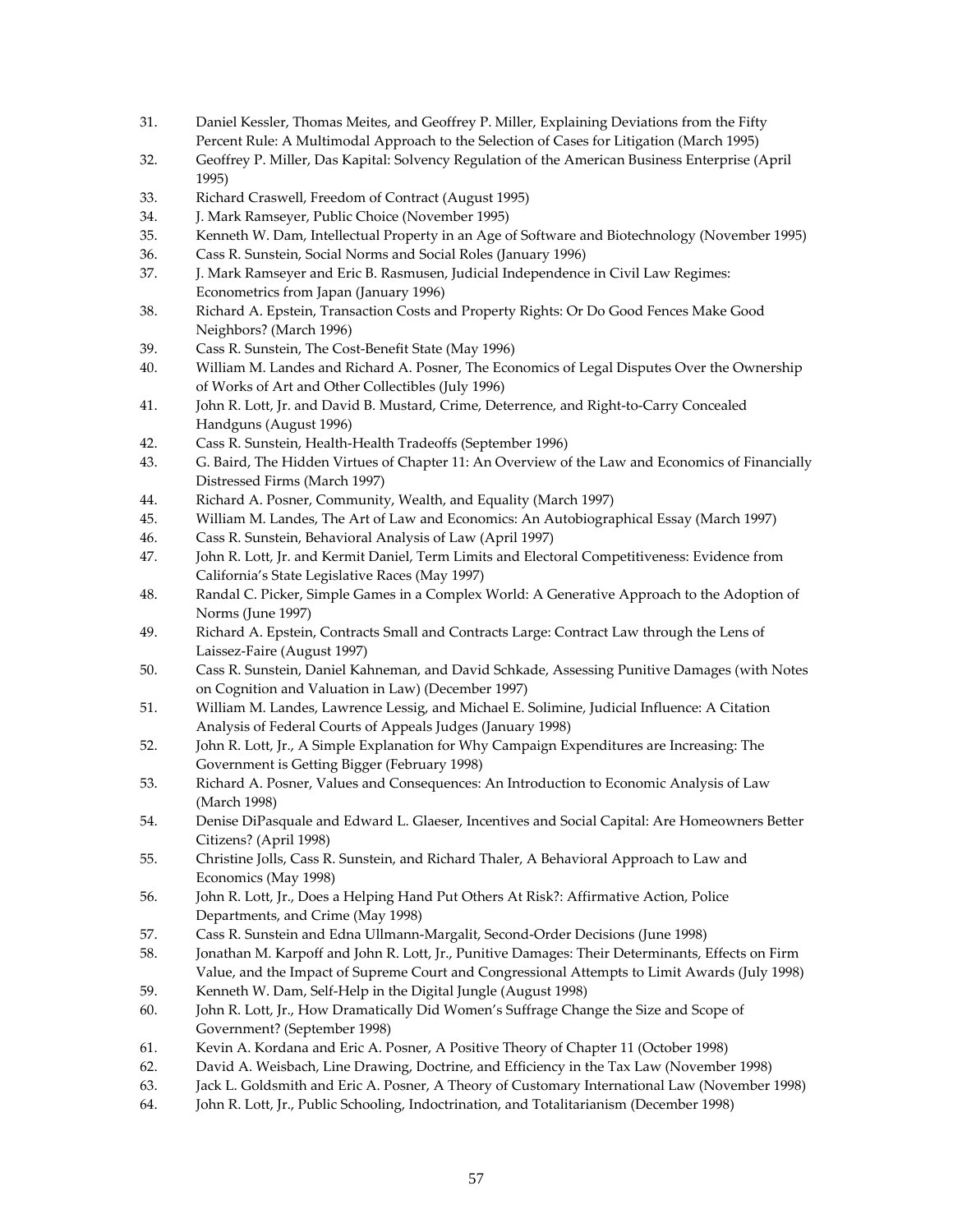- 65. Cass R. Sunstein, Private Broadcasters and the Public Interest: Notes Toward A "Third Way" (January 1999)
- 66. Richard A. Posner, An Economic Approach to the Law of Evidence (February 1999)
- 67. Yannis Bakos, Erik Brynjolfsson, Douglas Lichtman, Shared Information Goods (February 1999)
- 68. Kenneth W. Dam, Intellectual Property and the Academic Enterprise (February 1999)
- 69. Gertrud M. Fremling and Richard A. Posner, Status Signaling and the Law, with Particular Application to Sexual Harassment (March 1999)
- 70. Cass R. Sunstein, Must Formalism Be Defended Empirically? (March 1999)
- 71. Jonathan M. Karpoff, John R. Lott, Jr., and Graeme Rankine, Environmental Violations, Legal Penalties, and Reputation Costs (March 1999)
- 72. Matthew D. Adler and Eric A. Posner, Rethinking Cost-Benefit Analysis (April 1999)
- 73. John R. Lott, Jr. and William M. Landes, Multiple Victim Public Shooting, Bombings, and Right-to-Carry Concealed Handgun Laws: Contrasting Private and Public Law Enforcement (April 1999)
- 74. Lisa Bernstein, The Questionable Empirical Basis of Article 2's Incorporation Strategy: A Preliminary Study (May 1999)
- 9) 75. Richard A. Epstein, Deconstructing Privacy: and Putting It Back Together Again (May 199
- 76. William M. Landes, Winning the Art Lottery: The Economic Returns to the Ganz Collection (May 1999)
- 77. Cass R. Sunstein, David Schkade, and Daniel Kahneman, Do People Want Optimal Deterrence? (June 1999)
- 78. Tomas J. Philipson and Richard A. Posner, The Long-Run Growth in Obesity as a Function of Technological Change (June 1999)
- 79. David A. Weisbach, Ironing Out the Flat Tax (August 1999)
- 99) 80. Eric A. Posner, A Theory of Contract Law under Conditions of Radical Judicial Error (August 19
- 81. David Schkade, Cass R. Sunstein, and Daniel Kahneman, Are Juries Less Erratic than Individuals? Deliberation, Polarization, and Punitive Damages (September 1999)
- 82. Cass R. Sunstein, Nondelegation Canons (September 1999)
- 83. Richard A. Posner, The Theory and Practice of Citations Analysis, with Special Reference to Law and Economics (September 1999)
- 84. Randal C. Picker, Regulating Network Industries: A Look at *Intel* (October 1999)
- 85. Cass R. Sunstein, Cognition and Cost-Benefit Analysis (October 1999)
- 86. Douglas G. Baird and Edward R. Morrison, Optimal Timing and Legal Decisionmaking: The Case of the Liquidation Decision in Bankruptcy (October 1999)
- 87. Gertrud M. Fremling and Richard A. Posner, Market Signaling of Personal Characteristics (November 1999)
- 88. Matthew D. Adler and Eric A. Posner, Implementing Cost-Benefit Analysis When Preferences Are Distorted (November 1999)
- 89. Richard A. Posner, Orwell versus Huxley: Economics, Technology, Privacy, and Satire (November 1999)
- 90. David A. Weisbach, Should the Tax Law Require Current Accrual of Interest on Derivative Financial Instruments? (December 1999)
- 91. Cass R. Sunstein, The Law of Group Polarization (December 1999)
- 92. Eric A. Posner, Agency Models in Law and Economics (January 2000)
- 93. Karen Eggleston, Eric A. Posner, and Richard Zeckhauser, Simplicity and Complexity in Contracts (January 2000)
- 94. Douglas G. Baird and Robert K. Rasmussen, Boyd's Legacy and Blackstone's Ghost (February 2000)
- 95. David Schkade, Cass R. Sunstein, Daniel Kahneman, Deliberating about Dollars: The Severity Shift (February 2000)
- 96. Richard A. Posner and Eric B. Rasmusen, Creating and Enforcing Norms, with Special Reference to Sanctions (March 2000)
- 97. Douglas Lichtman, Property Rights in Emerging Platform Technologies (April 2000)
- 98. Cass R. Sunstein and Edna Ullmann-Margalit, Solidarity in Consumption (May 2000)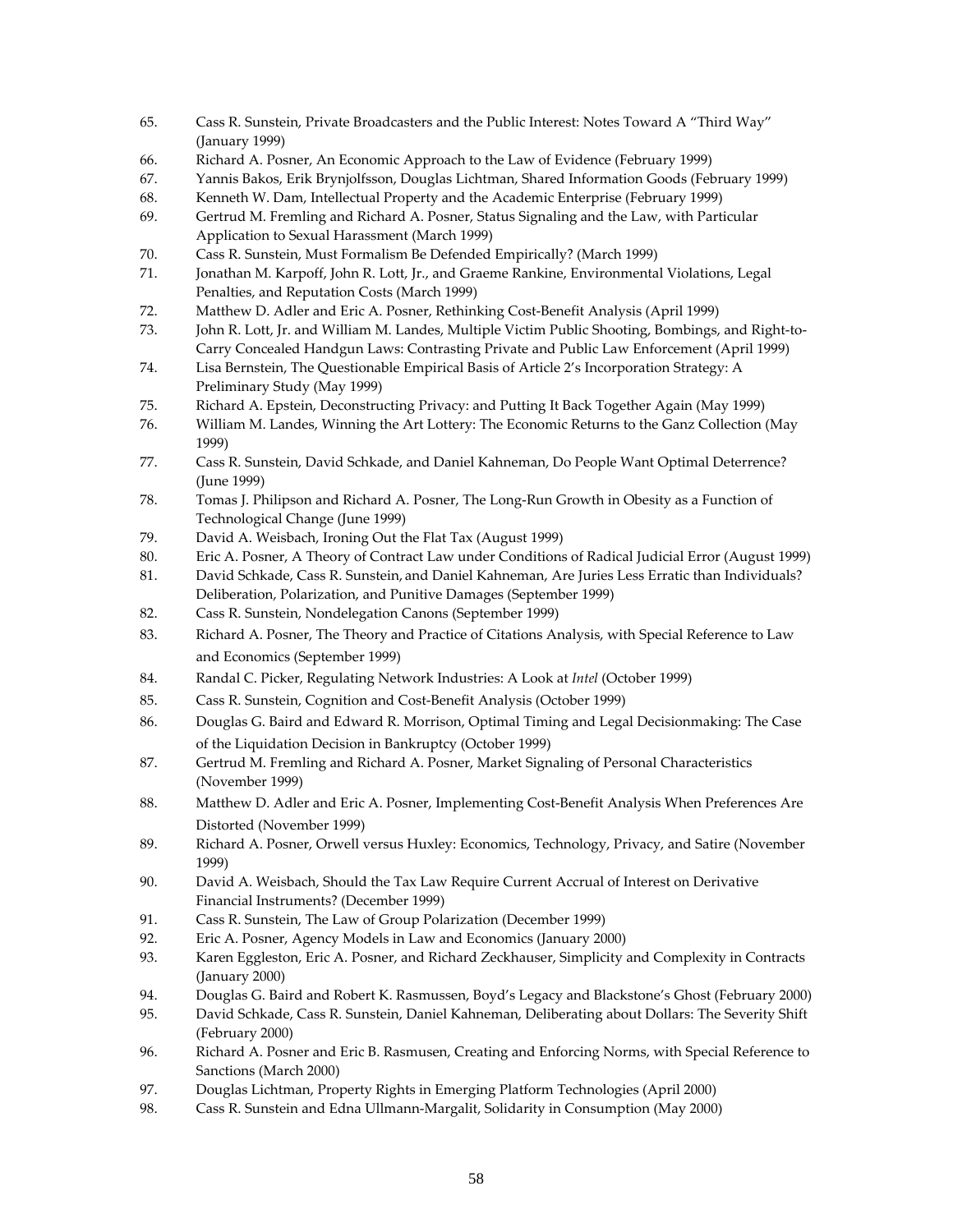- 99. David A. Weisbach, An Economic Analysis of Anti-Tax Avoidance Laws (May 2000, revised M ay 2002)
- 100. Cass R. Sunstein, Human Behavior and the Law of Work (June 2000)
- 101. William M. Landes and Richard A. Posner, Harmless Error (June 2000)
- 102. Robert H. Frank and Cass R. Sunstein, Cost-Benefit Analysis and Relative Position (August 2000)
- 103. Eric A. Posner, Law and the Emotions (September 2000)
- 104. Cass R. Sunstein, Cost-Benefit Default Principles (October 2000)
- 105. Jack Goldsmith and Alan Sykes, The Dormant Commerce Clause and the Internet (November 2000)
- 106. Richard A. Posner, Antitrust in the New Economy (November 2000)
- 107. Douglas Lichtman, Scott Baker, and Kate Kraus, Strategic Disclosure in the Patent System (November 2000)
- 108. Jack L. Goldsmith and Eric A. Posner, Moral and Legal Rhetoric in International Relations: A Rational Choice Perspective (November 2000)
- 109. William Meadow and Cass R. Sunstein, Statistics, Not Experts (December 2000)
- 110. Saul Levmore, Conjunction and Aggregation (December 2000)
- 111. Saul Levmore, Puzzling Stock Options and Compensation Norms (December 2000)
- 112. Richard A. Epstein and Alan O. Sykes, The Assault on Managed Care: Vicarious Liability, Class Actions and the Patient's Bill of Rights (December 2000)
- 113. William M. Landes, Copyright, Borrowed Images and Appropriation Art: An Economic Approach (December 2000)
- 114. Cass R. Sunstein, Switching the Default Rule (January 2001)
- 115. George G. Triantis, Financial Contract Design in the World of Venture Capital (January 2001)
- 116. Jack Goldsmith, Statutory Foreign Affairs Preemption (February 2001)
- 117. Richard Hynes and Eric A. Posner, The Law and Economics of Consumer Finance (February 2001)
- 118. Cass R. Sunstein, Academic Fads and Fashions (with Special Reference to Law) (March 2001)
- 119. Eric A. Posner, Controlling Agencies with Cost-Benefit Analysis: A Positive Political Theory Perspective (April 2001)
- 120. Douglas G. Baird, Does Bogart Still Get Scale? Rights of Publicity in the Digital Age (April 2001)
- 121. Douglas G. Baird and Robert K. Rasmussen, Control Rights, Priority Rights and the Conceptual Foundations of Corporate Reorganization (April 2001)
- 122. David A. Weisbach, Ten Truths about Tax Shelters (May 2001)
- 123. William M. Landes, What Has the Visual Arts Rights Act of 1990 Accomplished? (May 2001)
- 124. Cass R. Sunstein, Social and Economic Rights? Lessons from South Africa (May 2001)
- 125. Christopher Avery, Christine Jolls, Richard A. Posner, and Alvin E. Roth, The Market for Federal Judicial Law Clerks (June 2001)
- 126. Douglas G. Baird and Edward R. Morrison, Bankruptcy Decision Making (June 2001)
- 127. Cass R. Sunstein, Regulating Risks after ATA (June 2001)
- 128. Cass R. Sunstein, The Laws of Fear (June 2001)
- 129. Richard A. Epstein, In and Out of Public Solution: The Hidden Perils of Property Transfer (July 2001)
- 130. **Randal C. Picker, Pursuing a Remedy in** *Microsoft***: The Declining Need for Centralized** Coordination in a Networked World (July 2001)
- 131. Cass R. Sunstein, Daniel Kahneman, David Schkade, and Ilana Ritov, Predictably Incoherent Judgments (July 2001)
- 132. Eric A. Posner, Courts Should Not Enforce Government Contracts (August 2001)
- 133. Lisa Bernstein, Private Commercial Law in the Cotton Industry: Creating Cooperation through Rules, Norms, and Institutions (August 2001)
- 134. Richard A. Epstein, The Allocation of the Commons: Parking and Stopping on the Commons (August 2001)
- 135. Cass R. Sunstein, The Arithmetic of Arsenic (September 2001)
- 136. Eric A. Posner, Richard Hynes, and Anup Malani, The Political Economy of Property Exemption Laws (September 2001)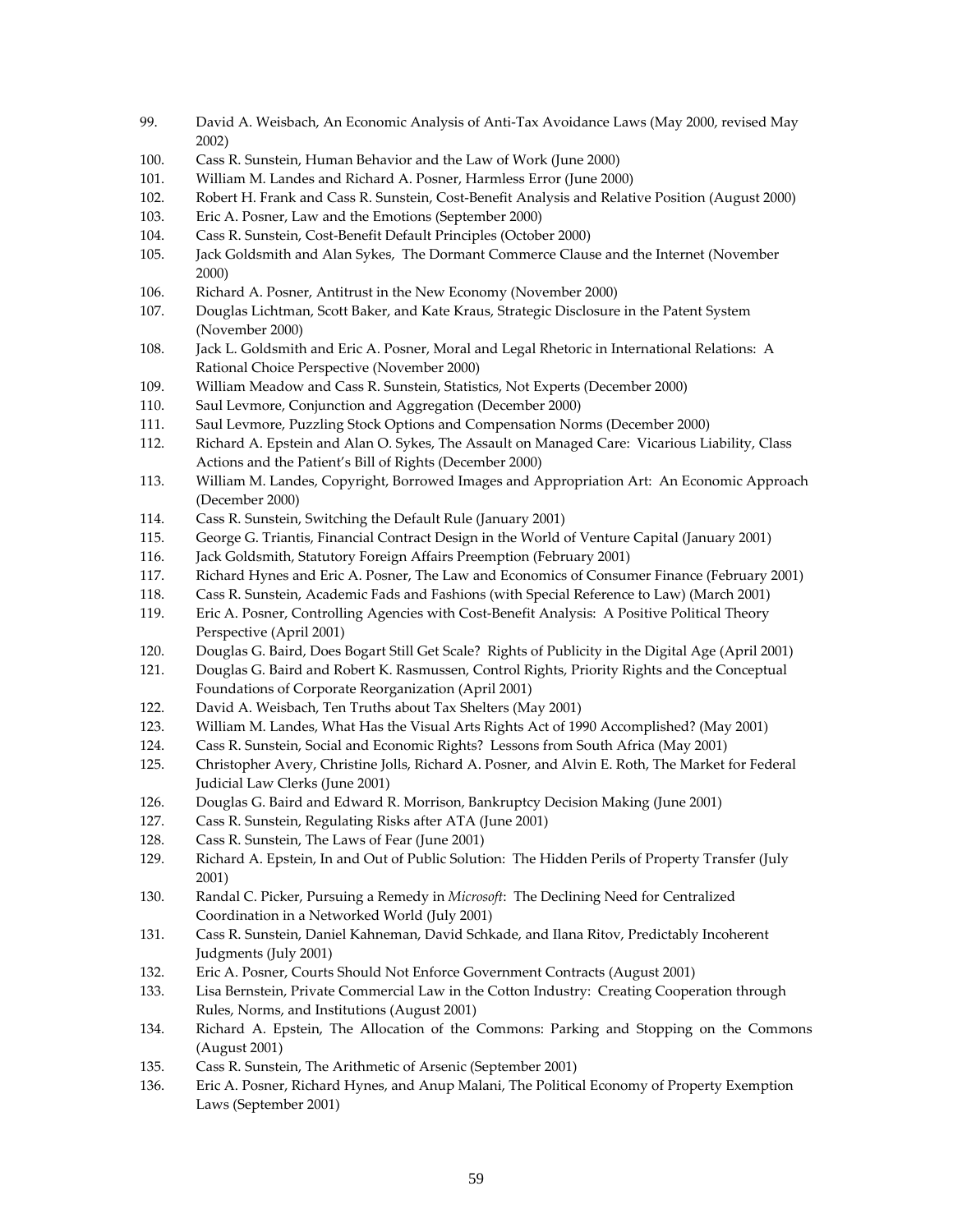- 137. Eric A. Posner and George G. Triantis, Covenants Not to Compete from an Incomplete Contracts Perspective (September 2001)
- (November 2001) 138. Cass R. Sunstein, Probability Neglect: Emotions, Worst Cases, and Law
- 139. Randall S. Kroszner and Philip E. Strahan, Throwing Good Money after Bad? Board Connections and Conflicts in Bank Lending (December 2001)
- 140. Alan O. Sykes, TRIPs, Pharmaceuticals, Developing Countries, and the Doha "Solution" (February 2002)
- 141. Edna Ullmann-Margalit and Cass R. Sunstein, Inequality and Indignation (February 2002)
- 142. Daniel N. Shaviro and David A. Weisbach, The Fifth Circuit Gets It Wrong in *Compaq v*. 2) *Commissioner* (February 2002) (Published in *Tax Notes*, January 28, 200
- 143. Warren F. Schwartz and Alan O. Sykes, The Economic Structure of Renegotiation and Dispute Resolution in the WTO/GATT System (March 2002*, Journal of Legal Studies* 2002)
- 144. Richard A. Epstein, HIPAA on Privacy: Its Unintended and Intended Consequences (March 2002, forthcoming *Cato Journal*, summer 2002)
- *view*) 145. David A. Weisbach, Thinking Outside the Little Boxes (March 2002, *Texas Law Re*
- 146. Eric A. Posner, Economic Analysis of Contract Law after Three Decades: Success or Failure (March 2002)
- 147. Randal C. Picker, Copyright as Entry Policy: The Case of Digital Distribution (April 2002, The Antitrust Bulletin)
- 148. David A. Weisbach, Taxes and Torts in the Redistribution of Income (April 2002, Coase Lecture February 2002)
- 149. Cass R. Sunstein, Beyond the Precautionary Principle (April 2002)
- 150. Robert W. Hahn and Cass R. Sunstein, A New Executive Order for Improving Federal Regulation? Deeper and Wider Cost-Benefit Analysis (April 2002)
- 151. Douglas Lichtman, Copyright as a Rule of Evidence (May 2002, updated January 2003)
- 152. Richard A. Epstein, Steady the Course: Property Rights in Genetic Material (May 2002; revised March 2003)
- 153. Jack Goldsmith and Cass R. Sunstein, Military Tribunals and Legal Culture: What a Difference Sixty Years Makes (June 2002)
- 154. William M. Landes and Richard A. Posner, Indefinitely Renewable Copyright (July 2002)
- 155. Anne Gron and Alan O. Sykes, Terrorism and Insurance Markets: A Role for the Government as Insurer? (July 2002)
- 156. Cass R. Sunstein and Adrian Vermeule, Interpretation and Institutions (July 2002)
- 157. Cass R. Sunstein, The Rights of Animals: A Very Short Primer (August 2002)
- 2) Interpretive Theory) (August 200 158. Cass R. Sunstein, Avoiding Absurdity? A New Canon in Regulatory Law (with Notes on
- 159. Randal C. Picker, From Edison to the Broadcast Flag: Mechanisms of Consent and Refusal and the Propertization of Copyright (September 2002)
- 160. Eric A. Posner, A Theory of the Laws of War (September 2002)
- 161 Eric A. Posner, Probability Errors: Some Positive and Normative Implications for Tort and Contract Law (September 2002)
- 162. Lior Jacob Strahilevitz, Charismatic Code, Social Norms, and the Emergence of Cooperation on the File-Swapping Networks (September 2002)
- 163. David A. Weisbach, Does the X-Tax Mark the Spot? (September 2002)
- 164. Cass R. Sunstein, Conformity and Dissent (September 2002)
- 165. Cass R. Sunstein, Hazardous Heuristics (October 2002)
- 166. Douglas Lichtman, Uncertainty and the Standard for Preliminary Relief (October 2002)
- 167. Edward T. Swaine, Rational Custom (November 2002)
- 168. Julie Roin, Truth in Government: Beyond the Tax Expenditure Budget (November 2002)
- 169. bbach, Criminal Behavior: Sanctions and Income Taxation: An Economic Analysis Avraham D. Ta (November 2002)
- 170. Richard A. Epstein, In Defense of "Old" Public Health: The Legal Framework for the Regulation of Public Health (December 2002)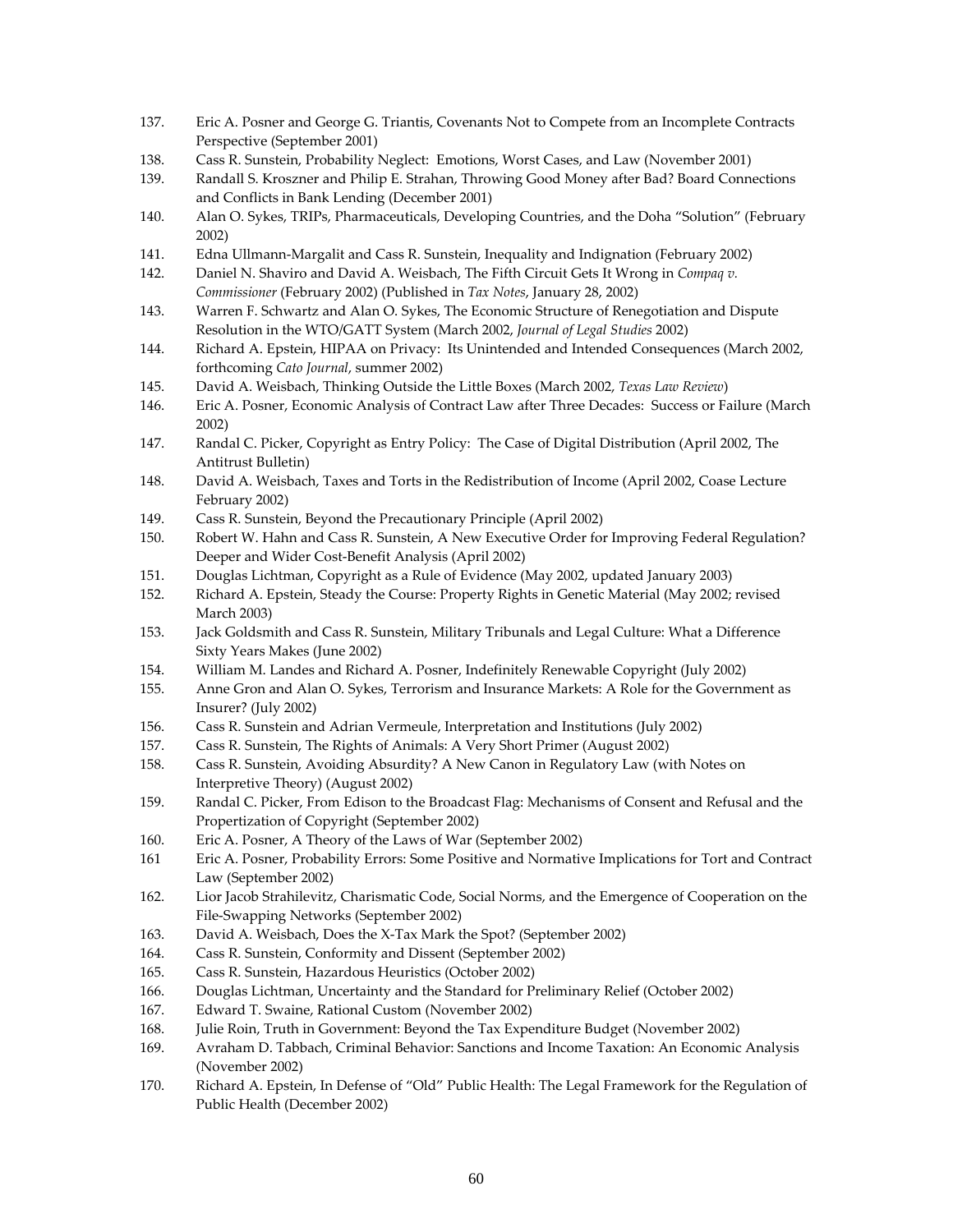- 171. Richard A. Epstein, Animals as Objects, or Subjects, of Rights (December 2002)
- 172. David A. Weisbach, Taxation and Risk-Taking with Multiple Tax Rates (December 2002)
- 173. Douglas G. Baird and Robert K. Rasmussen, The End of Bankruptcy (December 2002)
- 174. Richard A. Epstein, Into the Frying Pan: Standing and Privity under the Telecommunications Act of 1996 and Beyond (December 2002)
- 175. Douglas G. Baird, In Coase's Footsteps (January 2003)
- 176. A. Weisbach, Measurement and Tax Depreciation Policy: The Case of Short-Term Assets David (January 2003)
- 177. Randal C. Picker, Understanding Statutory Bundles: Does the Sherman Act Come with the 1996 Telecommunications Act? (January 2003)
- *es* 178. Douglas Lichtman and Randal C. Picker, Entry Policy in Local Telecommunications: *Iowa Utiliti* and *Verizon* (January 2003)
- 179. William Landes and Douglas Lichtman, Indirect Liability for Copyright Infringement: An Economic Perspective (February 2003)
- 180. Cass R. Sunstein, Moral Heuristics (March 2003)
- 181. Amitai Aviram, Regulation by Networks (March 2003)
- 182. d A. Epstein, Class Actions: Aggregation, Amplification *and* Distortion (April 2003) Richar
- 183. Richard A. Epstein, The "Necessary" History of Property and Liberty (April 2003)
- 184. Eric A. Posner, Transfer Regulations and Cost-Effectiveness Analysis (April 2003)
- ) 185. Cass R. Sunstein and Richard H. Thaler, Libertarian Paternalizm Is Not an Oxymoron (May 2003
- 186. Alan O. Sykes, The Economics of WTO Rules on Subsidies and Countervailing Measures (May 2003)
- 187. Alan O. Sykes, The Safeguards Mess: A Critique of WTO Jurisprudence (May 2003)
- 188. Alan O. Sykes, International Trade and Human Rights: An Economic Perspective (May 2003)
- 189. Saul Levmore and Kyle Logue, Insuring against Terrorism—and Crime (June 2003)
- ) 190. Richard A. Epstein, Trade Secrets as Private Property: Their Constitutional Protection (June 2003
- 191. Cass R. Sunstein, Lives, Life-Years, and Willingness to Pay (June 2003)
- 192. Amitai Aviram, The Paradox of Spontaneous Formation of Private Legal Systems (July 2003)
- 193. Robert Cooter and Ariel Porat, Decreasing Liability Contracts (July 2003)
- 194. David A. Weisbach and Jacob Nussim, The Integration of Tax and Spending Programs (September 2003)
- 195. William L. Meadow, Anthony Bell, and Cass R. Sunstein, Statistics, Not Memories: What Was the Standard of Care for Administering Antenatal Steroids to Women in Preterm Labor between 1985 and 2000? (September 2003)
- 196. Cass R. Sunstein, What Did *Lawrence* Hold? Of Autonomy, Desuetude, Sexuality, and Marriage (September 2003)
- 197. Randal C. Picker, The Digital Video Recorder: Unbundling Advertising and Content (September 2003)
- 198. Cass R. Sunstein, David Schkade, and Lisa Michelle Ellman, Ideological Voting on Federal Courts of Appeals: A Preliminary Investigation (September 2003)
- 199. Avraham D. Tabbach, The Effects of Taxation on Income Producing Crimes with Variable Leisure Time (October 2003)
- 200. Douglas Lichtman, Rethinking Prosecution History Estoppel (October 2003)
- 201. Douglas G. Baird and Robert K. Rasmussen, Chapter 11 at Twilight (October 2003)
- ) 202. David A. Weisbach, Corporate Tax Avoidance (January 2004
- 203. David A. Weisbach, The (Non)Taxation of Risk (January 2004)
- 204. Richard A. Epstein, Liberty versus Property? Cracks in the Foundations of Copyright Law (April 2004)
- 205. Lior Jacob Strahilevitz, The Right to Destroy (January 2004)
- 206. Eric A. Posner and John C. Yoo, A Theory of International Adjudication (February 2004)
- 207. Cass R. Sunstein, Are Poor People Worth Less Than Rich People? Disaggregating the Value of Statistical Lives (February 2004)